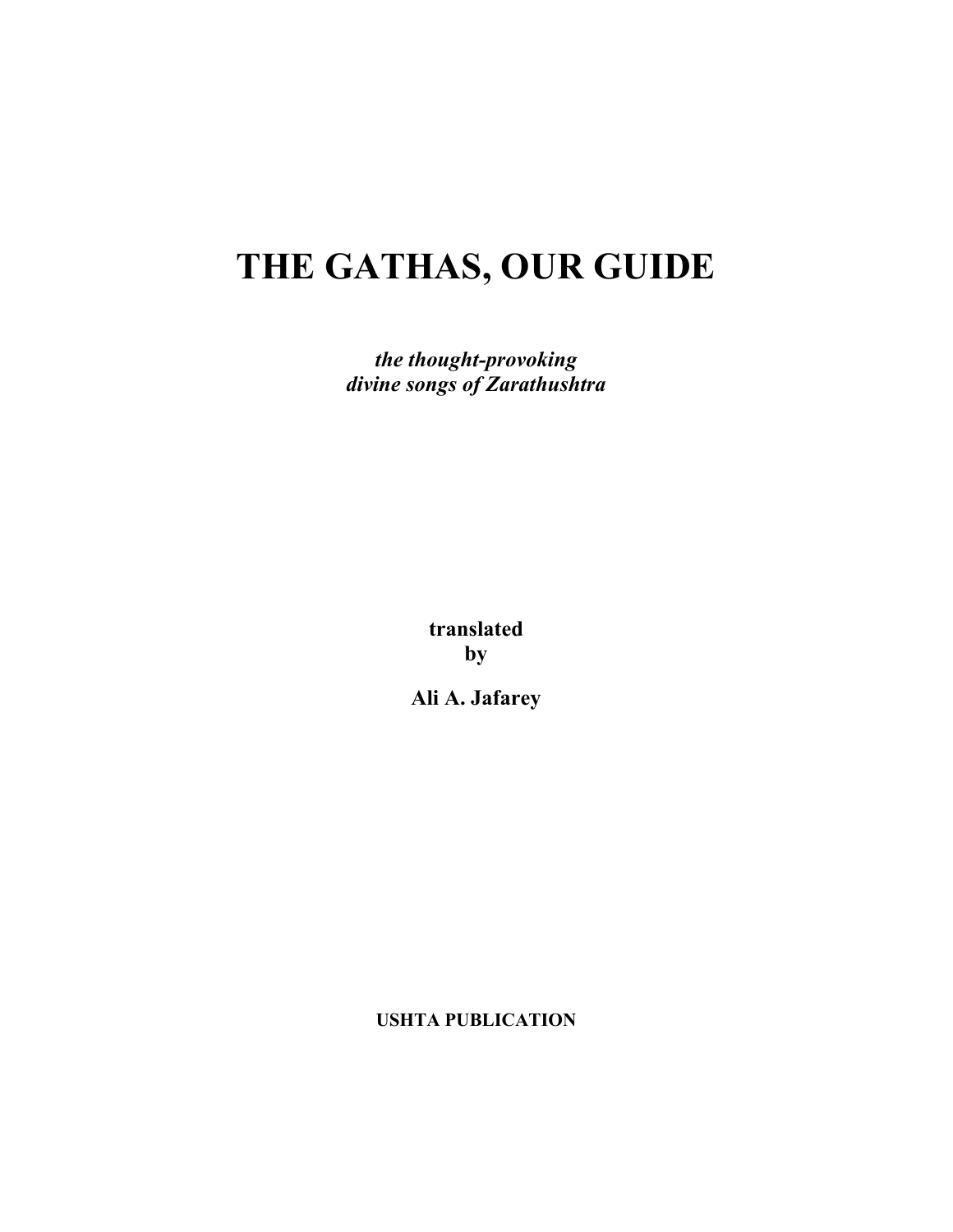First Edition: June 1989

Copyright © by Ali A. Jafarey. All rights reserved.

Published by: Ushta Inc. P.O. Box 2160 Cypress, CA 90630-

Printed in the United States of America

Digital format reproduced with permission.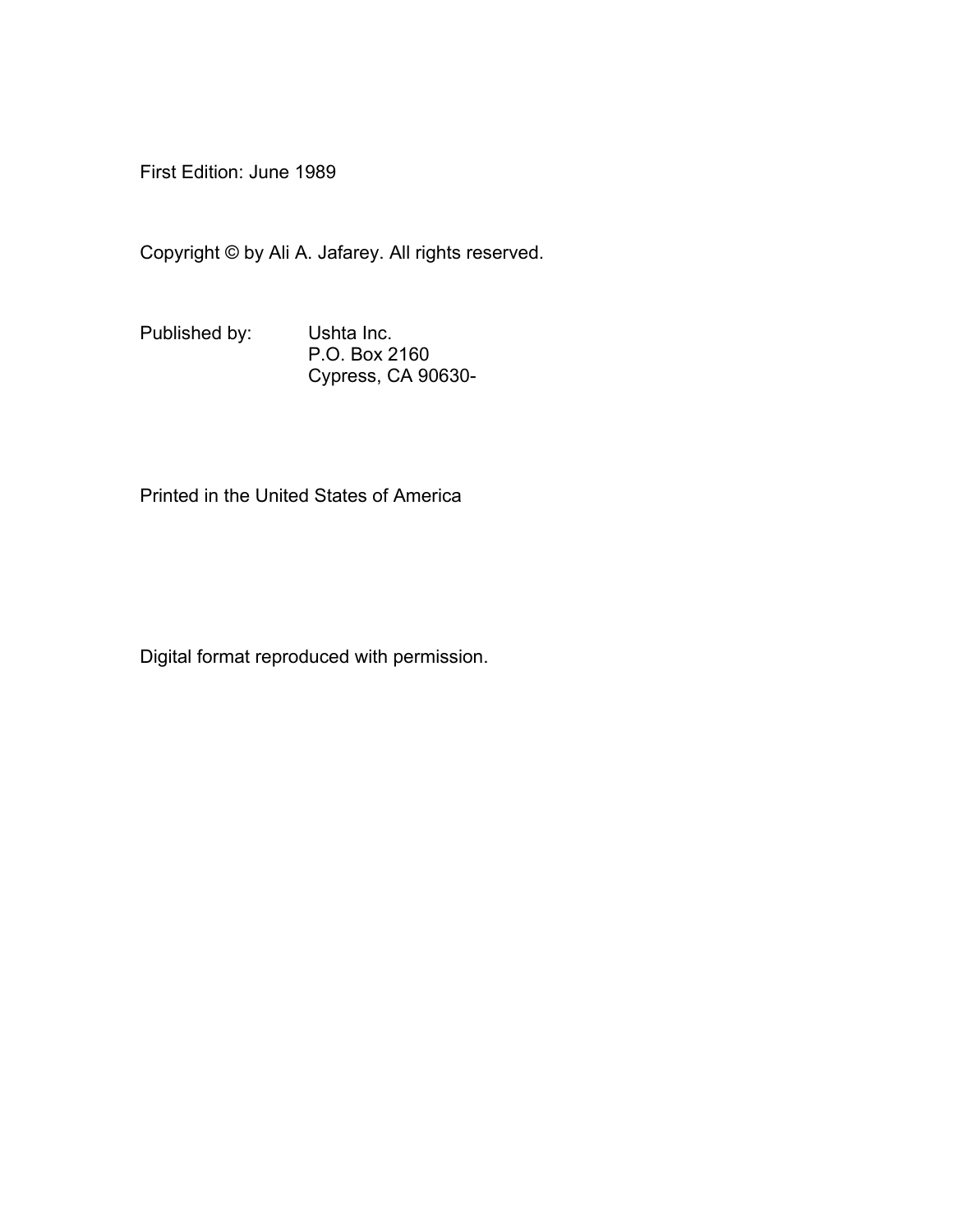### *yoi zarazdâo añhen Mazdâi*

**To those who are devoted to the Wise One.**  (Song 4.1)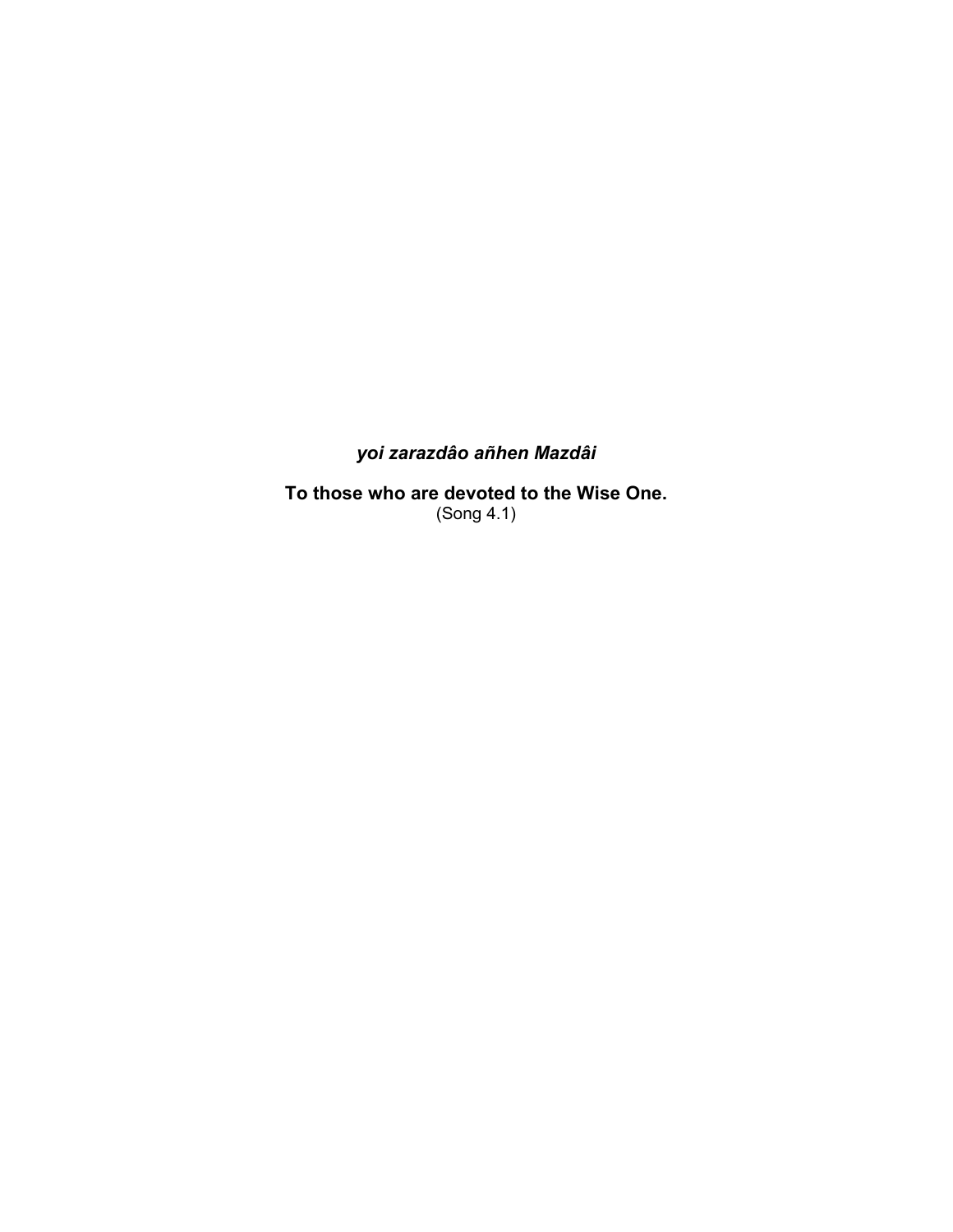## **Contents**

<span id="page-3-0"></span>

| The GATHAS - The Thought-provoking Divine Songs of Zarathushtra |  |  |
|-----------------------------------------------------------------|--|--|
|                                                                 |  |  |
|                                                                 |  |  |
|                                                                 |  |  |
|                                                                 |  |  |
|                                                                 |  |  |
|                                                                 |  |  |
|                                                                 |  |  |
|                                                                 |  |  |
|                                                                 |  |  |
|                                                                 |  |  |
|                                                                 |  |  |
|                                                                 |  |  |
|                                                                 |  |  |
|                                                                 |  |  |
|                                                                 |  |  |
|                                                                 |  |  |
|                                                                 |  |  |
|                                                                 |  |  |
|                                                                 |  |  |
|                                                                 |  |  |
| Appendix I: Gists of Ahuna Vairya, Songs 1 to 17, and A Airyemâ |  |  |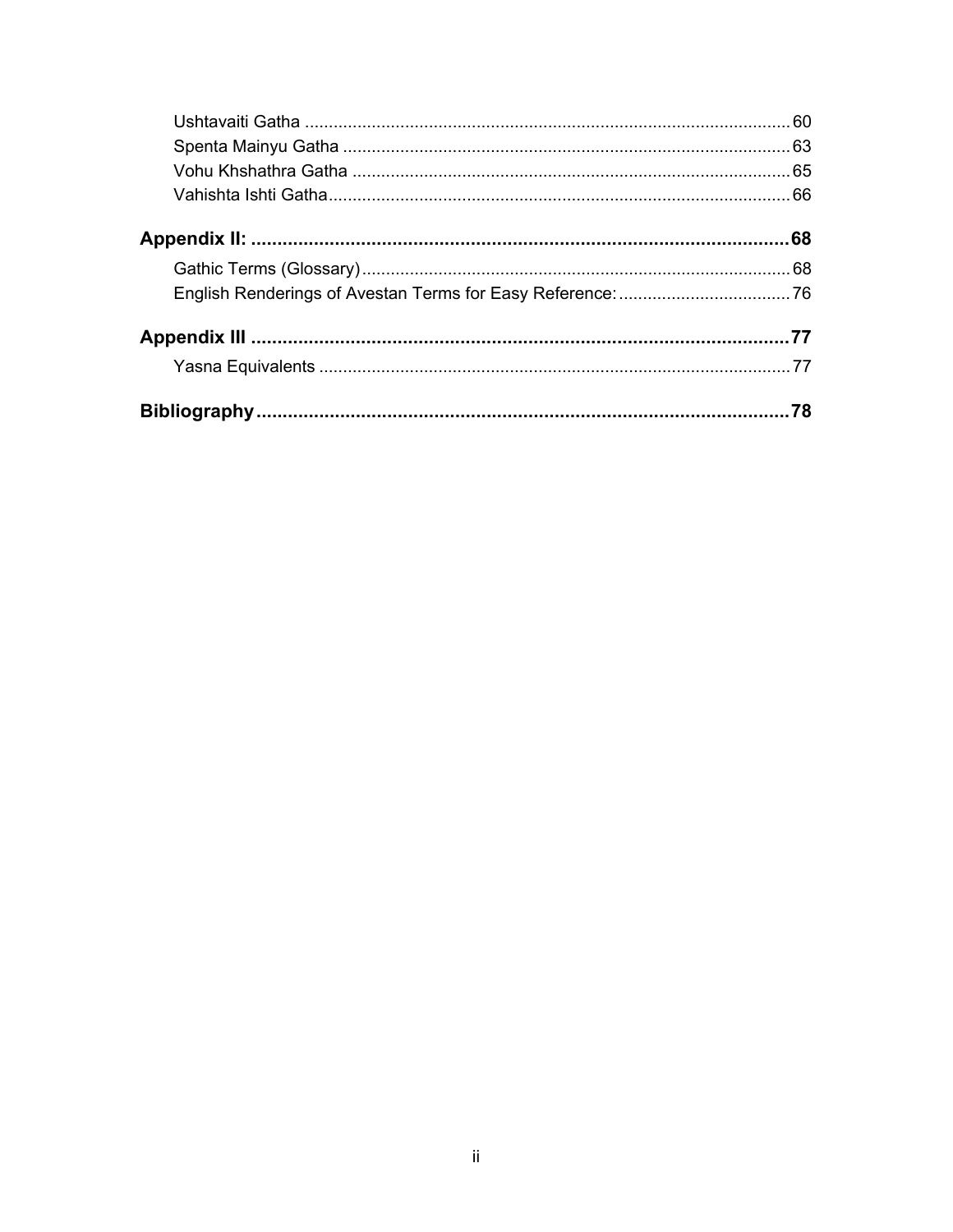### **Preface**

<span id="page-5-0"></span>The 26th Karachi Sea Scouts Troop, first of its kind in the Indian subcontinent, was established in 1937. It drew its members from various high schools of the city of Karachi, now in Pakistan. The original core consisted of twelve specially chosen Christian, Hindu, Muslim, Parsi, and Sikh Boy Scouts. I was one of them. It was led by two British and one Indian officer. The troop had a beautiful harmonious brotherhood. We used to meet at a then vacant point on China Creek, inside Karachi harbor, for swimming and boating and at another point on West Wharf, further out, for sailing.

By the end of the year, our number swelled to sixteen. Although of heterogeneous cultures, we soon became very friendly. However, there happened to be a zealous missionary among the newcomers. He would argue with others on religious matters, even with the Hindus of other denominations. And on one fine summer morning, well before the class began, he took the Parsis by surprise by picking at the Zarathushtrian religion. When I realized that they were not prepared to defend themselves, I, prompted by my Iranian zeal, went forward. I hardly knew anything about *Good Conscience*, the good religion of Zarathushtra, except what I had heard from my parents about old Iran and its religion, and that in the past all our ancestors were Zarathushtrians. My mother used to recite and simplify stories from the *Shahnameh* of Ferdowsi. Incidently, in those days my hometown Kerman, Iran, was the second city with the largest pocket of Iranian Zarathushtrians, and both my parents had Zarathushtrian friends. My father used to frequent a famous Dorabji's business office in Bazaare Vakil in Kerman and talk with the Parsis there. It seems that I put up a good defense, especially in favor of reverence to fire, because my Parsi colleagues appreciated it.

On the following Sunday, Eruch P. Bulsara, one of the Parsis, gave me a copy of the *Gathas* as a token of his appreciation. It had the text in Devanagri script, and was translated by the late Jotindramohan Chatterji in Sanskrit, English, and Gujarati. I was simply fascinated, rather captivated by the sublime songs. I wanted to learn the language. Eruch introduced me to the late Dr. Maneck B. Pithawalla, the then Principle of B.V.S. Parsi High School. He taught me Avesta, Pahlavi, and fundamentals of the religion, and then gladly encouraged me to hold an Avesta-Pahlavi class at the school with a dozen of Parsi boys and girls of my own age. He also introduced me to Dasturji Dr. Maneckji N. Dhalla, the enlightened and broadminded sage of a scholar, for further studies. The entire period taken by the two teachers exceeded six years. I feel heavily indebted to Eruch and my two teachers for their guidance to the *Gathas*.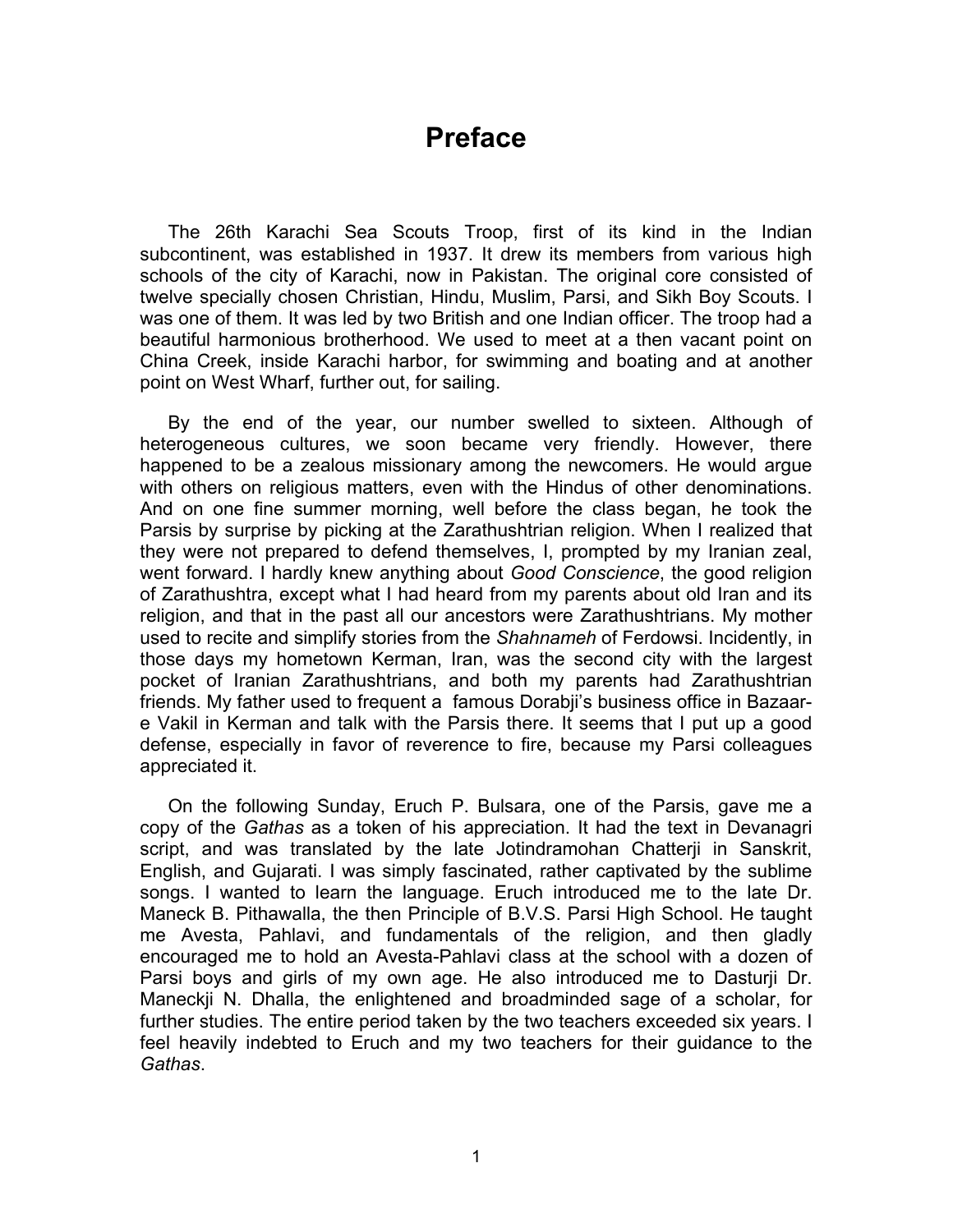Dasturji affectionately advised me on the very first day I faced him, more or less, in these words: "When you think you have learned enough of the Avesta language, do not start with translating the *Gathas* first. They are the guide. A wrong interpretation would mislead the people. Engage yourself first with other parts of the Avesta. Wait for five years before you embark on translating the *Gathas*." I made him a promise.

Although the Gathas have become my only thought-provoking guide during the last fifty years, I have never forgotten my promise to the sage. My Gatha translation in Persian was published in 1981—over forty years from the day I made the promise, and seven times the time proposed by my teacher. This English rendering began as monthly lessons of the Gatha classes held at the California Zoroastrian Center, Westminster since October 1986. It is a revised edition of my Persian translation,"**Stot Yasn**, *gâthâ-ye asho zartosht-e espantamân, va sorudhâ-ye vâbaste be-ân, bâ gozâresh-e fârsi-ye ravân,"*  (**Staota Yesnya**, the Gathas of Zarathushtra Spitama and the songs supplemented to them, with the text and commentary in fluent Persian), Tehran, Iran, 1981. It, therefore, includes the texts and translations of all the Avestan pieces in the Gathic dialect. This constitutes what the Sassanian collection put in their foremost *nask* (one of the twenty-one volumes of the canonized scriptures), and called it *Stot Yasn* (Avestan *Staota Yesnya*, reverential praises). And, above all, I am pleased and proud too that after the *nask*'s apparent loss, rather submergence in the extant *Yasna*, I am the first to put it back in a independent print, first in Persian and now in English.

The promise, always lingering in my mind, has made me to think that a good, standard translation of the Gathas can only be presented by a team of experts, both Zarathushtrian scholars who regard them as their holiest of the holies and non-Zarathushtrian academicians of Gathic and relevant studies. I proposed it at the Second World Zoroastrian Congress, held in Bombay in 1964. I read a paper at the Third Congress, also held in Bombay in 1977. I have talked about it to many a listening ears and nodding heads. But to this day, I have not seen a single step taken by any Zarathushtrian organization toward it. Meanwhile, various scholars, each on his or her own, are coming forward with their renderings in English, French, German, Gujarati, Persian, and other tongues. There is no doubt that these renderings differ from one another. It makes the reader a little confused, and robs him or her of some of his or her faith in the words meant to inspire one to soaring heights of enlightenment. But, let me make it clear that this is always the case with individual translations, be it the renderings of a religious scripture or a poetic work. Even the much standardized Bible has its different versions.

I have, like many other translators, consoled myself by consulting other translations also to come to a better conclusion. I have had the translations, commentaries, and notes by B. T. Anklesaria, Mobed Firuz Azargoshasb (Persian), Ch. Bartholomae, F. A. Bode and P. Nanavutty, J. Chatterji, J. Duschesn-Guilleman, K. S. Guthrie, S. Insler, K. E. Kanga (Gujarati), D. J. Irani,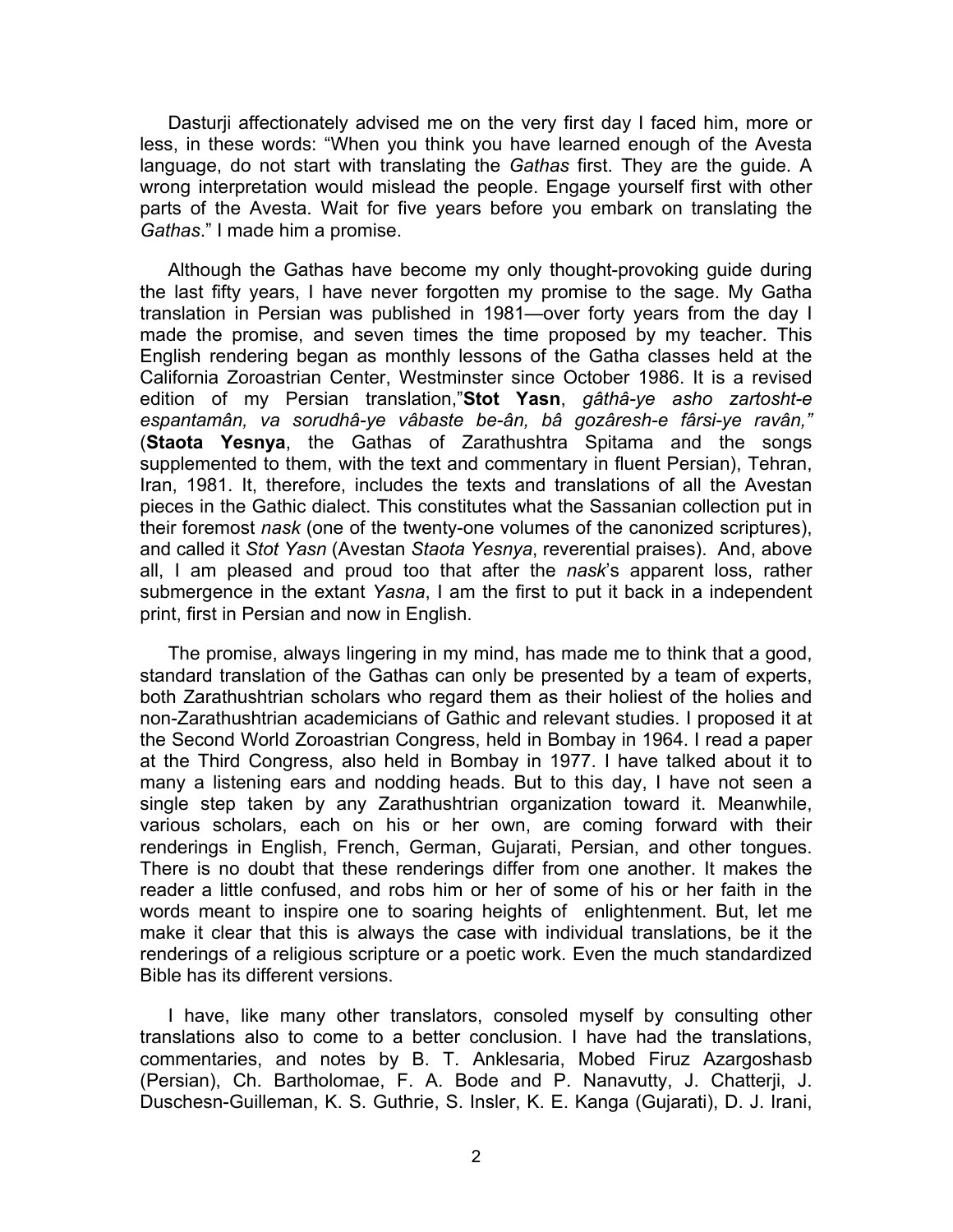A. F. Khabardar, L. Mills, Ebrahim Pour-e Davoud (Persian), Kh. E. Punegar, Abbas Shoustari-Mehrin (Persian), I. J. S. Taraporewalla, and the Pahlavi translation and its Sanskrit rendering. To each of these persons (living or not) and works I express my deep gratitude.

My own method has been to track, trace, find, and weigh all Gathic words, terms and ideas—some controversial— in the extant Avestan and Pahlavi writings to understand their true meanings and values. I have kept in view the relevant Vedic literature, the rich Persian literature, and the richer Iranian lore. I have made every possible use of my linguistic, prosodic, and anthropological abilities for the task. I have consulted the renderings of the Gathas by the abovementioned authors. And above all, the *Gathas* have been my *guiding guru* in life for the last half a century. I have refrained from interpretation. If not based upon solid evidence but made from imaginative deductions, interpretation can be very misleading. I have, as far as possible, confined myself to brief explanations and that too outside the text.

Above all, I have kept in mind the traditional Iranian, rather Aryan poetic patterns, especially in Persian with its *do-beitis*, *rubââs*, *ghazals*, etc. Hemistich is the smallest unit of sense in Indo-Iranian poetry and when coupled with the following hemistich, the sense of a sentence is complete. A stanza is always like a pearl, an independent valuable, but when strung in a cord along with other pearls, it becomes a part of a greater valuable, and if a number of cords are joined in a necklace, all of them, retaining their independent value, become an integrated part of a precious ornament. The Gathic lines, each a partial sense, make complete sense in a stanza with a message of its own. Stanzas join in to compose a song on a specific subject. Several songs, making a *Gâthâ*, deliver a more complete message. Finally, seventeen songs in five *Gâthâs*, a complete necklace, a coherent text, give us the master message of Zarathushtra. Most of the translators, particularly Western scholars, have missed this peculiarity, so vital to understand the Indo-Iranian prosody.

 Furthermore, every Indo-Iranian poet uses his own or a chosen poetic name in his poems and often addresses himself in third person singular, a style understood by any person with an Indo-Iranian background. But this very style has prompted many Western scholars of the Gathas think that those stanzas or the songs in which Zarathushtra's name occurs were composed by another person. I have changed such stanzas from third person to first person and have placed a (#) mark at the end of the stanza to show that the original is in third person. Also the poet sometimes talks in singular in a stanza or poem, and then suddenly changes to plural. The context, in such cases, reveals whether the poet means singular or plural number. The Gathas have the same style. The context, however, shows that although the request is made by Zarathushtra alone, he has his companions included in the divine guidance requested.

Another point is the usual habit of an Indo-Iranian poet of personifying the most important subject or subjects of his poem with the sole purpose of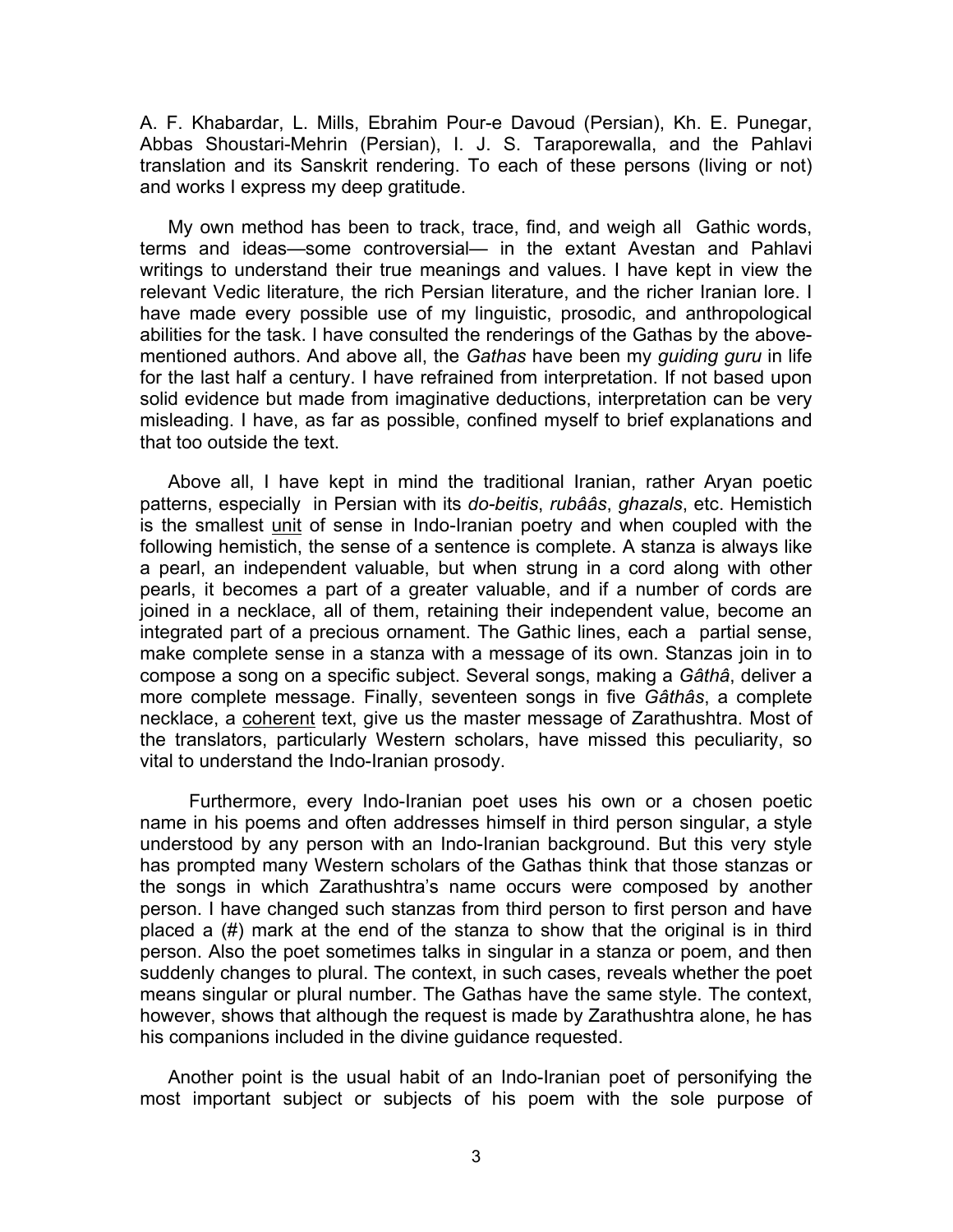emphasizing the point, a fact that may best be compared with close-ups in a film. This again is understood by the common listener or reader. However, strengthened by the animistic and deifying trends of the later Avestan authors, it too has provided a chance for many a scholar to construct a pantheon of deities out of the Gathic abstractions. Hardly anyone has ever seriously considered that members of a pantheon must have a myth backing and projecting them. None of the Gathic abstractions, later turned into *amesha spentas* and *yazatas,* has a myth to support its deification, animation, or even personification. I have capitalized Gathic abstracts when they are personified because of their importance, otherwise not.

The translation, in an easy reading with a poetic touch, is as accurate as my understanding goes and the consultations with other translations have helped. It forms the core of the book, a straight reading. It may be recited as a prayer, taken as a guide to an ever-better life, or studied and understood as a philosophy. The gist, sometimes with an explanation, at the end of the songs in Appendix I helps to make it more understandable. Appendix II explains the Gathic abstractions so as make it clear what really righteousness, good mind, dominion, serenity and other terms mean. The Gathas are by right an independent entity and were so in the *Stot Yasn nask* of the Sassanians and were definitely in their original form during the Avestan period. I have numbered the songs as they stand and have departed from the conventional practice of specifying them by their Yasna numbers. Yet to help some of the readers, I have given the Yasna equivalents in Appendix III. Moreover, traditionally each song is known by the first two or more words with which the song begins. In addition to the traditional names, I have given my own title to each of the songs to project the main subject of the discourse. All these points represent the Gathas as a coherent parts of a single body, the thought-provoking message of Asho Zarathushtra.

The text in the Gathic dialect on the opposite pages of the larger edition is for those who, like me, derive a divine pleasure by reciting the songs in their original form. It has, in addition to the Gathas, the supplements in the Gathic dialect. They consist of the *Haptañhâiti,* the Seven-Chapters, the *Yeñhe Hâtâm,* a formula honoring men and women, the *Fshusho Mânthra,* the Prospering Thought-provoker, the *Hadhaokhta* in praise of Inspiration, and the *Fravarti,* the "Choice of Religion" formula of Initiation. It has two more appendixes to provide the reader with Zarathushtra's life sketch and an introduction to the Avesta.

Nevertheless, I firmly believe in a collective rendering of the sublime songs by a team of competent scholars as the ultimate object and a standard edition. I hope that day will dawn. But, until such a day, I hereby present my comprehension of the thought-provoking songs of Zarathushtra to those who wish to listen to his divine message in English. I find them spiritually inspiring, mentally awakening, bodily invigorating, physically refreshing, and practically guiding. I am confident, the reader will find the same.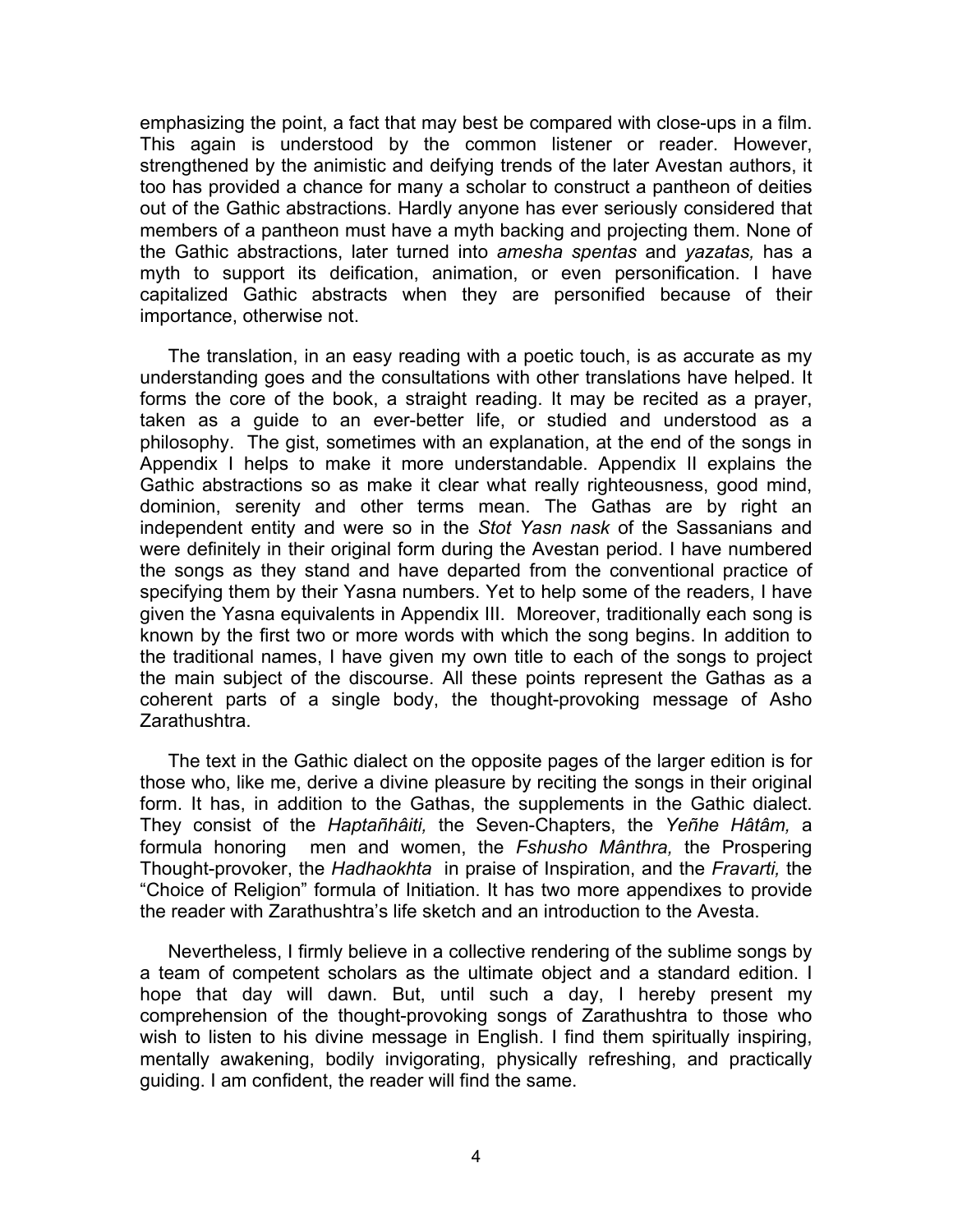In conclusion, I am greatly grateful to my wife Amy and a circle of loving friends—men and women, young and old, dead and alive, teachers and pupils for being with me in understanding the Gathas for the past five decades. I especially thank my friend William H. Brawner for having read the entire script and for giving valuable advice and critical remarks that have improved the text.

Ali A. Jafarey Buena Park, California February 7, 1988 18 Bahman month, 3725 Religious Era.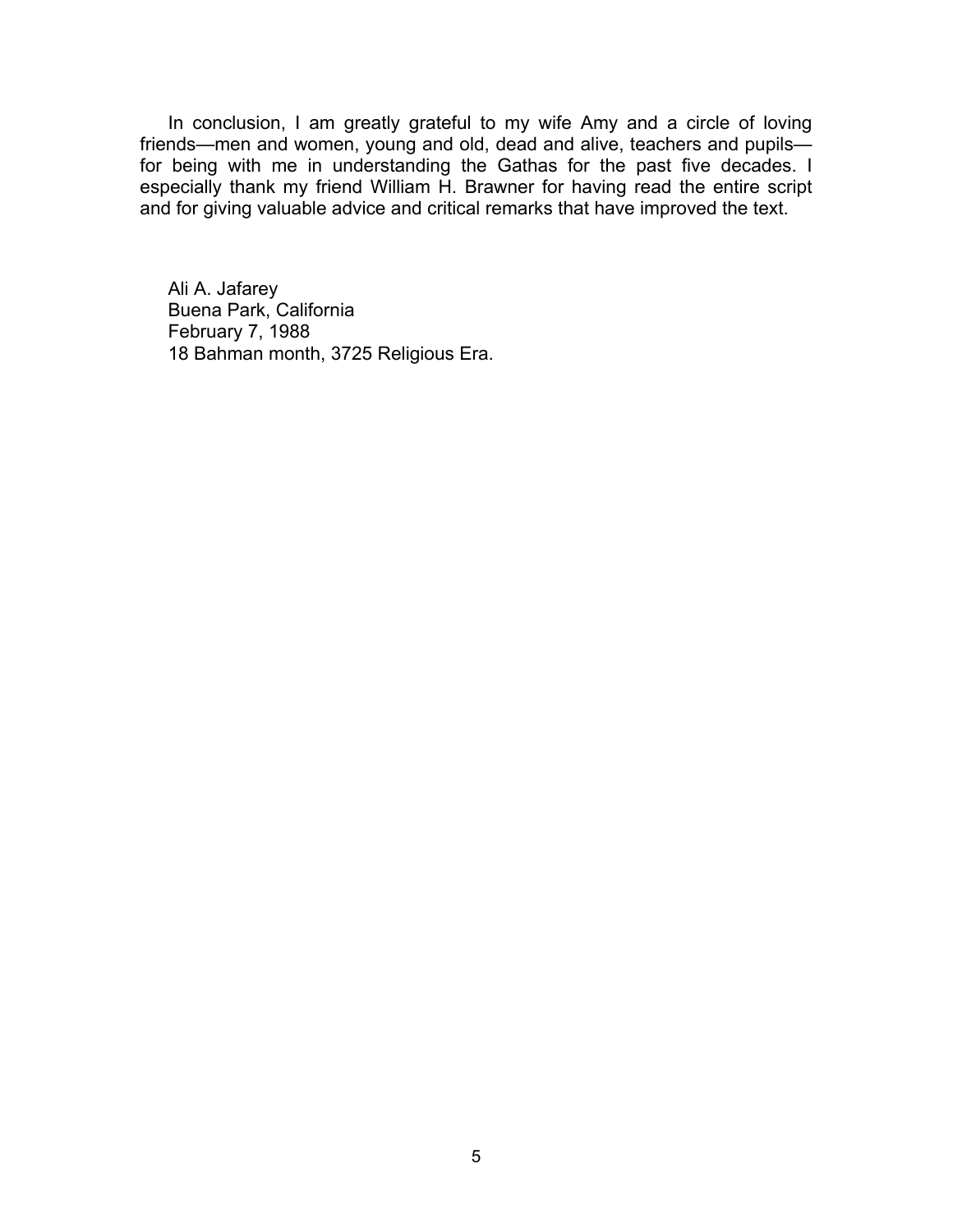### **The Gathas, Our Guide, an Introduction**

### <span id="page-10-0"></span>**A Small Book**

The Gathas! It is a small book, a booklet of barely 60 pages of 4 .5X7.5 inches (11X18 cms). It has 241 stanzas in all, a total of less than 6,000 words, enough to read them all within an hour. Its seventeen songs, strangely called *hâitis*, sections instead of songs, were composed by Asho Zarathushtra Spitama.

The size is perfect, a guide-book size. Its size was calculated by Asho Zarathushtra himself. He wanted to deliver an ever-fresh message. It had to be concise and precise. A bulk of verbosity of "do's" and "don'ts" would not have worked. He himself says that he has given us his message "in a poetic and not an none-poetic" language, "so that it shall always stay with" us (Song 9.17). A poetic piece is easily and correctly memorized and transmitted. Chances of interpolation, especially if the poetry has a halo of high holiness around it, grow very slim. This was an Aryan devise of preserving their heritage at a time when there were no devices for writing and recording. The Gathas are living only because of living memories, devout human tape-recorders. The unique technique has preserved the very dialect spoken by Asho Zarathushtra and his companions for us. The size, as already stated, is perfect—concise, precise, invoking, thought-provoking.

Its logical sequence is: Ahuna Vairya, the emblematic opening stanza of the Gathas, as the first, followed by the songs from one to seventeen, and concluded by the benedictory A Airyema Ishya. Ashem Vohu could have come at the very beginning as the "motto" of righteousness, or , as was the case with Pahlavi writers, at the very end as a sublime colophon. This makes the Gathas a coherent collection. Each stanza is, as already said, a pearl in a cord of song, and each cord of song is a part of a necklace of the *divan*, complete poetic works. This is what Zarathushtra wanted to leave for his present and the future a thought-provoking message. All other talks, sayings and statements said by him in prose or even poetry on the daily life of four thousand years ago belonged to his time and are naturally lost. What is left as an eternal message is his coherent Gathas.

#### **Preservation and Transmission of the Gathas**

The survival of the Gathas to the present day is the outcome of a sad story which, nevertheless, has a happy ending. By the time the Sassanian dynasty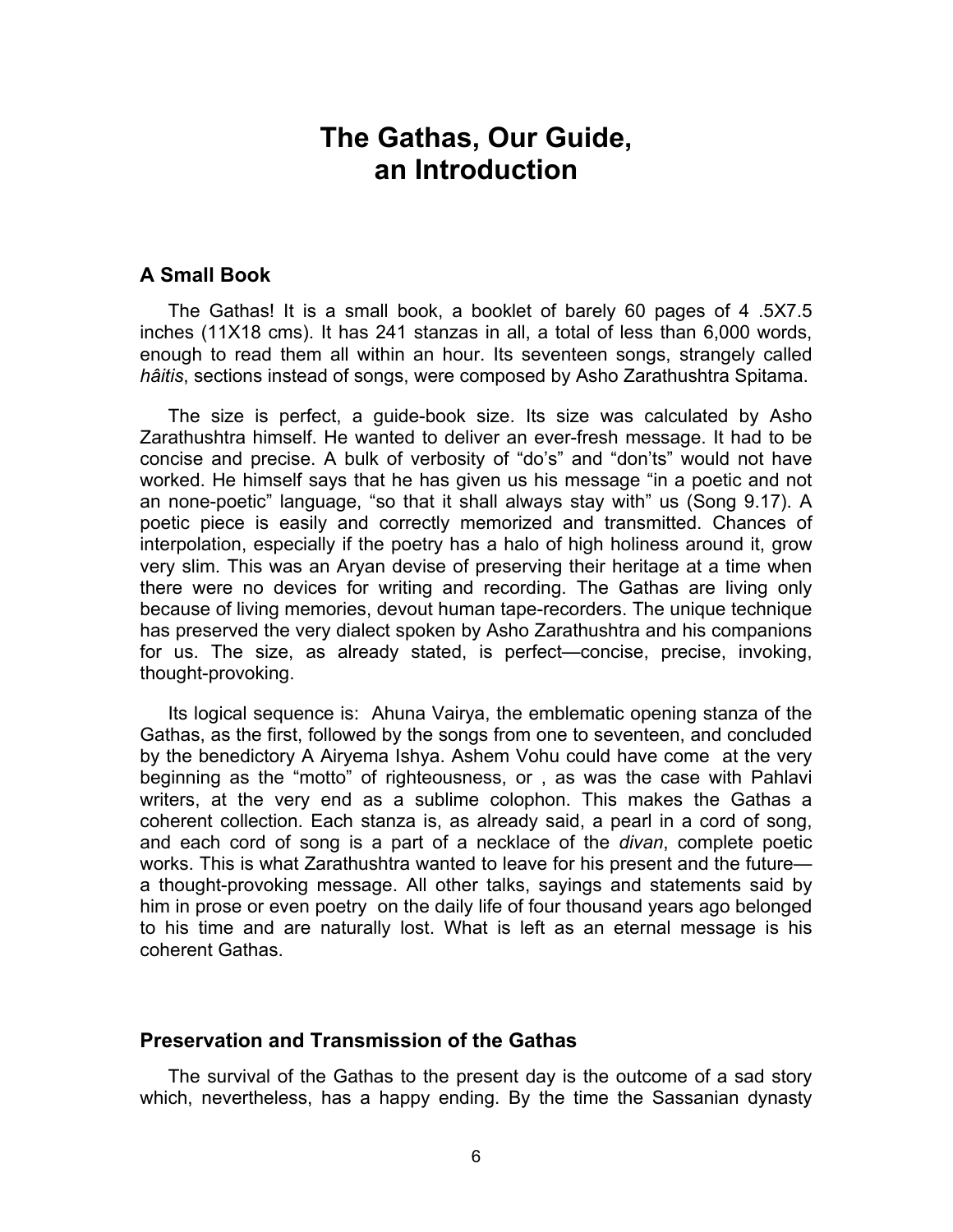gained the *Kayanian* crown in Persia in 224 CE the language of Zarathushtra and companions had become an "unknown, mysterious" language. The Gathas became incorporated in a group of writings now known as the *Avesta* which became regarded as sacred scriptures in its own right. It was only through translations, interpretations, and commentaries in the Pahlavi language of the Sassanian days that the knowledge of the Avesta, including the Gathas, could be gained.

The downfall of the Sassanian Empire in 630 CE and the subsequent eclipse of the Zarathushtrian Religion brought hard times down upon the faithful. The collection of sacred writings was badly damaged and only one-third of the Avesta, mostly consisting of its religious part, survived more or less as a result of the catastrophe. Fortunately, the Gathas survived intact through this extremely hard time because of the valiant efforts of priests who protected them (and the rest of the Avesta) in form of a salvage. The present position is, therefore, of a salvage order put by persons who did not know the precise setting. They did their best and one should be grateful for what they did under very adverse conditions.

Contacts between the Zarathushtrians in Iran and India during the 15th to 18th centuries CE, followed by the rising tide of Western scholarly interest in Oriental studies, eventually saved the day for us and restored the words of Asho Zarathushtra to the faithful. The recovery of the Gathas is fairly recent. Most of what we know about the Gathas has been, more or less, uncovered during the past one hundred years. And we owe much of it to the patient Western scholars who gave it an impetus. The slogan of "Back to the Gathas" by some reformists is even more recent.

This, however, does not mean that the unconscious indifference to the Gathas is very old. As already stated, it is the sad outcome of the downfall of the Sassanian empire and the worsening plight of the Zarathushtrians in a hostile environment. We may put it between the 10th and 18th century, less than 800 years.

The Pahlavi books, particularly Denkard and Vichitakiha-i Zadsparam, hold the Gathas (now pronounced *Gâsân* and *Gâhân*) and its complete nask of *Stot Yasn* as the direct divine revealed words of God to Zarathushtra. It consisted of the Gathas and a number of supplements by Zarathushtra's close companions. Although it is doubtful if the authors of the Persian Rivayat (Zarathushtrian responsa literature written between the15th to17th century CE) knew what it was and what it meant, they too hold *Stod Yasn* in high esteem. Pahlavi and Persian translations of Yasna, Vispered, Vendidad, and other parts of the extant and extinct Avesta have survived, and we find the Gathas well translated and explained among them.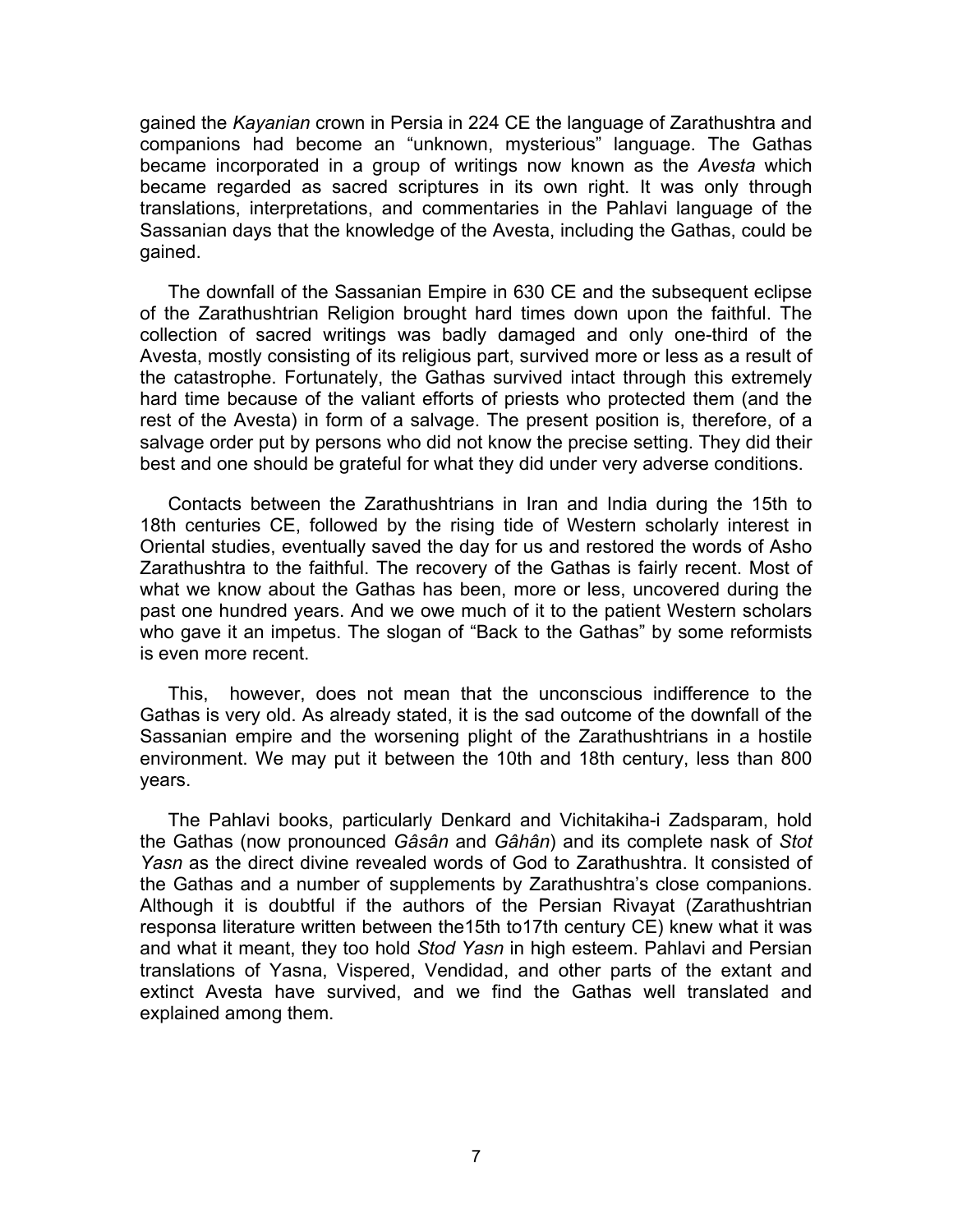#### **The Gathas in the Avesta**

 It is the Avesta which vividly shows the position of the Gathas. It is the highest there. The "Salutation" to the beginning of the Gathas, by an unknown Avestan poet, calls the thoughts, words, deeds of Asho Zarathushtra as "ideal," calls upon the ever-living savants to promulgate them, and pays the homage with a bow (Song1.0). They are the only prescribed prayers in the rituals. Nirangistan and Vispered are explicit on this point. They and other parts of the Avesta specify only the Gathas and Haptañhâiti, collectively called *Staota Yesnya*, meaning "Reverential Praises," by their names—song by song with certain verses recommended to be recited more than once. The Avesta knows no other prayers by names except those in the Gathic dialect—the Gathas and Haptanhaiti from Ashem Vohu, Ahuna Vairya, seven songs of the Gathas, and A Airyema Ishya to Yenghe Hatam, Hadhaokhta (Sarosh Hadokht: Yasna 56), Fshusho Manthra (Yasna 58), and Fravarti (Yasna 11.17-13.4). They constituted the *Stot Nask* of the Sassanian sacred literature. The five Gathas in the Avesta are the very divinely inspired words of Asho Zarathushtra, the holiest of the holies. Yasna 55 is a befitting lengthy praise in honor of the Gathas. It says that they "are the Primal Principles of Life. ... They are, as Lord Wise wishes, meant to maintain an ever-fresh and modern life. ... The Gathas are our guardians and protectors. They are food for our minds, rather, food and clothing for our souls."

### **A Challenge to Consider**

The statement made by the composer of Yasna 55 is very challenging. He or she made it some 3500 years ago. But is it and can it be still true? Why not have a quick glimpse through the Gathas?

The Gathas are basically *mâñthras*, literally thought-provokers. This is the reason why they are so concise and precise. They stimulate one's thinking faculty and guide it on to the track to think precisely. They stir one to move on a clear, straight road with a basic map in hand and a discerning vision in mind. The Gathas, to point out but some of the salient points, with some of the relative references, teach that:

1. There is only one God, God of Subtle Wisdom, Ahura Mazda, creator, sustainer, and promoter of cosmos (Songs 8 and 9).

2. All superstitious beliefs in false gods, goddesses and similar imaginary beings, and in the performance of rituals to appease them should be abandoned and all irrational ideas and practices should be given up (Song 5).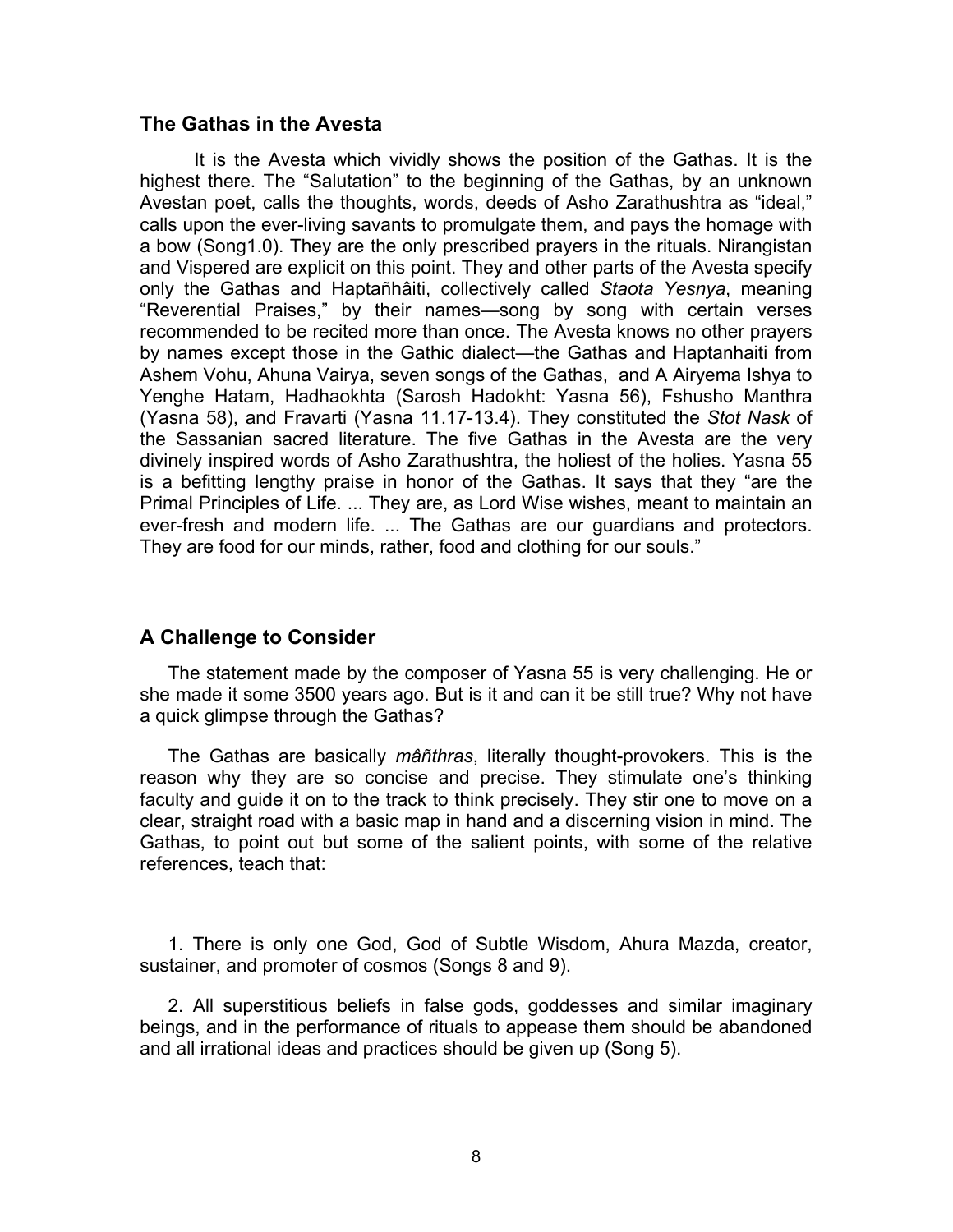3. The religion of Good Conscience, the Gathic name for the Zarathushrian religion, is universal and for all (Songs 9.10 and 17.1).

4. The divine enlightenment (*seraosha*) reveals many divine faculties which lead to the understanding of the principles that form the cosmos, an orderly universe. The most important are *spenta mainyu*, progressive mentality, the divine faculty that creates, maintains, and promotes; *asha*, righteousness, the universal law that precisely regulates every move in the cosmos; *vohu manah*, the wisdom behind every righteous move; *vohu khshathra*, good rule and the benevolent power that keeps good order in the universe; *âramaiti*, serenity and tranquility acquired under a good rule and required to promote the cosmos; *haurvatât*, wholeness achieved under tranquil conditions; and *ameretât*, eternity attained through wholeness. (These abstract principles form the main points of most of the seventeen songs.)

5. The universe has been created good and is orderly progresing towards completion as intended by its Creator, Ahura Mazda (Songs 8 and 9).

6. Mankind has been endowed with the freedom of thought, word and deed, and has a bright mind to discern between what is good and what is bad for human society (Songs 3.2, 4.9,11,12).

7. Human being has two mentalities—*spenta mainyu*, progressive mentality, and *angra mainyu*, retarding mentality. The progressive mentality helps him to improve himself and the world around him. The retarding mentality harms him and the world. The wise would, therefore, choose and promote the better mentality (Songs 3,4,10).

8. The human world on this earth is divided into two camps—the righteous and the wrongful. The objective of the righteous should be to win over the wrongful into the righteous camp and thus establish a good life for all (Songs 3,4,10, and many more references).

9. What is good can best be understood by studying nature, advancing knowledge, harmonizing with all that is good and beneficial, and promoting the environment—our human society and the rest of the living world (Songs 7.3, 8.6, 9.12,13, 15.3).

10. Mankind may, if it chooses, develop all the above divine faculties and become creative, in fact the renovator, maintainer and promoter of its endowed environment, and become spiritually perfect and eternally godlike (Songs 4.16, 8.3, 9.9, 13.3).

11. If a person does not choose correctly, his world continues to be chaotic, and he suffers the consequences until he adopts these divine principles (Songs 8.5, 17.6,8,9).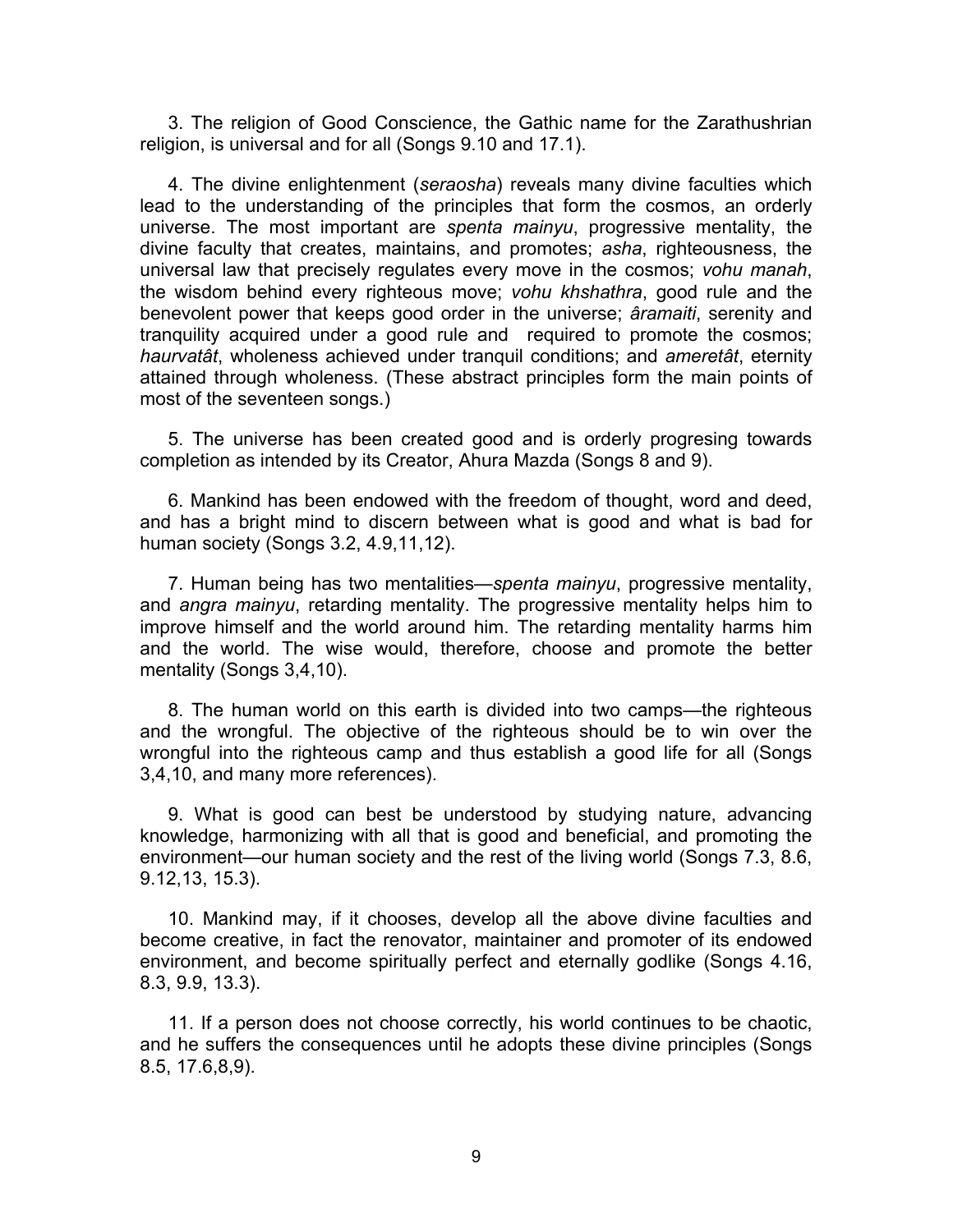12. Sooner or later humanity will correct itself and attain wholeness and eternal life (Song 10.7).

13. Caste, color, race, and nationality do not play any discriminatory part in the universal message of Zarathushtra at all (no references found).

14. Mankind is its own savior. Each person, guided by a discerning "good mind" and "good conscience," should work for the betterment of self and fellow human beings and living the world (Songs 3 & 10).

15. Men and women are equal and enjoy the same rights in a free and responsible society. Superiority lies in righteous deeds alone (Gatha songs 3.2, 17,5, A Airyema Ishya, and Haptanhaiti songs 1.6, 5.3).

16. The smallest unit of the humanity society is the family and the largest unit the entire human world. All the units—home, town, state, country, and world should be united and bound together by love and wisdom (Songs 4.16,18, 5.1, 6.3,4).

17. Every person should acquire and promote wisdom. Human society should be an intellectual society consisting of selfless, devoted members (Songs 3.1, 4.6,17,19, 7.10).

18. Free human society should select only fully-qualified persons of righteous records and merits for both temporal and spiritual offices in a true democratic environment, and thus establish the cherished and chosen ruling system (Yatha Ahu, Songs 2 &16).

19. The prime object of every person should be to make a better world in spirit and body. Human society must progress. Every member must persevere to promote it. Modernization of thoughts, words and deeds should be the order of the day (Songs 3.9, 7.5, 11.9, 13.11).

20. Enlightenment and happiness come to the person who gives happiness to others without discrimination whatsoever. An enlightened and happy life is what every person needs to achieve and spread (Song 8.1).

21. Prayers help a person to communicate with God. They are invigorating, guiding, and satisfying. They help to experience the divine love. One may pray whenever, wherever, and in whatever state one feels the urge to communicate with God. One may do it alone or in the company of others. Prayers may be said in silent meditation, in a few words, in long lines, in prose or poetry, recited loud and sweetly. They may be said plainly or with simple rituals that would help the person feel elevated in their experience (This is repeated throughout the Gathas).

To summarize, the Gathas are prayers to God and guidance for humanity. Every line, every stanza, and every song is communion with God; and at the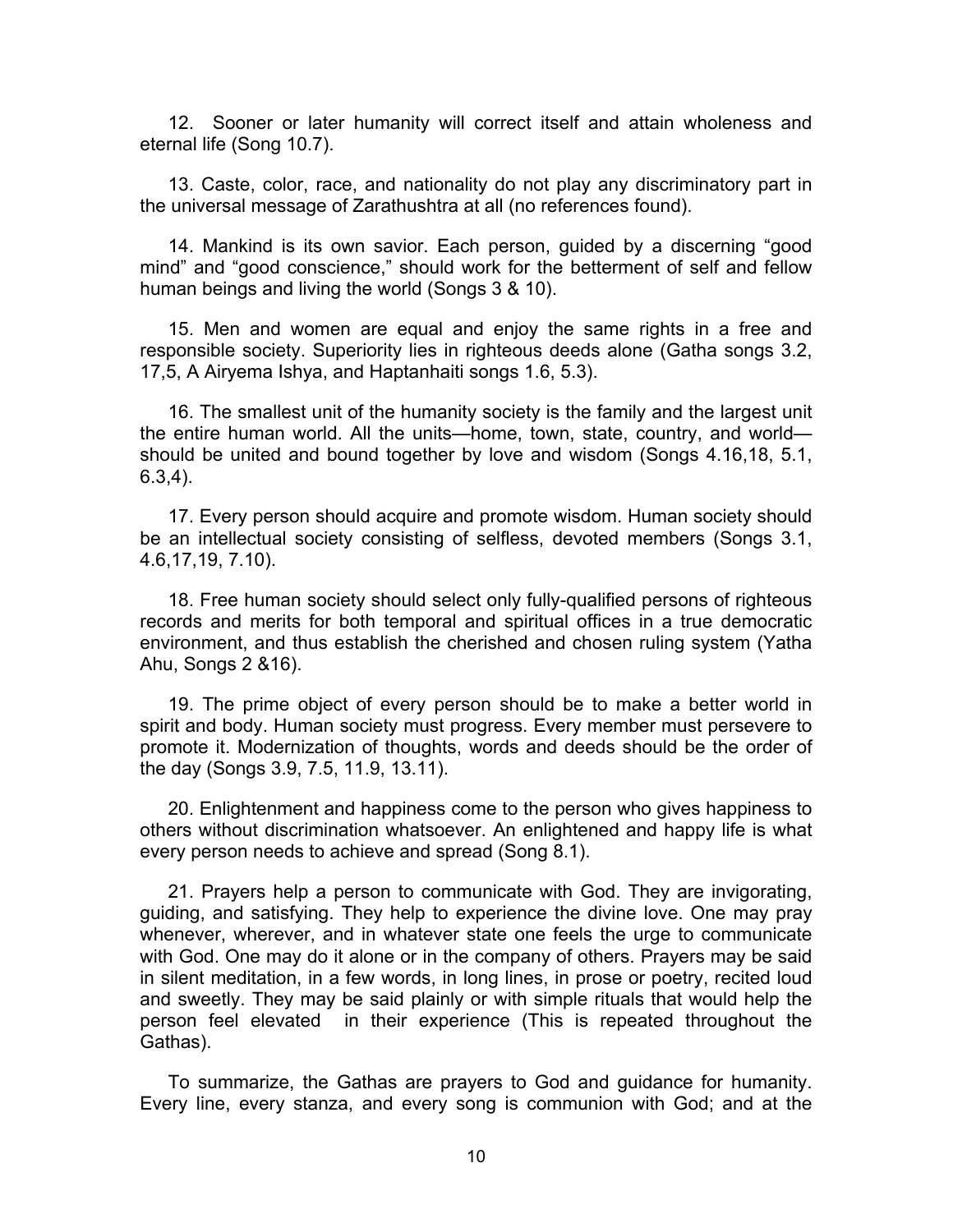same time, they impart an eternally modern message. They lead humanity, with all its modern science, to Ahura Mazda, God of Subtle Wisdom. With the Gathas as the guide in thought, word, and deed, one may devote one's life in practicing, teaching and preaching the divine doctrine. Good Thoughts, Good Words, Good Deeds are the quintessence of the Gathas.

Should we keep in mind that the above points are not a designed selection from a miscellany or an encyclopedia by numerous authors of different ages and divergent schools, but from a booklet by a single composer, we will realize the uniformity, universality, modernity, and the subtlety of the thought-provoking message.

### **No Interference**

But the Gathas never indulge in details of what one must do and must not do in a society. The Gathas do not interfere into the details of one's daily life. They do not make life cumbersome by breathing down one's neck. They do not prescribe what to eat and what to reject, what to wear and what to tear, what to build and what to wreck, when to work and when to retire, when to celebrate and when to mourn, what is disease and what the cure, and what observances for the dead and how to dispose the corpse... Had they done so, this very act would have rendered the Gathas obsolete within a short period. The divinely enlightened Zarathushtra knew well that society and civilization do not remain long unchanged. They are continuously changing with the passing time. Social differences are evident from time to time and place to place. Any instruction on daily life would grow old, or be out of place in another location, and if it becomes a tradition to be adhered to, it would only prove an obstruction in a changing and progressing world. That does not mean that the Gathas advocate abandoning or discarding any good, logical and useful tradition. In fact, they favor maintaining and promoting a rich and enriching heritage (Song 9.2). What they disown is obsolete, retarding, useless, dumb, unintelligible, and superstitious customs.

A universal message cannot force the traditions of one society upon another's. A universal message ought to be above regional and temporal differences. And that is what the Gathas are. With the Gathas as the guide, one need not try, generally in vain, to stop the clock and transfer a mode of living to another land, only to maintain an out-moded, out-of-place practice. With the Gathas as the guide, one need not cut, clip, patch, piece and paste, or alter, change, transform, transmute and modify any custom just to adapt to, what one may call, an alien environment. It is the Gathic society, ever-fresh, ever-modern, ever-logical, ever-scientific, and ever-divine, which prevails. One does not need an adaptation with the Gathas as the guide.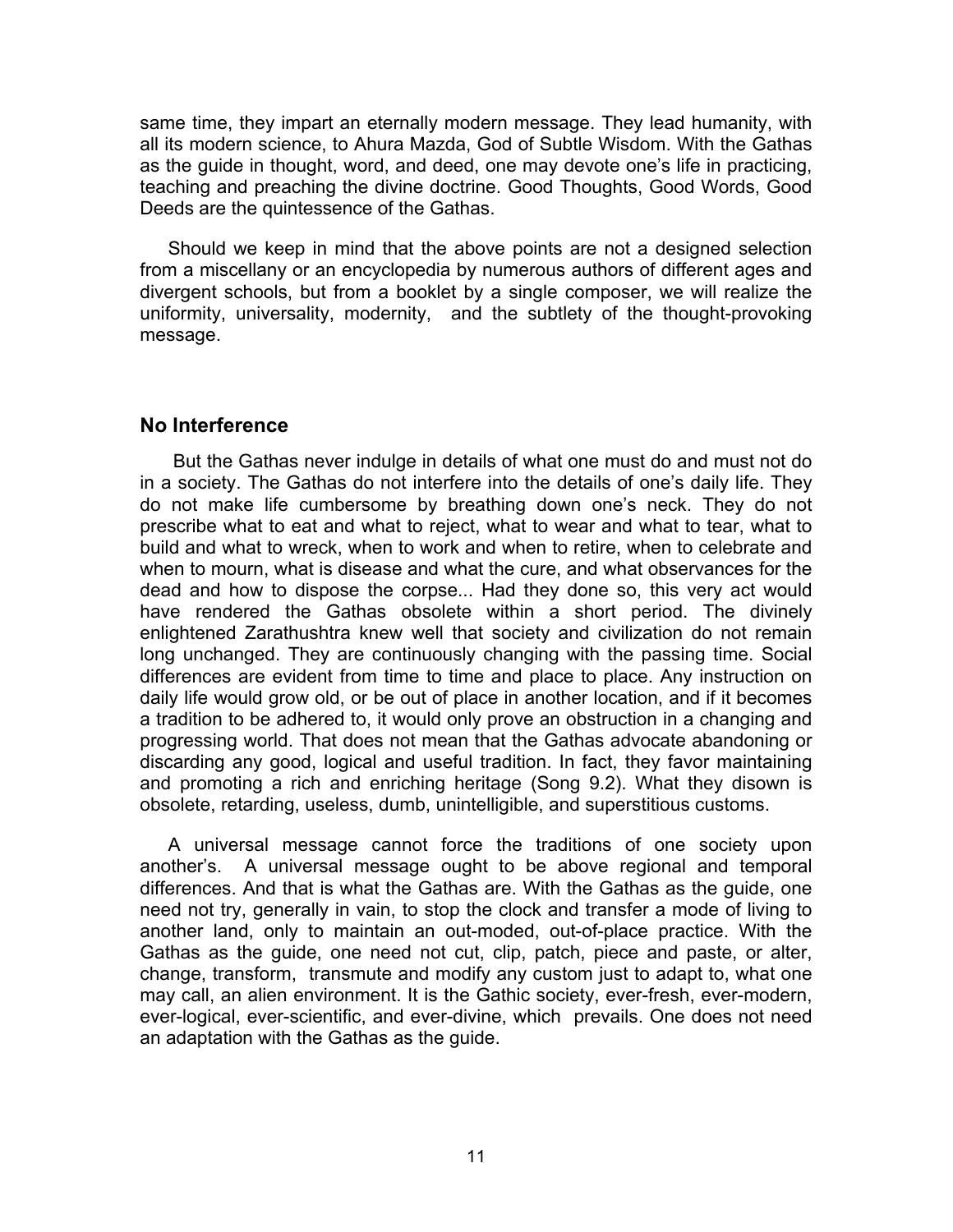#### **Back to the Gathas?**

Back to the Gathas? Sounds an attractive slogan, but no! The Gathas are not the past to go back to them. The Gathas are the guide and as such, they are the present and the future. The slogan or motto, if any, should be: "Forward with the Gathas!"

What, therefore, is needed is neither revision nor modification nor reformation, but restoration. We must resort to the Gathas, so far unconsciously kept high above reach, in order to restore ourselves to the Good Conscience, the true Zarathushrian religion. The restoration of pure and pristine Gathic principles of life in every wake of life—both mental and physical—would automatically mean modernization, rather a continuous modernizing process. It shall keep us always abreast of time, abreast with a foresight.

Let us, therefore, read later all the 21 points projected in this introduction and still later many more from the Gathas themselves to fully comprehend and realize that we have the true guidelines for an up-to-date mental and physical, spiritual and material life on this good earth and beyond. "May we learn, understand, comprehend, practice, teach, and preach" the inspiring message of the divinely inspired *Mâñthran*, the thought-provoking Teacher, because according to Yasna 55, the Gathas, Our Guide are "the Primal Principles of Life ... (and) we wish to maintain our lives fresh as is the will (of God Wise)."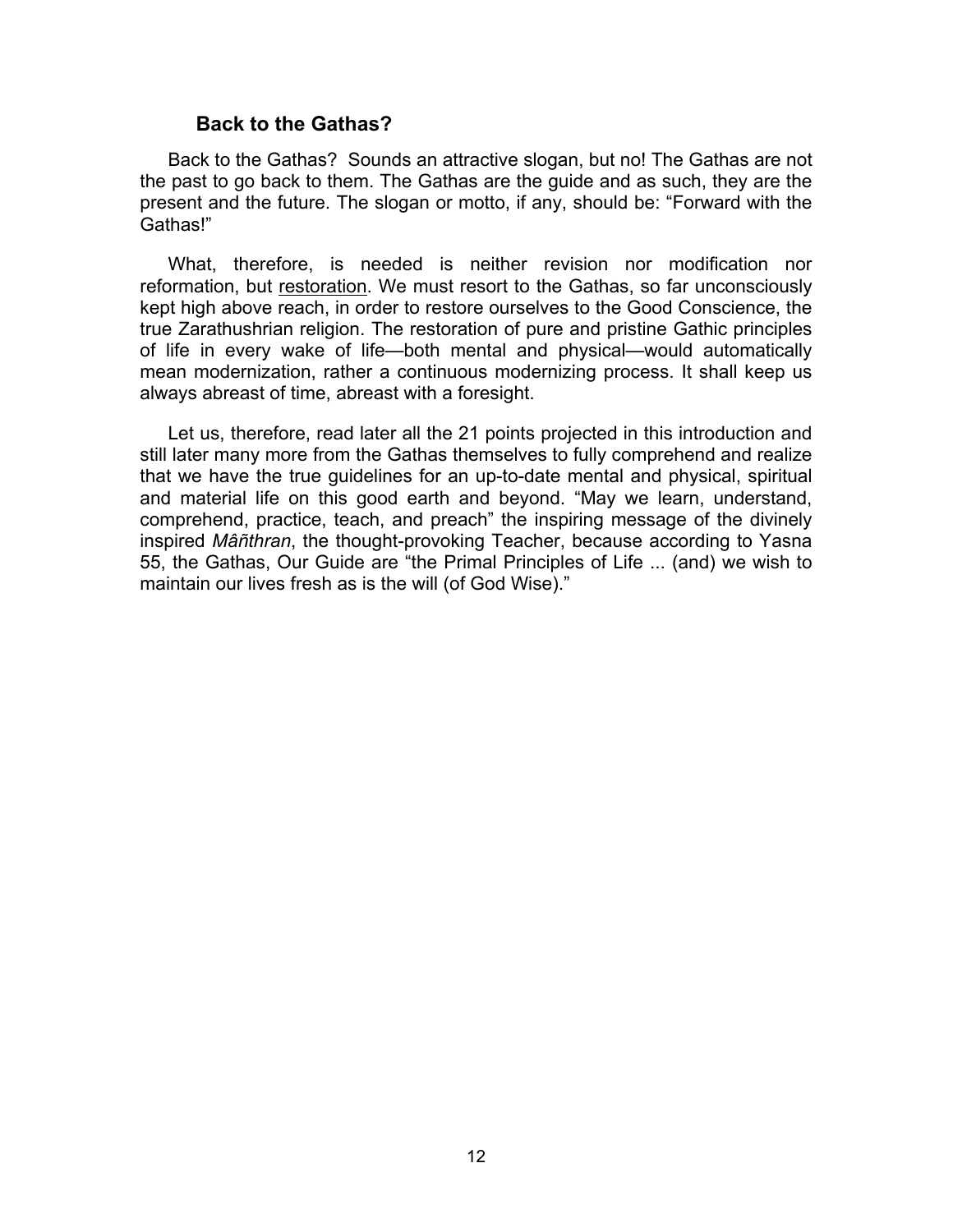## <span id="page-17-0"></span>**Salutation** By **An Unknown Avestan Poet**

Ideal are the thoughts, ideal the words, ideal the deeds of the Rightful Zarathushtra. Let the ever-living promulgators present the Gathas. Homage to the rightful Gathas!

Note: This introductory salutation was, most probably, composed by an early reciter of the Gathas and a devout promulgator of their teachings. It has been faithfully preserved by those who followed this teacher and gave it a high position.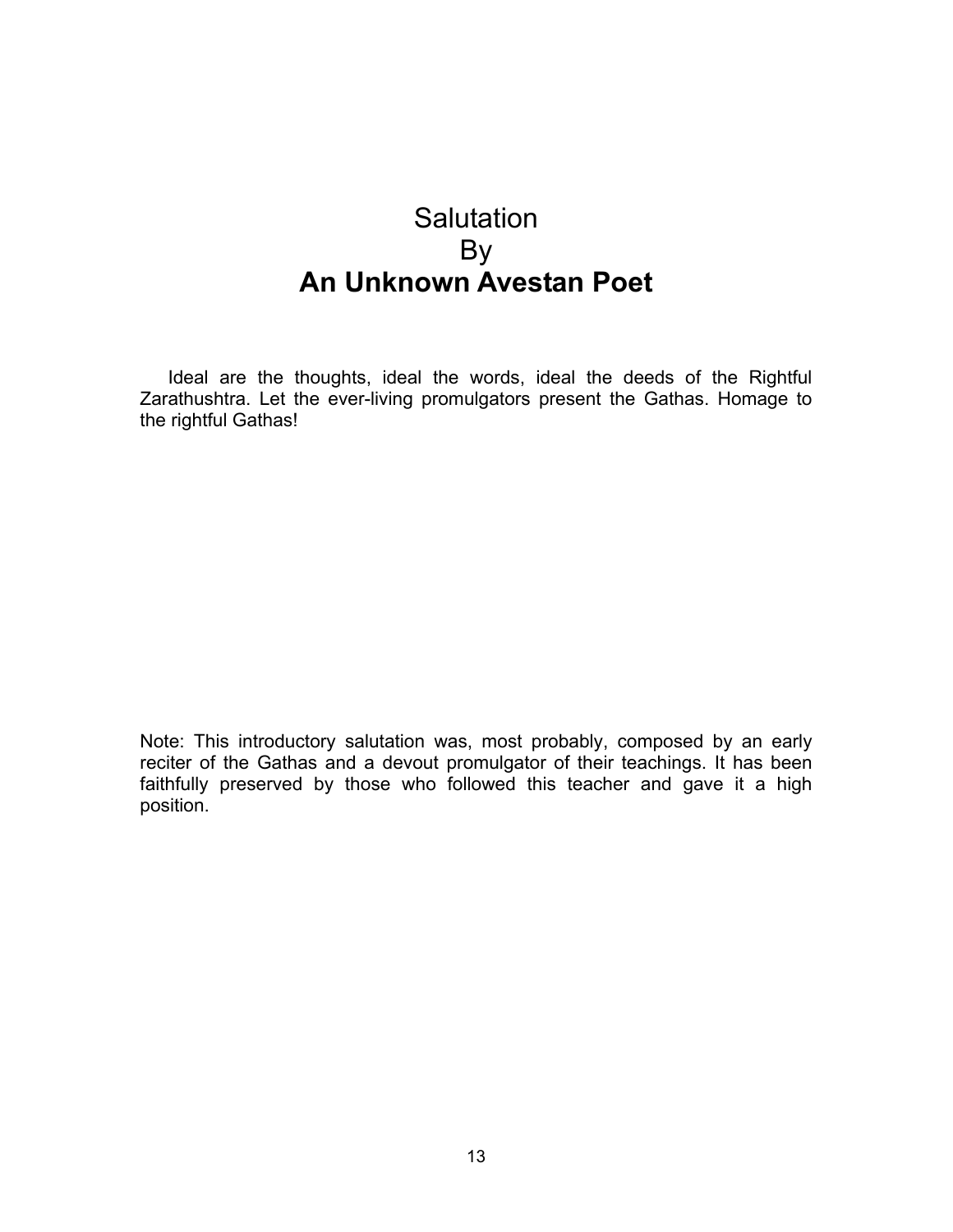## **The GATHAS**

## <span id="page-18-0"></span>**The Thought-provoking Divine Songs**

**-** 

**of** 

**Zarathushtra Spitama**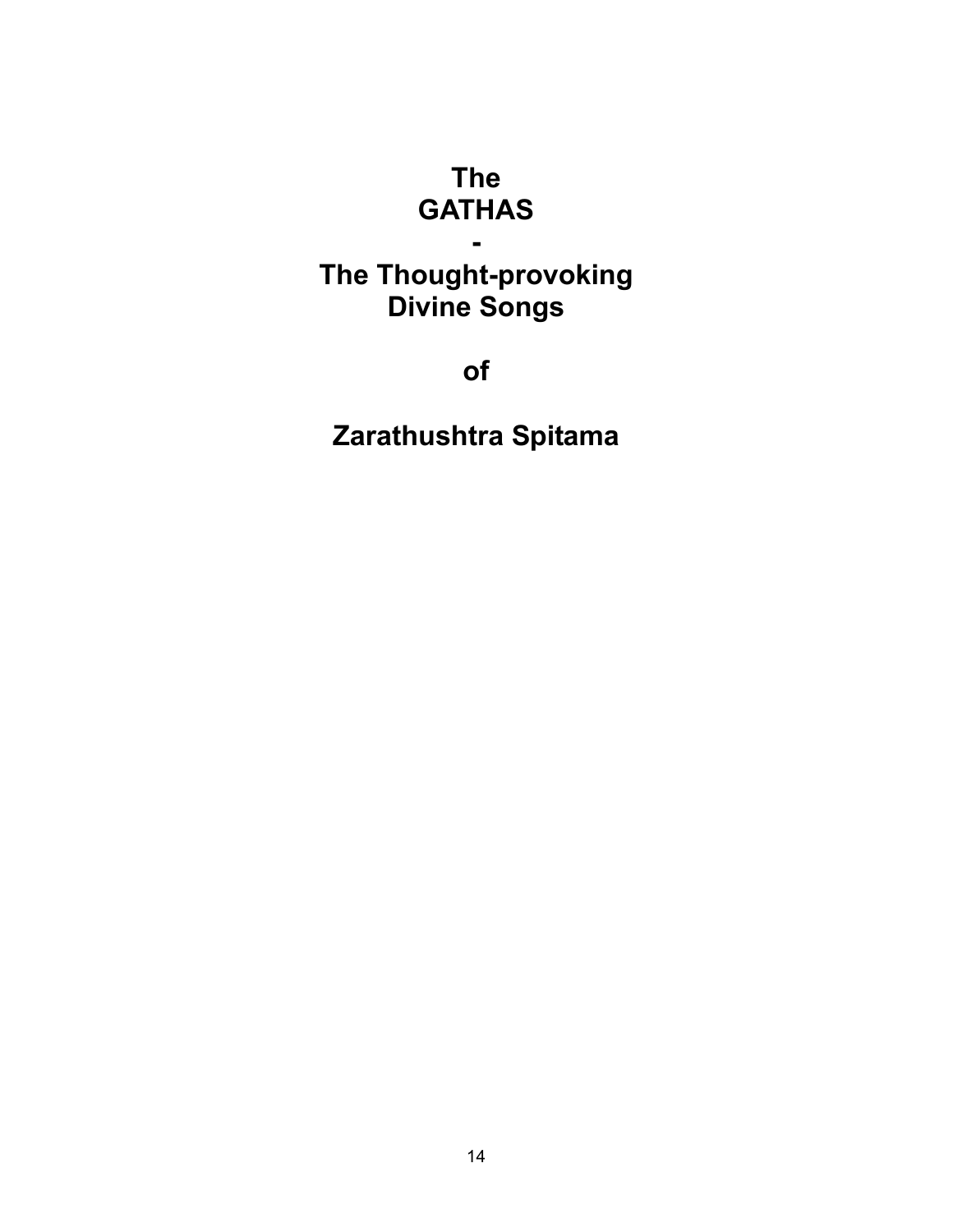### *Ashen Vohu, The Main Motto*

<span id="page-19-0"></span>Righteousness is the best good. It is radiant happiness. Radiant happiness comes to the person to whom righteousness is for the sake of the best righteousness alone.

Note: Righteousness is the universal law that stands for order, evolution, progress and perfection as ordained by the Creator for the creation. One becomes righteous by doing the right thing, at the right time, in the right place, and with the right means to obtain the right result. It means precision in every thought, word, and deed. It means constant improvement and continuous renovation. It brings enlightenment, true radiating happiness, provided that this happiness is shared by others. It then becomes righteousness for the sake of the best righteousness. The couplet, frequently repeated in prayers, is popularly known by the name of *Ashem Vohu,* the two words in the beginning of the Avestan text.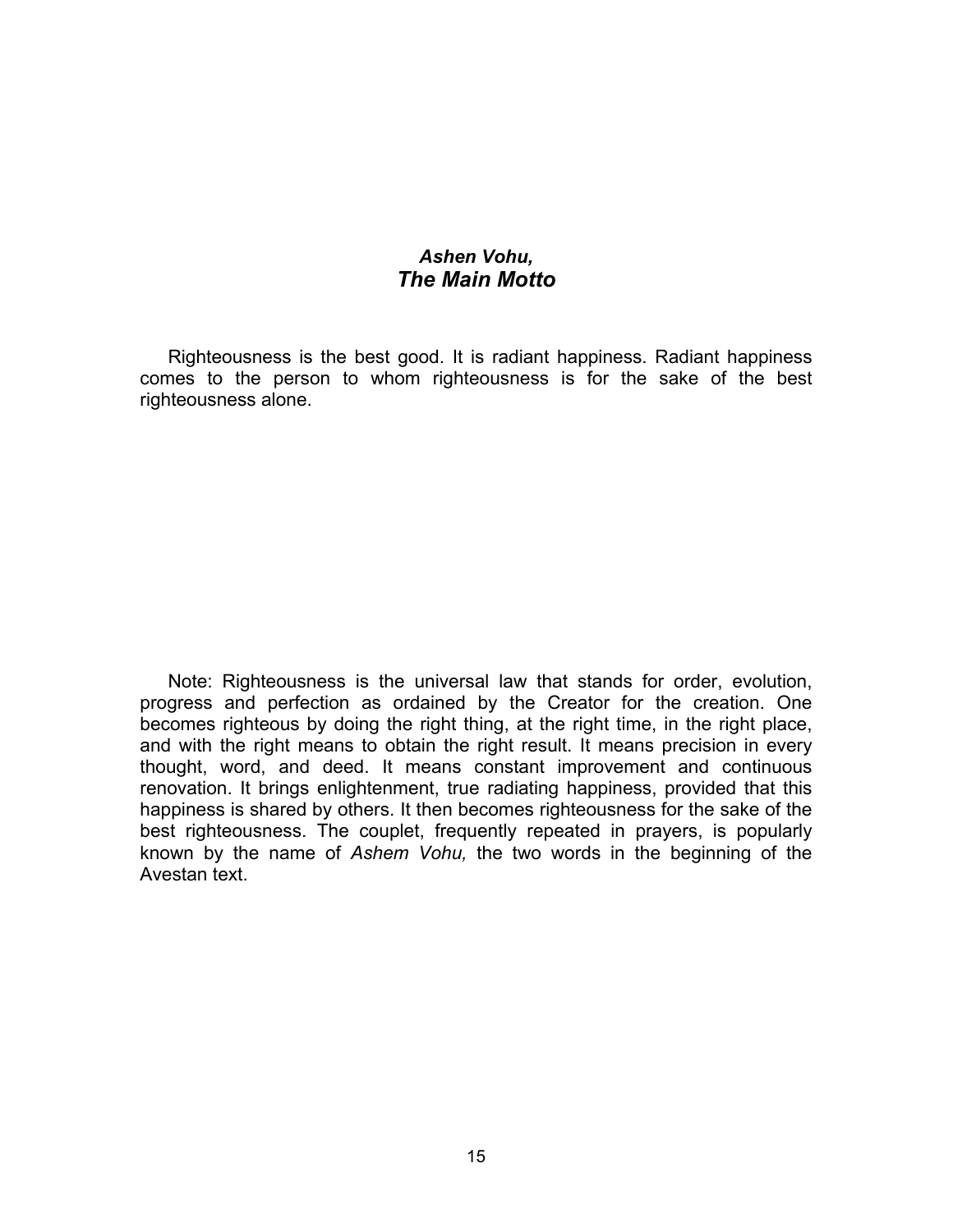<span id="page-20-0"></span>**Ahunavaiti Gâthâ**  Key stanza – Ahuna Vairya

### **Ahuna Vairya** *The Principle Of Choice*

Both the lord and the leader are to be chosen because of their righteousness. These two appointments are made with good mind, so that the acts of life are done for the Wise One, and the dominion of God is well established, in which the chosen person becomes the Rehabilitator of the rightful who are oppressed.

 Note: *Ahuna Vairya*, or as commonly called by the two words in the beginning, *Yathâ Ahu*, is the Principle of Choice. As explained in the Avesta (Yasna 19), it is the Zarathushtrian master formula for a spiritual and material democratic system in which one is free to choose a person as his or her lord and leader. A lord is a person who is able to free the world from mental and physical evils, and the leader is a person who can lead the world to truth, precision, progress, wholeness, and immortality. The only criterion for the choice of a such person is his or her precise righteous record of service. The choice for the appointments is based on good mind, sound judgement, and discretion. Such a righteous selection leads the people to work for God alone—an act that establishes the Divine Dominion and order on earth, chosen and established by the people themselves. It is the order in which the chosen lord and leader rehabilitate all those who are wrongfully oppressed and deprived of their rights. According to the Avesta, Zarathushtra was chosen by the wise as the prime lord, leader, and rehabilitator of the world.(see note on Song II for further details on page ...)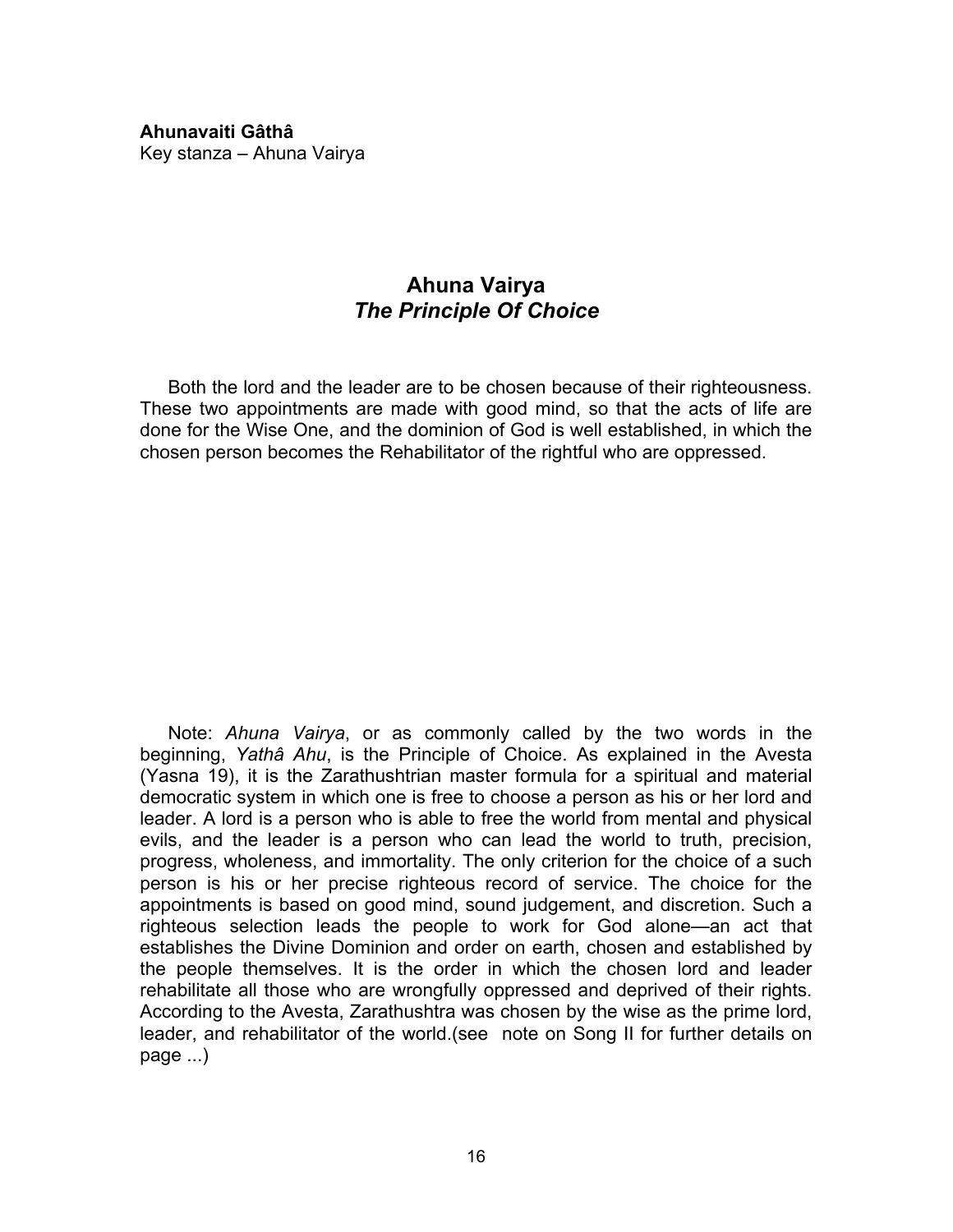<span id="page-21-0"></span>**Ahunavaiti Gâthâ**  Song 1 - *ahyâyâsâ*

### *Song 1: Humbly I Pray*

1. Mazda, Wise God, with a bow and uplifted arms, I pray. First, I ask for support through progressive mentality. Then I pray that I may perform all my actions, based as they are on the wisdom of good mind, precisely according to the laws of righteousness so that I please You and the soul of the Living World.

2. Wise God, I approach You through good mind. Grant me through righteousness the blessings of both existences, the material and the mental, so that I lead my companions to happiness.

3. O Righteousness and Good Mind, I shall sing you praises none has sung before. I shall likewise praise the Wise God and those for whom Serenity promotes the unconquerable dominion. Respond to my calls for help.

4. I, who am attuning my soul to Good Mind, know that the actions done for the Wise God have their rewards. As long as I continue to have the will and the power, I shall teach others to strive after Righteousness.

5. Having realized Good Mind, when shall I see you, O Righteousness? When shall I find the path to the Most Powerful God, and listen to the voice of the Wise One. With these greatest thought-provoking words, we shall convince the barbarians to choose the right.

6. Come through good mind, and grant a long life through righteousness. O Wise Lord, through Your sublime words, give me, Zarathushtra and my men strong support, so that we may overcome the spite of the hateful. (#)

7. Grant, O Righteousness, those rewards which are the gifts of Good Mind. And you, Serenity, grant Vishtaspa his wish and mine too. O Wise One, grant the power through which we shall successfully proclaim Your thought-provoking message.

8. With love, I pray to You, the Best Lord, Who is in harmony with the best righteousness. Grant the best of good mind for ever to noble Ferashaoshtra and to me and all those who are worthy of it.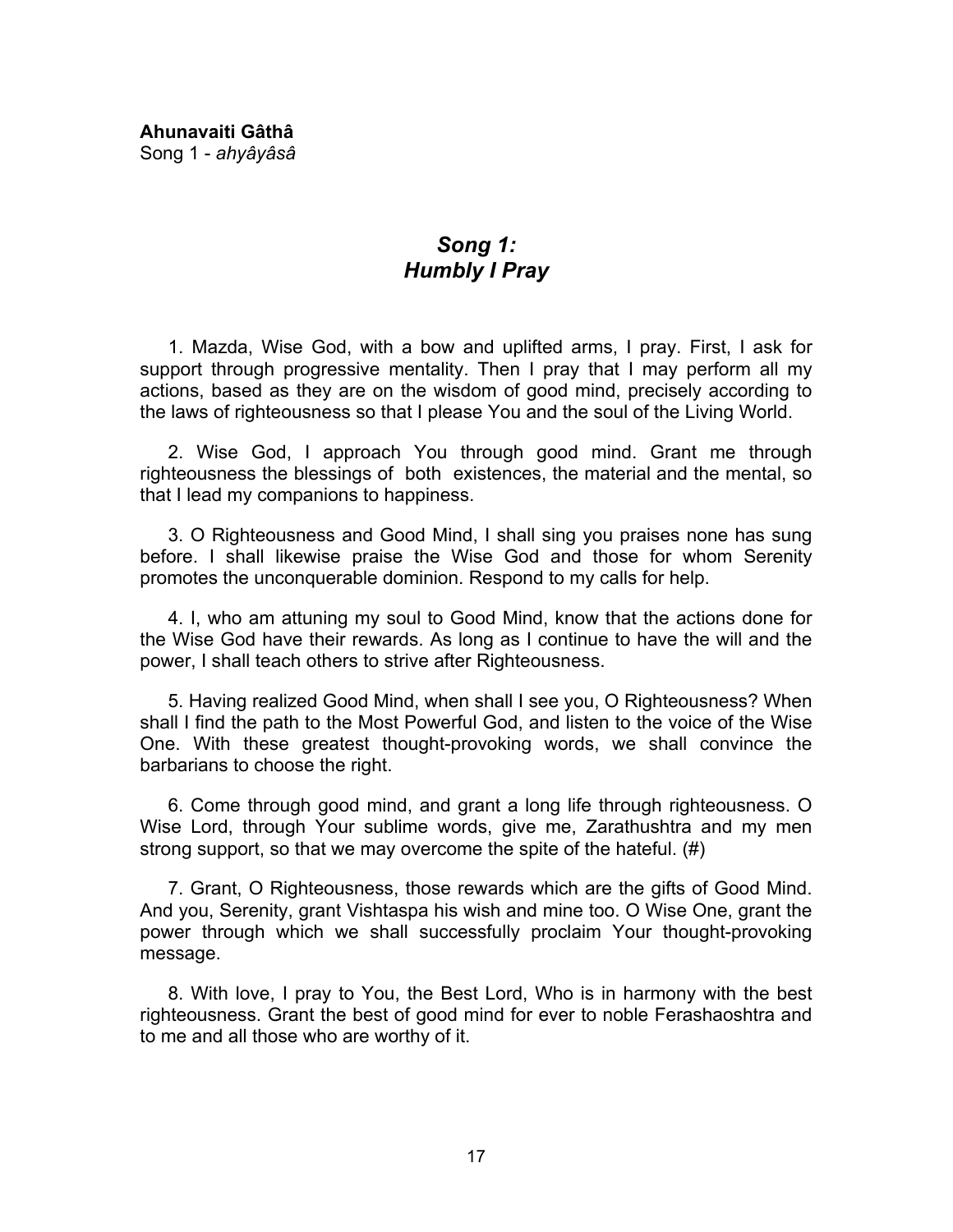9. Lord, may we not anger You, Righteousness and the Best Mind by abusing these gifts. We are united in offering You our praises, for we consider You, the mighty masters of promotion, to be most worthy of invocation.

10. Wise God, fulfill the desire of those whom You know to be just and earnest in righteouness and good mind to attain rewards. For I know, loving songs for a worthy purpose never go unanswered by You.

11. I have always observed the principles of righteousness and good mind. Wise God, teach me to speak the thoughts of Your mind, and the words of Your mouth: the teachings through which the pristine life shall be established.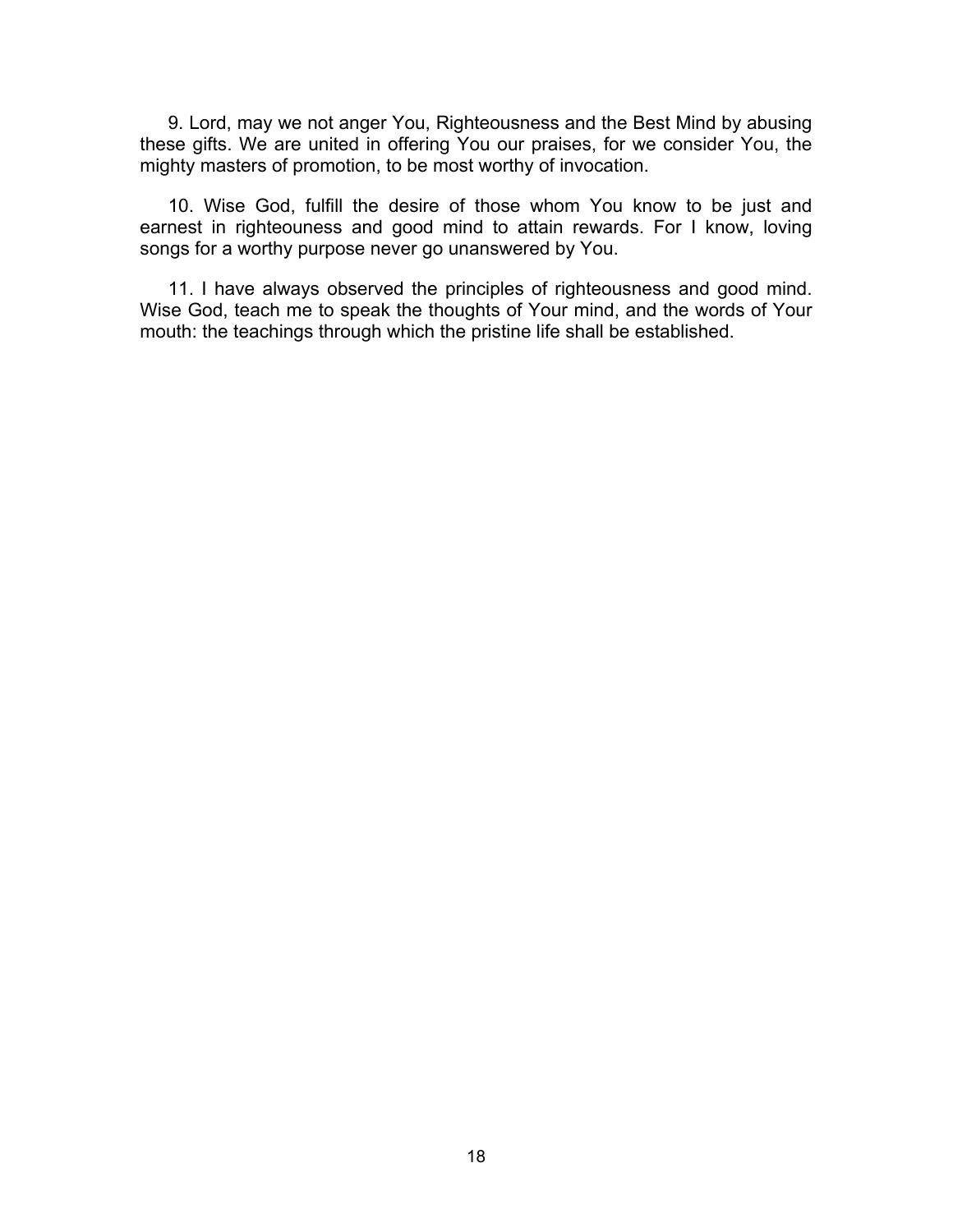### <span id="page-23-0"></span>*Song 2: The Choice Of Asho Zarathushtra*

*As The Lord And Leader Of The World* 

1. The Soul of the Living World lamented to You: Why did You create me? Who fashioned me this way? I am oppressed by fury, rapine, outrage, and aggression. I have no one to rehabilitate me other than You. Lead me to true civilization.

2. Then the Creator of the Living World asked Righteousness: Who is Your leader of the World, who can offer her civilization, nourishment, and strength? Whom do you wish to be her lord; one who shall repel the fury of the wrongful?

3. Righteousness replied: There is no authority in the world who is free from malice. Of those yonder, I know none who would activitate the noble to help the meek. Had there been one person strong enough among them, I would have hurried to his call.

4. The Wise God knows best what the divines and their people have been doing in the past and shall do in the future. God alone is the judge. Let it be so as He wishes us to be.

5. It is better for us two, the Soul of the fruitful World and me, to raise our hands for the divine grace and ask the Wise One: Will there be no livelihood for the honest? Will there be no reformer among the wrongful?

6. The Wise God, the Knowing, spoke in a loving form: So you do not know any lord or leader who acts in righteousness. But, were you not fashioned by the Creator to look after the promoter as well as the settler?

7. The Wise God, of one accord with Righteousness, prepared His thoughtprovoking message in response to the sweet plea made by the World, because with His doctrine, He is the promoter for those who wish to be protected. He asked: Good Mind, do you know any person who can help the mortals?

8. Yes I do. There is only one person who has listened to our teachings. He is Zarathushtra Spitama. Wise One, he is prepared to proclaim the message through his Songs for the sake of Righteousness. Grant him sweetness of speech.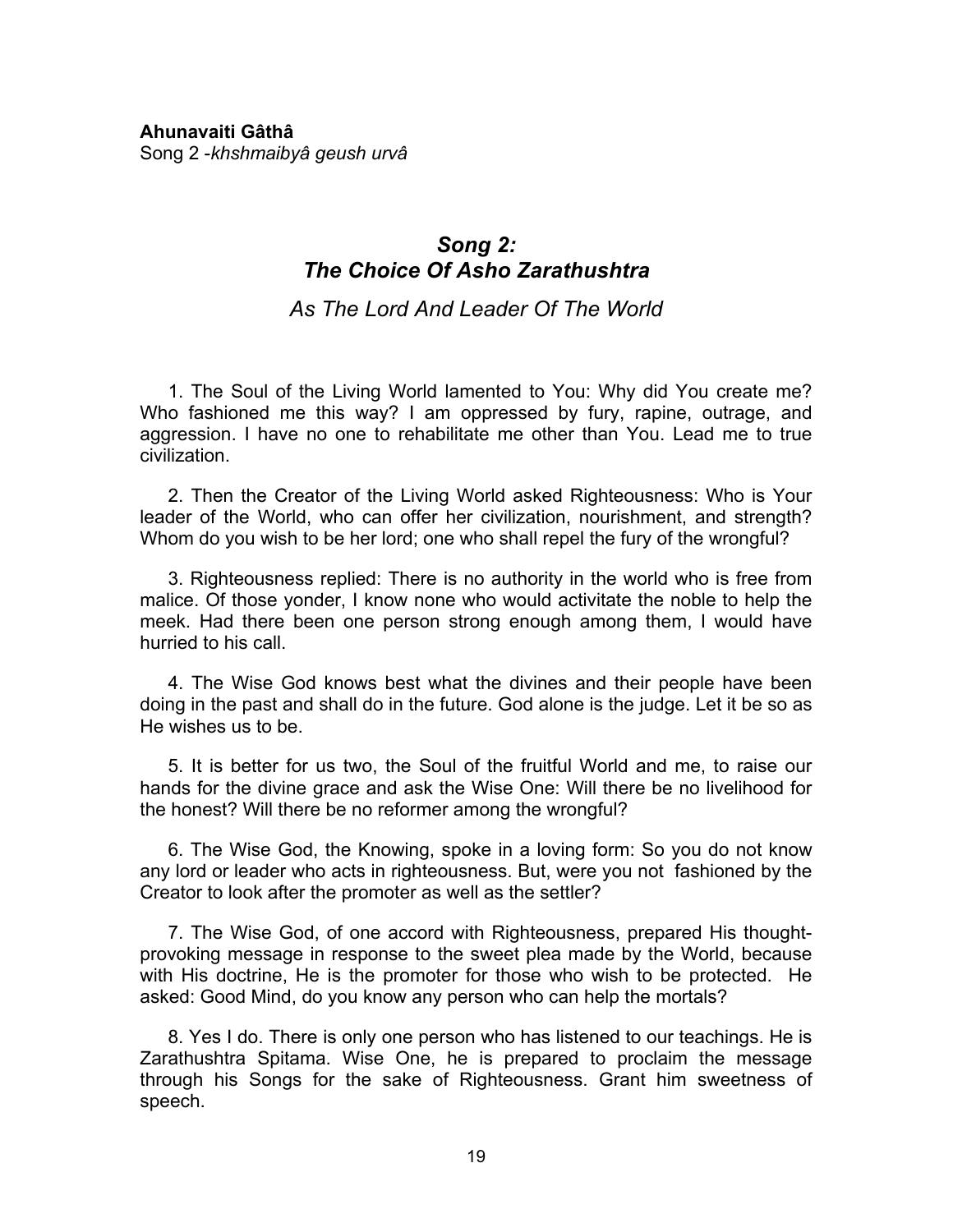9. The Soul of the World cried again: Am I to accept a powerless man with a feeble voice as my caretaker? I want a powerful ruler. Will such a time come when he will give me his helping hand?

10. Grant him and his people, God, strength and power through righteousness and good mind, so that he leads me to peace and tranquility. I also, Wise One, recognize him as Your foremost discovery.

11. When shall Righteousness, Good Mind, and the Divine Dominion hasten to me? Wise One, do acknowledge, with Your discernment, the order of the Great Fellowship. God, help us now. We look to Your kindness.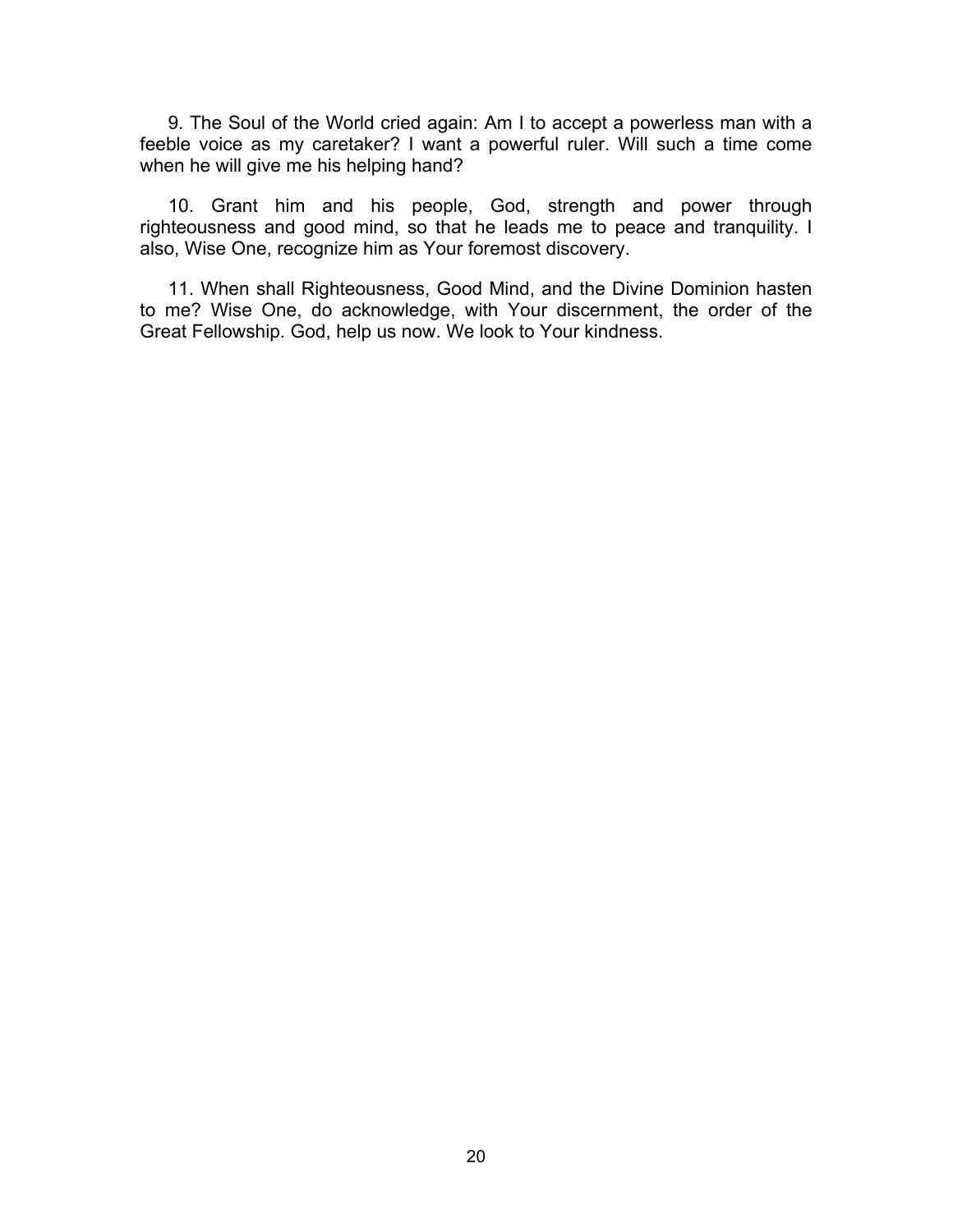### *Song 3: Good And Evil*

<span id="page-25-0"></span>1. Now I shall speak to those who wish to hear of the two principles, which are of importance even to the wise. I shall also, with reverence for good mind and the good consideration of righteousness, have praises for the Lord, so that you may see brilliant happiness.

2. Hear the best with your ears and ponder with a bright mind. Then each man and woman, for his or her self, select either of the two. Awaken to this Doctrine of ours before the Great Event of Choice ushers in.

3. Now, the two foremost mentalities, known to be imaginary twins, are the better and the bad in thoughts, words, and deeds. Of these the beneficent choose correctly, but not so the maleficent.

4. Now, when the two mentalities first got together, they created "life" and "not-living." Until the end of existence, the worst mind shall be for the wrongful, and the best mind shall be for the righteous.

5. Of these two mentalities, the wrongful mentality chose worst actions, and the most progressive mentality, as steadfast as rock, chose righteousness. Therefore, those who would please the Wise God, may do so by choosing true actions.

6. Between these two, the seekers of false gods did not decide correctly, because delusion came to them in their deliberations. Therefore, they chose the worst mind, rushed in wrath, and afflicted the human existence.

7. But to the person who chooses correctly, comes endurance of body and steadfast serenity through strength, good mind, and righteousness. Of all these, such a person shall be Yours, because he has come fully out of the fiery test.

8. And when the sinners undergo their punishment, then, O Wise One, the dominion will be realized for them through good mind. God, then they shall be taught how to deliver the wrong into the hands of righteousness.

9. And may we be among those who make this life fresh! You, lords of wisdom, who bring happiness through righteousness, come, let us be singleminded in the realm of inner intellect.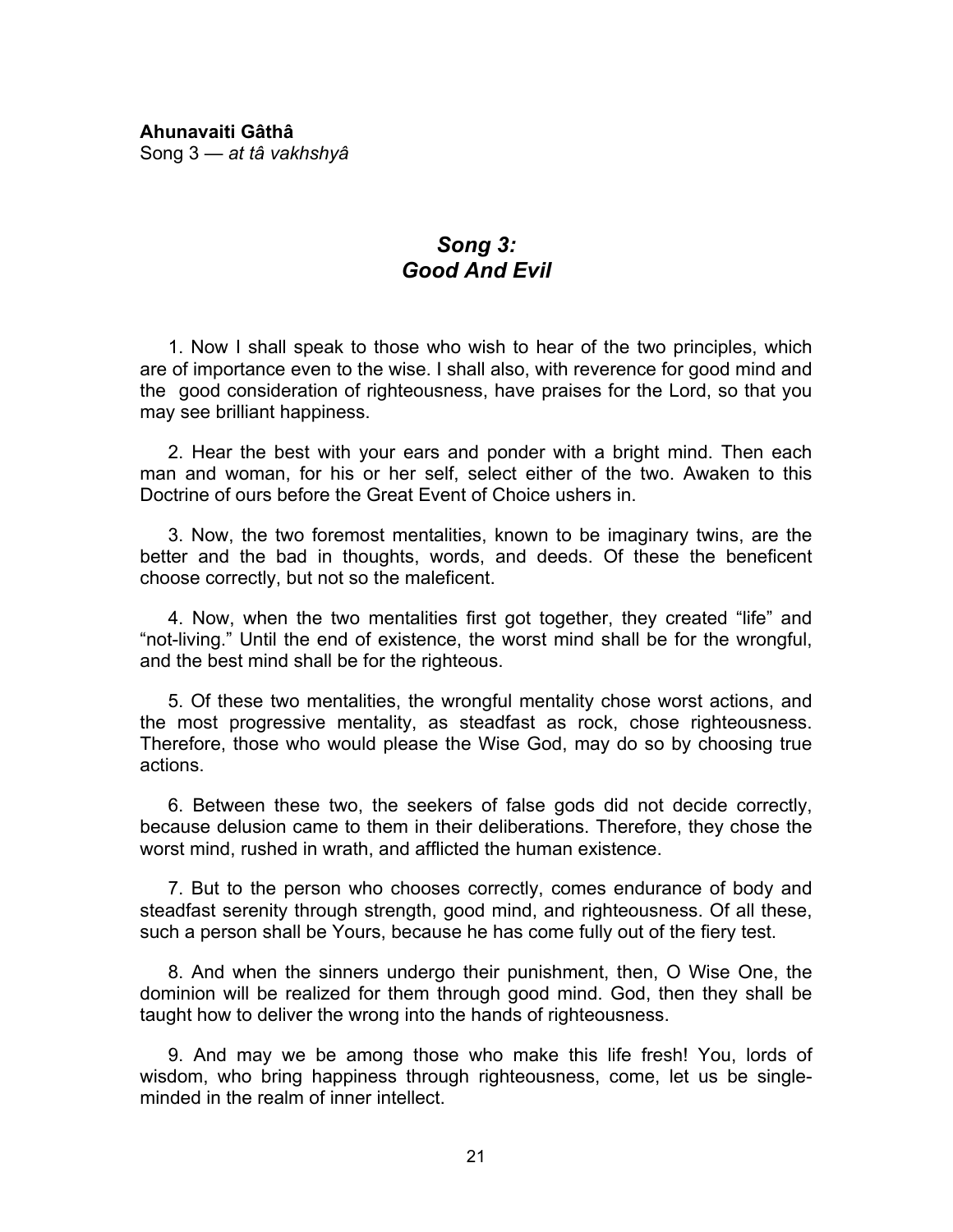10. Then, indeed, the power of wrong shall be shattered. Then those who strive with good name shall immediately be united in the good abode of good mind and righteousness of the Wise One.

11. If you understand the two principles of prosperity and adversity established by the Wise One, which are a long suffering for the wrongful and a lasting good for the righteous; you shall, then, enjoy radiant happiness.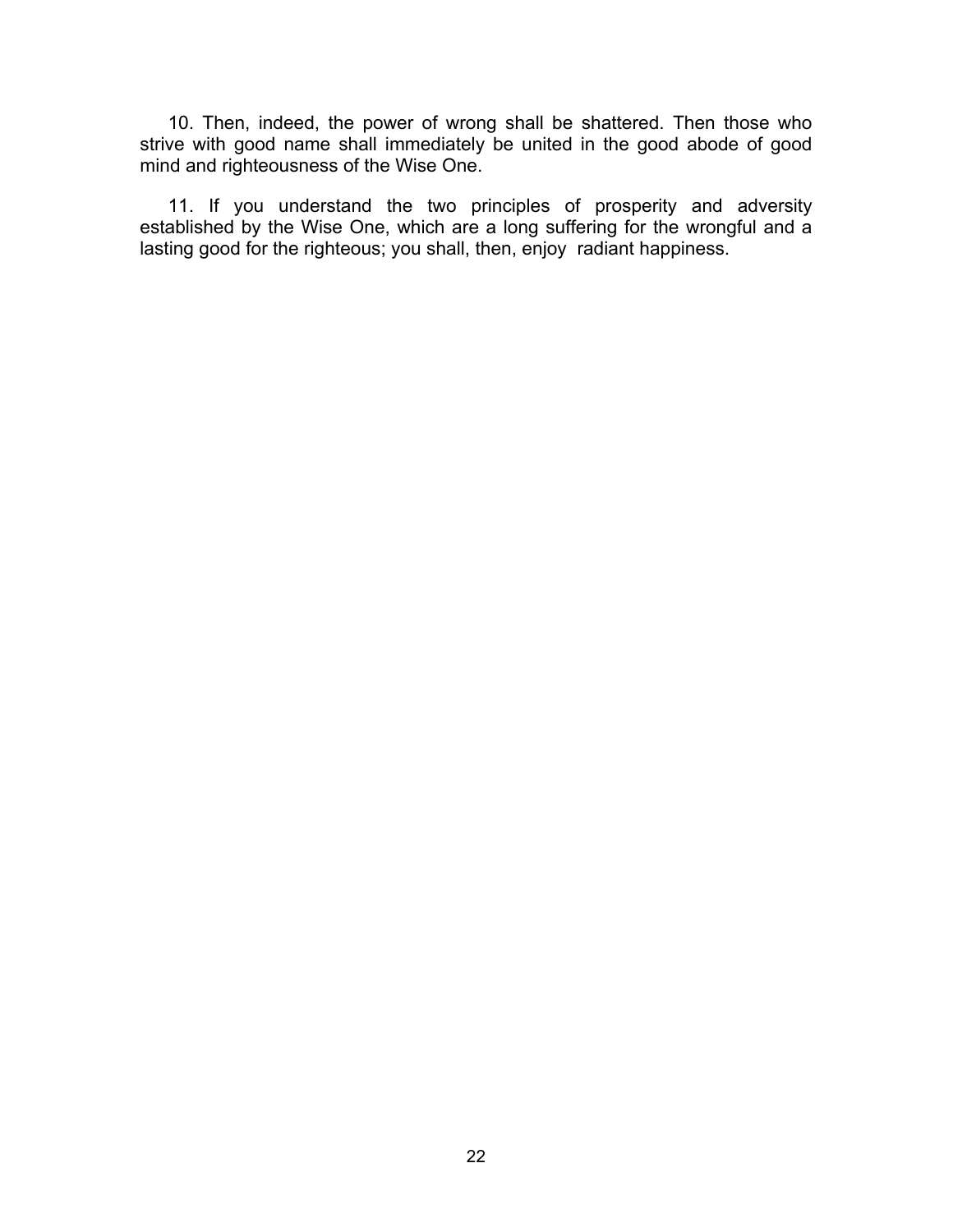<span id="page-27-0"></span>**Ahunavaiti Gâthâ**  Song 4 - *tâ ve urvâta*

### *Song 4: Guidance*

1. Keeping the two principles of Yours in mind, we shall teach the hitherto unheard words to those who destroy the righteous world by their wrongful doctrines. No doubt, the two principles will prove the best for those who are devoted to the Wise One.

2. Since it is not easy for the soul to find the better course, I, whom the Wise Lord knows, come to you all as the leader of the two parties, so that we may all live in accordance with righteousness

3. The happiness You grant, has been promised to the two parties through Your mental fire and righteousness. It is a matter of principle for the discerning. O Wise One, for our knowledge, speak with the very words of Your mouth. It will help me guide all the living to choose aright.

4. When righteousnes is to be invoked, may the wise lords be with reward and serenity. I seek through my best mind the powerful dominion for my people, so that we can overcome wrong by promoting it.

5. Speak to me so that I can discern what has been made better with righteousness, and know and realize through good mind what has been granted to me as a seer. Also, Wise God, the things that will and will not happen.

6. The best shall come to the wise person who will propagate my true thought-provoking message. It leads to righteousness for wholeness and immortality. Thus the dominion of the Wise One will, through good mind, increase for him.

7. He, Who thought first that the lights emanate with bliss, is, through His wisdom, the creator of righteousness, which holds the best mind. Wise Lord, stimulate my mind through Your creative mentality, because so far it has remained the same.

8. Wise One, I realized You as the first and the last, and the patron of good mind, when I grasped You in my vision as the true creator of righteousness and the Lord of life's actions.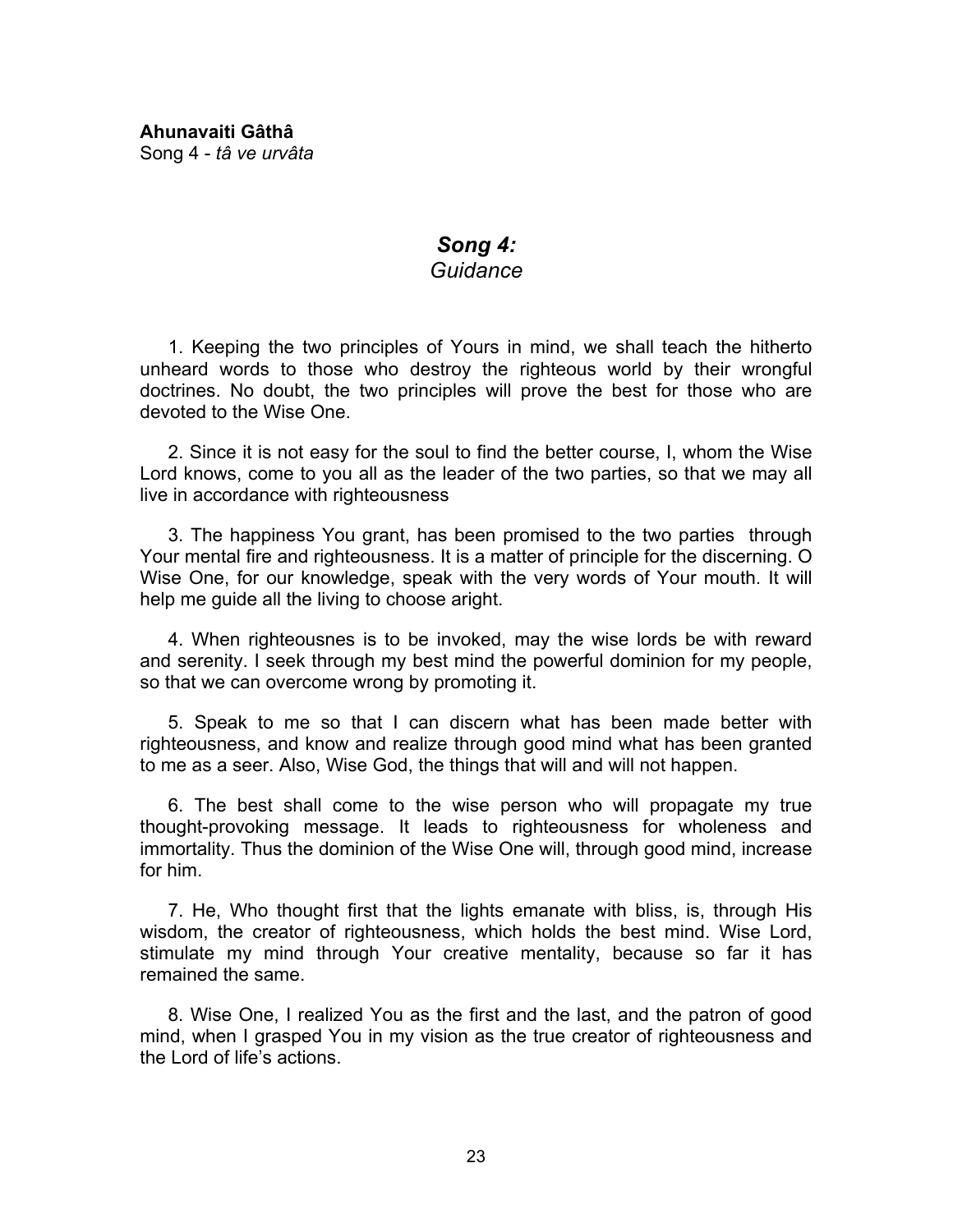9. I also realized, Wise Lord, that serenity is Yours, and O Creator of the Living World, that wisdom of mind is Yours, which has given the world the choice to go either to a settled person, or to the one who is not.

10. Of the two, it has chosen the prospering settler and the promoter of good mind as its righteous lord. O Wise One, the deceitful nomad has not shared in this good tradition.

11. O Wise One, at the beginning, You, through Your mind, fashioned for us the living world, conceptions and intellects, put life in the physical frame, and gave deeds and words, so that one makes his choice through free will.

12. Therefore, whether one speaks truth or not, whether one is wise or otherwise, one expresses in words what is in one's heart and mind. Accordingly, one enjoying serenity, may ask himself: Where will the two mentalities lead?

13. O Wise One, whether inquiries are made in open or in secret, or a person of small offense suffers a very grave consequence, You watch all these with Your sharp eyes through righteousnes.

14. God, I ask You this: What is happening and what will happen? What holds in future as compensation for the righteous, and Wise One, what for the wrongful? How do they stand when their performance is complete?

15. God, I ask You this: What is the punishment for him who promotes the rule of the wrongful with evil actions, and for him who has no other work in life than to commit crime against the cattle and the men of a harmless settler?

16. I ask this: How does a munificent person, who strives for promoting the power of house, district, or land with righteousness, becomes, Wise Lord, like You, and by what deeds?

17. Which of the two courses is greater, the one the righteous person chooses for himself, or the one the wrongful takes? Let the wise one tell the knowing, so that the ignorant does not continue his work with deception. Wise Lord, be the revealer of good mind to us.

18. Therefore, let none of you listen to the messages and teachings of the wrongful, because he brings danger and destruction to the house, settlement, district, and land. Therefore, correct him with weapons.

19. Lord, one who listens and realizes the truth, becomes a life-healing wise person. He controls his tongue to express the right words when he wills. He, O Wise One, through Your radiant light, proves good to both parties.

20. Whoever goes over to the righteous, enjoys a bright future. But the wrongful lives a long life of darkness, evil splendor and woeful words, because it is on account of his deeds, that his conscience leads him to it.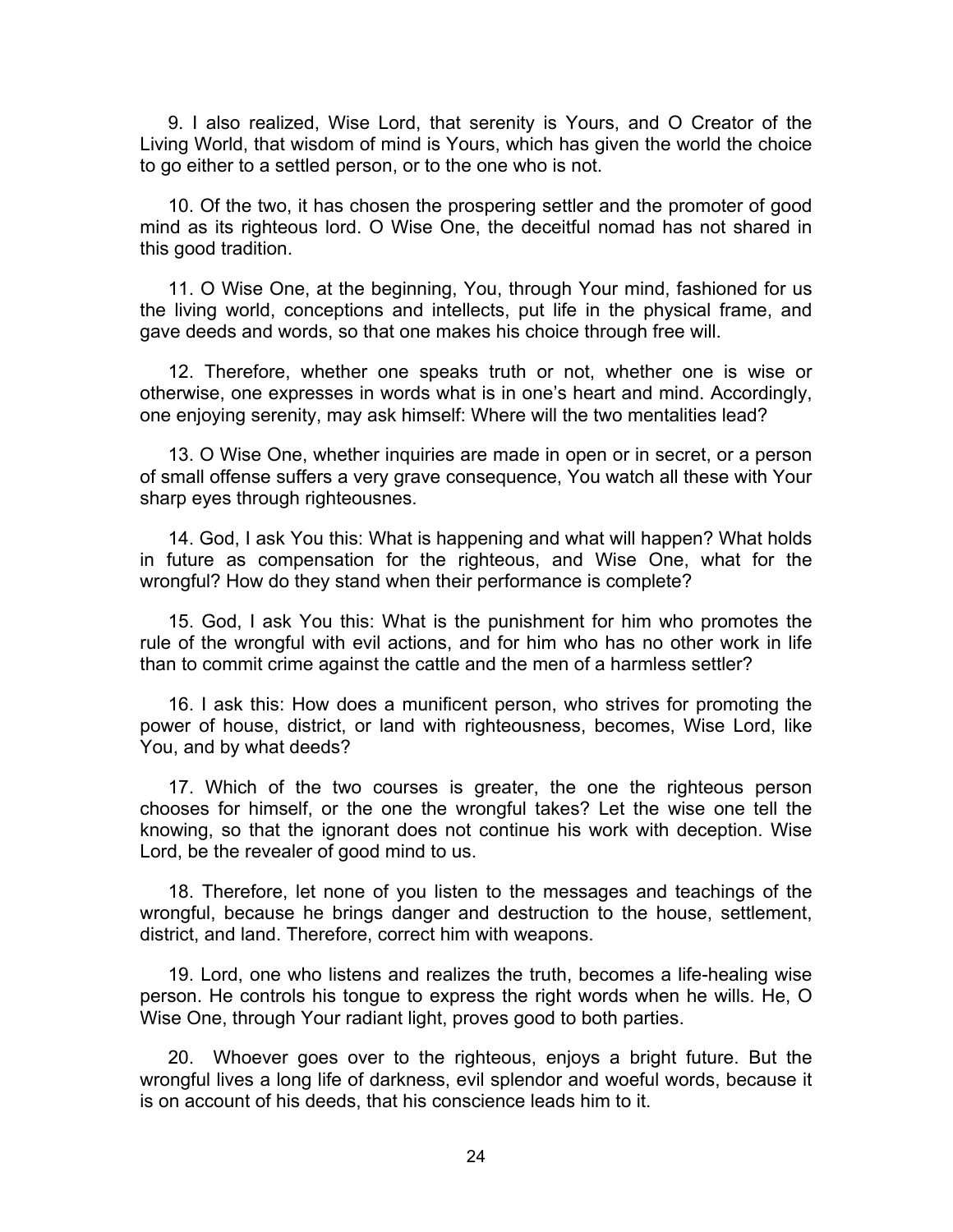21. God Wise grants wholeness, immortality, abundance of righteousness, independence in dominion, and a lasting good mind to him, who is His friend in mind and action.

22. These principles are clear to the beneficent person, who works for the realization of good mind and dominion, and serves righteousness with his words and actions. Such a man, Wise Lord, is the most helpful person.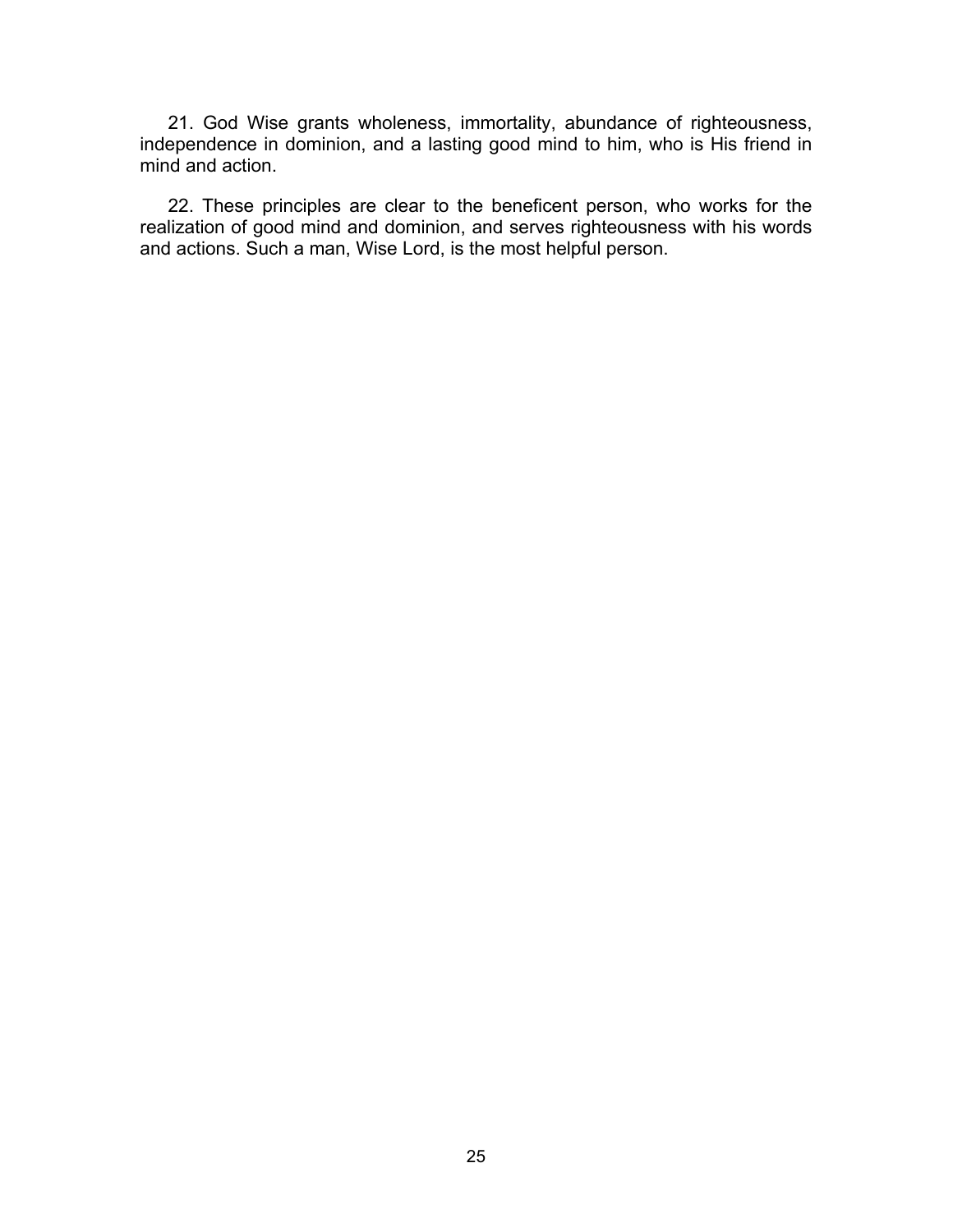### *Song 5: Aberration*

<span id="page-30-0"></span>1. O false gods beware, the family, the community, and the fellowship, all pray to the Wise God for bliss in the manner I do, and say: May we be Your messengers to control those who are Your antagonists.

2. The Wise God, an ally through good mind and a good friend through the glorious righteousness, has responded to them: "We have chosen the good and progressive serenity for you." (And they say:) "May it be ours!"

3. But you deceptive gods, and those who vehemently venerate you, are the creations of evil mind, wrong, and disdain. You are notorious for your deceitful deeds in the inhabited part of the Earth.

4. Because you have, with your actions, made the mortals do the worst, only to be called as *daeva*-devotees, who give up good mind, and run away from the Wise God's intelligence and from righteousness.

5. Thus you have deprived mankind of good life and immortality. But in fact, you, who are but deceptive gods, have deceived yourselves with your evil mentality, deed, and speech by providing the wrongful with power.

6. However, even if this power makes a criminal attain fame, You, Wise Lord, remember well the fact that in Your dominion and under righteousness, Your doctrine will prevail.

7. Regarding these crimes, no wise person has ever attained power which could be called life, a life, said to be achieved by the force of clamoring metal. Of such, You, Wise Lord, know best the consequences.

8. Regarding these crimes, it is said that Yima son of Vivañhan also sounded himself the god of our world. For such a crime too, as far as I am concerned, the final judgement lies with You.

9. The evil teacher destroys with his teachings the doctrine of the wisdom of life. He prevents people from the precious acquisition of good mind. I appeal to You, Wise Lord, and to Righteousness, expressing my mind in words.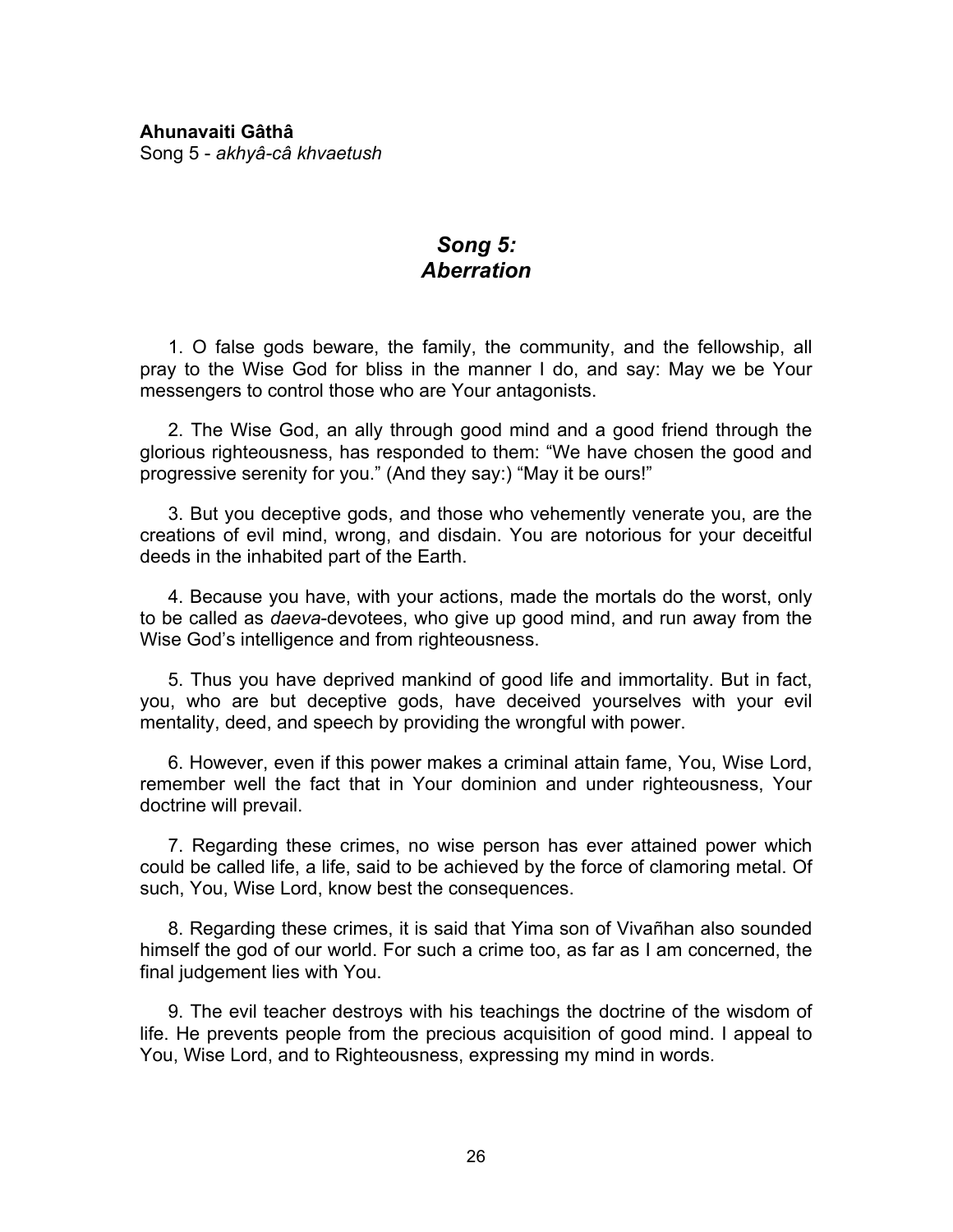10. Indeed, he destroys the doctrine who considers it the worst to look at the world and the sun with plain eyes, who sets the just against the wrongful, who destroys settlements, and who hurls a deadly weapon at the righteous.

11. Also they destroy life who highly regard the wrongful as lords and ladies, rob people of their property, and try hard to distract the righteous from their best mind.

12. It is through such teachings that they try to distract mortals from excellent deeds. For them, the Wise One has decreed ill consequences, because they destroy worldly life in luxury. It is for this reason that seizing priests have chosen the wrong dominion of the wealthy instead of righteousness.

13. It is because of such power that the destroyers of this life wish to gain their spoils in the house of worst mind. And they, Wise Lord, who, in their lust, growl about the message of Your thought-provoker, their lust, in turn, prevents them from seeing righteousness.

14. For seizing such spoils, even the sagacious princes have long been devoting their minds and efforts. They have, thus, resorted to help the wrongful. Fired by the wisdom-wasting drink, they have declared that the world must be destroyed.

15. It is with such actions that the ritualistic priests and princes are annihilated through the very people, whom they have deprived of the power to live as they wish. Of these two parties, the latter will be taken to the house of good mind.

16. All the teachings of the talented are the best to listen to. Wise Lord, I am powerful enough to meet the two-fold threats, and restrain the crime of the wrongful directed against friends.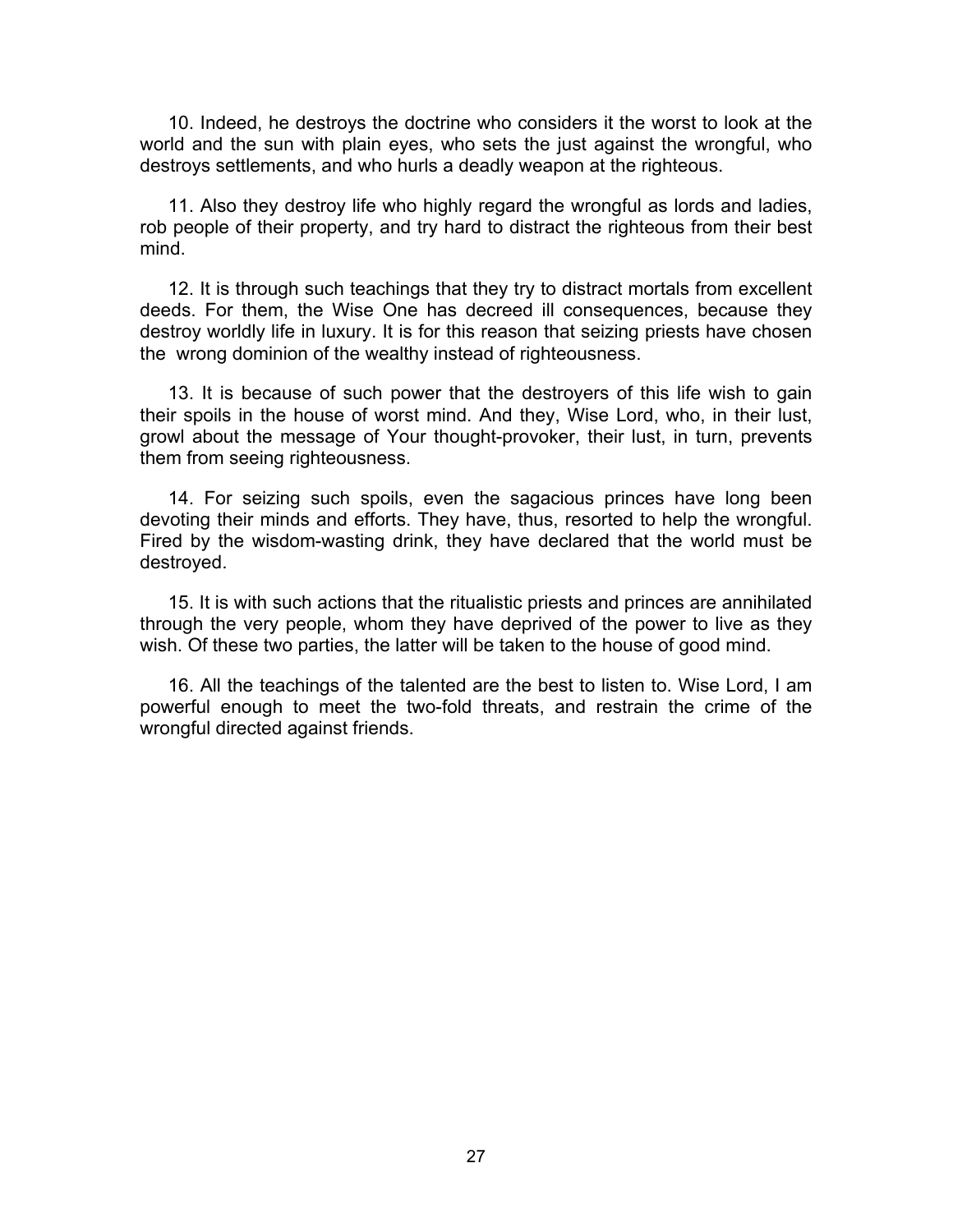<span id="page-32-0"></span>**Ahunavaiti Gâthâ**  Song 6 - *yathâish ithâ*

### *Song 6: Devotion To Duty*

1. According to the Primal Laws of Life, the leader shall do full justice to the wrongful and to the righteous, as well as to the person whose falsity is combined with his probity.

2. And whoever foils the wrongful by word, thought, or action, or if approached by a visitor, teaches him good things, advances in his convictions to the satisfaction of the Wise God.

3. Whoever is very good to the righteous, whether a relative, or a member of the community, or, O Lord, a member of the fellowship, or serves the living world with zeal, lives indeed in the domain of righteousness and good mind.

4. Wise One, I am one who venerates away inconsideration and evil mind from You; perverse-mind from the family; related wrong from the community; revile from the community; and extremely evil counseling from the world settlements.

5. I shall listen to Your Inspiring Voice, the greatest of all voices, to reach my final goal: a long life in the dominion of good mind, and a straight walk along the paths of righteousness to the serene abode of the Wise God.

6. I am the true invoker who, through righteousness, perceives You with the best mind. It is with such mental satisfaction that I wish to work as an adviser for the settled people. Therefore, Wise Lord, I am longing to have Your vision and communion.

7. Come to me, O Best One, O Wise One, in person and in sight through righteousness and good mind so that I am heard beyond the Fellowship. Let our reverential offerings be clearly manifested among us.

8. See for Yourself my intentions which I am pursuing through good mind. They are, Wise One, reverence and praising words for You through righteousness. Grant me the steadfastness of immortality and the substantiality of wholeness.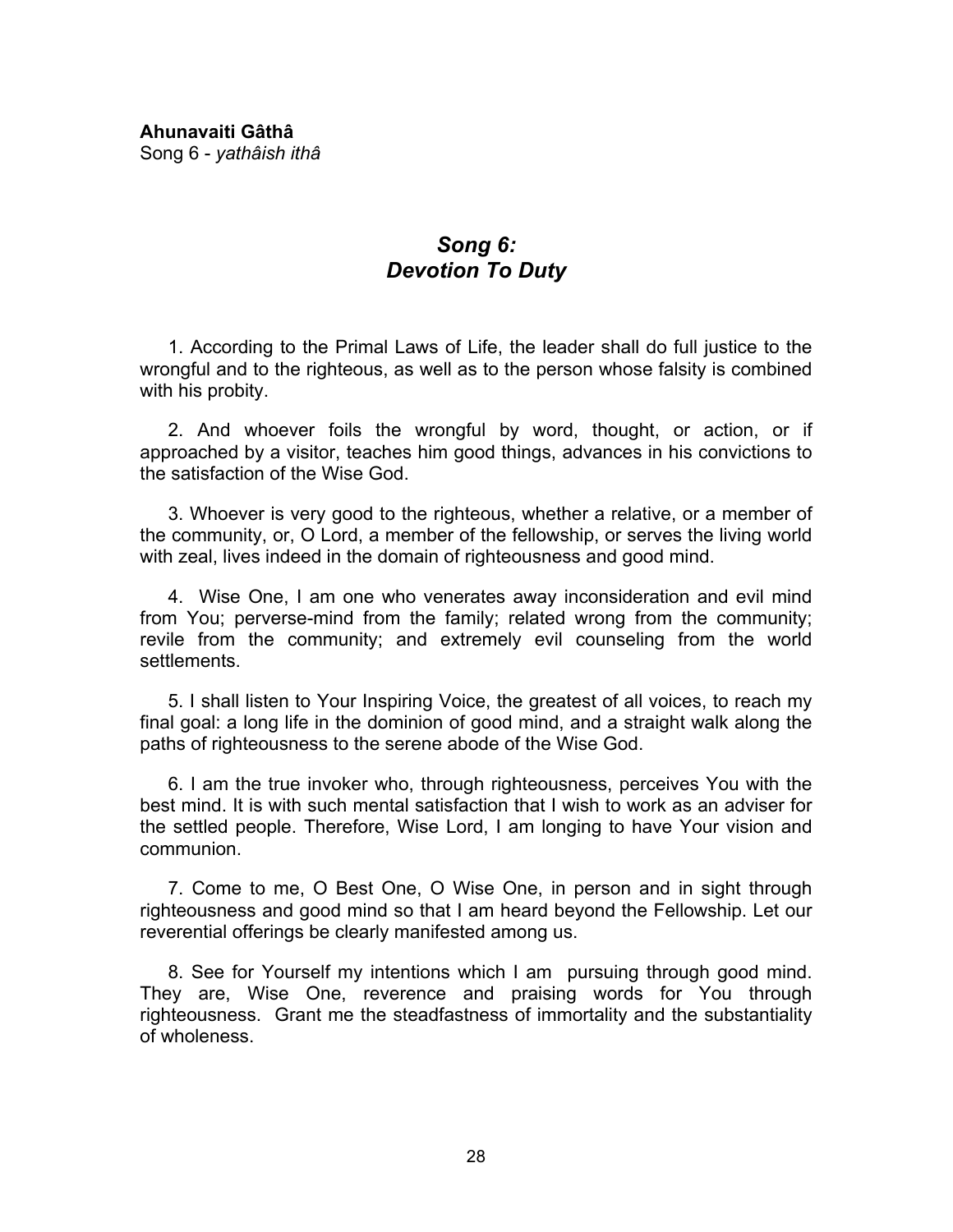9. Wise One, it is Your intention that these two promoters of righteousness be the refreshing splendid goals achieved through the best mind. The growth of these two associates make souls harmonize.

10. Wise One, make all those enjoying a good life, who have been, who are, and who shall be, share Your pleasure. Promote our physical enlightenment through good mind, dominion, and righteousness.

11. Most powerful Wise God, Serenity, world-promoting Righteousness, Good Mind, and Dominion, listen to me, be gracious to me for whatever rewards You grant.

12. Lord Wise, rise within me, grant me courage through serenity, good gifts of prayers through the most progressive mentality, full vigor through righteousness, and felicity through good mind.

13. To support me, Wide-watching Lord, reveal to me the force of Your sovereignty, the blessings of good mind. Show me through progressive serenity, righteous conceptions.

14. Now as a dedication, I, Zarathushtra offer to the Wise One the very lifebreath of myself and the first fruits of my good mind, deeds and words, gained through righteousness, with my ear to the divine voice; in fact, my whole strength. (#)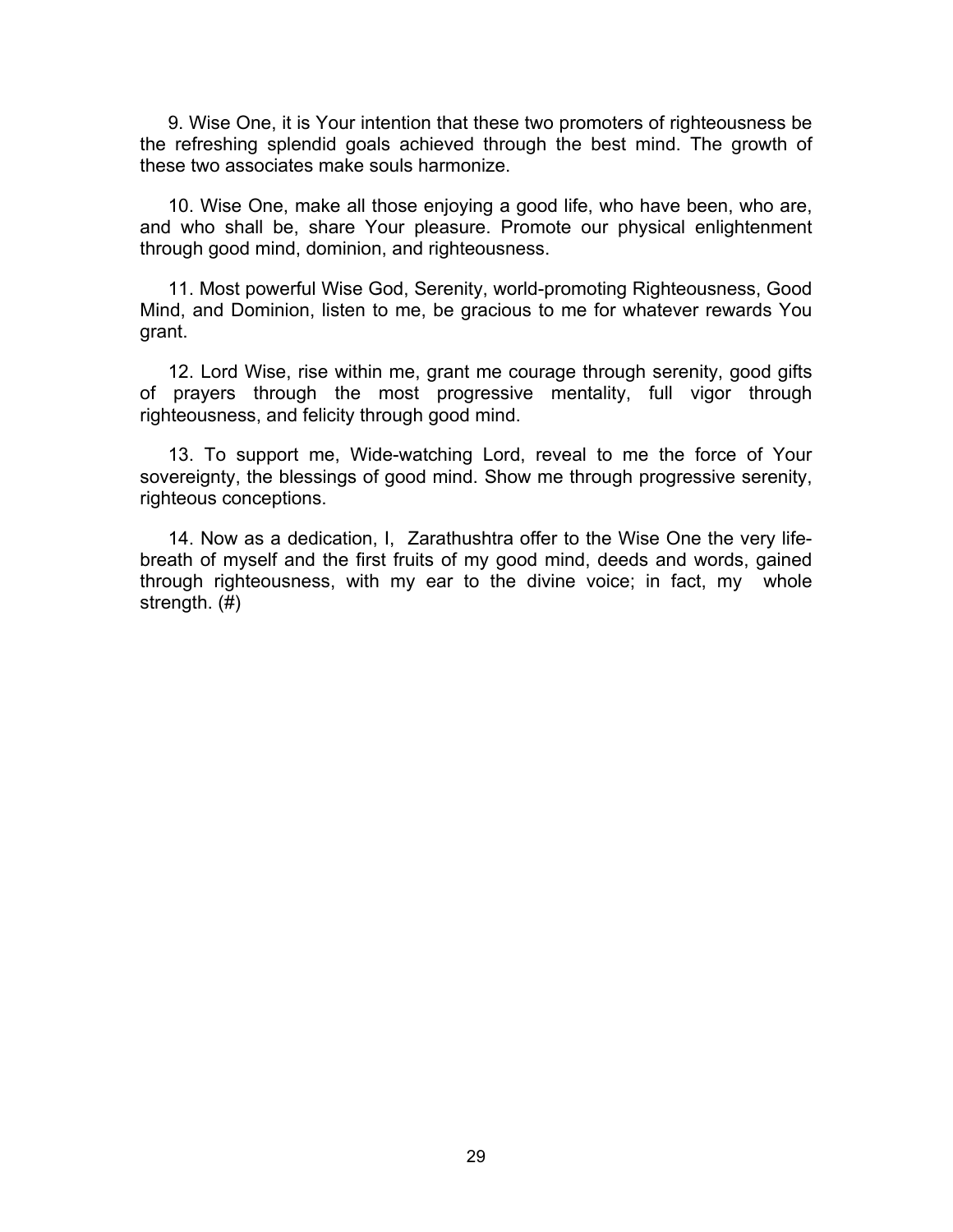### *Song 7: Renovation*

<span id="page-34-0"></span>1. The deed, the word, and the veneration by which I give immortality, righteousness, and the motive for wholeness to the people, are very much offered by us, Wise Lord, to You.

2. Moreover, all these offerings are made to You alone through thoughts of good mind and actions of a progressive man, whose soul is in accord with righteousness. Wise One, he goes singing everywhere songs of glory and praise for You.

3. Therefore, we make a humble offering to You and to Righteousness. The living beings in Your dominion are those who promote good mind. Indeed, it is in the rise of a beneficient person, Wise One, that there lies gain for all those belonging to You.

4. Therefore, Lord, we yearn for Your fire, which is strong through righteousness. It is very swift and forceful, and clearly and strongly helps the supporters. But, Wise One, for an enemy daring to harm, it has the power of arms to stop him.

5. What is Your dominion, what is Your power, Wise One, for us to follow in action through righteousness and good mind in order to protect the oppressed person of Yours? For You, we have renounced all the false gods and the barbarian people.

6. If indeed, You are so, Wise One, through righteousness and good mind, then grant me guidance through all the goals of this life, so that I happily return to You with veneration and praise.

7. Wise One, where are Your devotees who comprehend good mind, and despite retrogression and failure, attend to inherited doctrines with wisdom? I have none besides You. Therefore, protect me and my people through righteousness.

8. Indeed, they are afraid of our actions just as a weakling is afraid of a stalwart, because these actions constitute a danger to many. Wise One, those who are antagonistic to Your principle, do not think of righteousness, and are at a distance from good mind.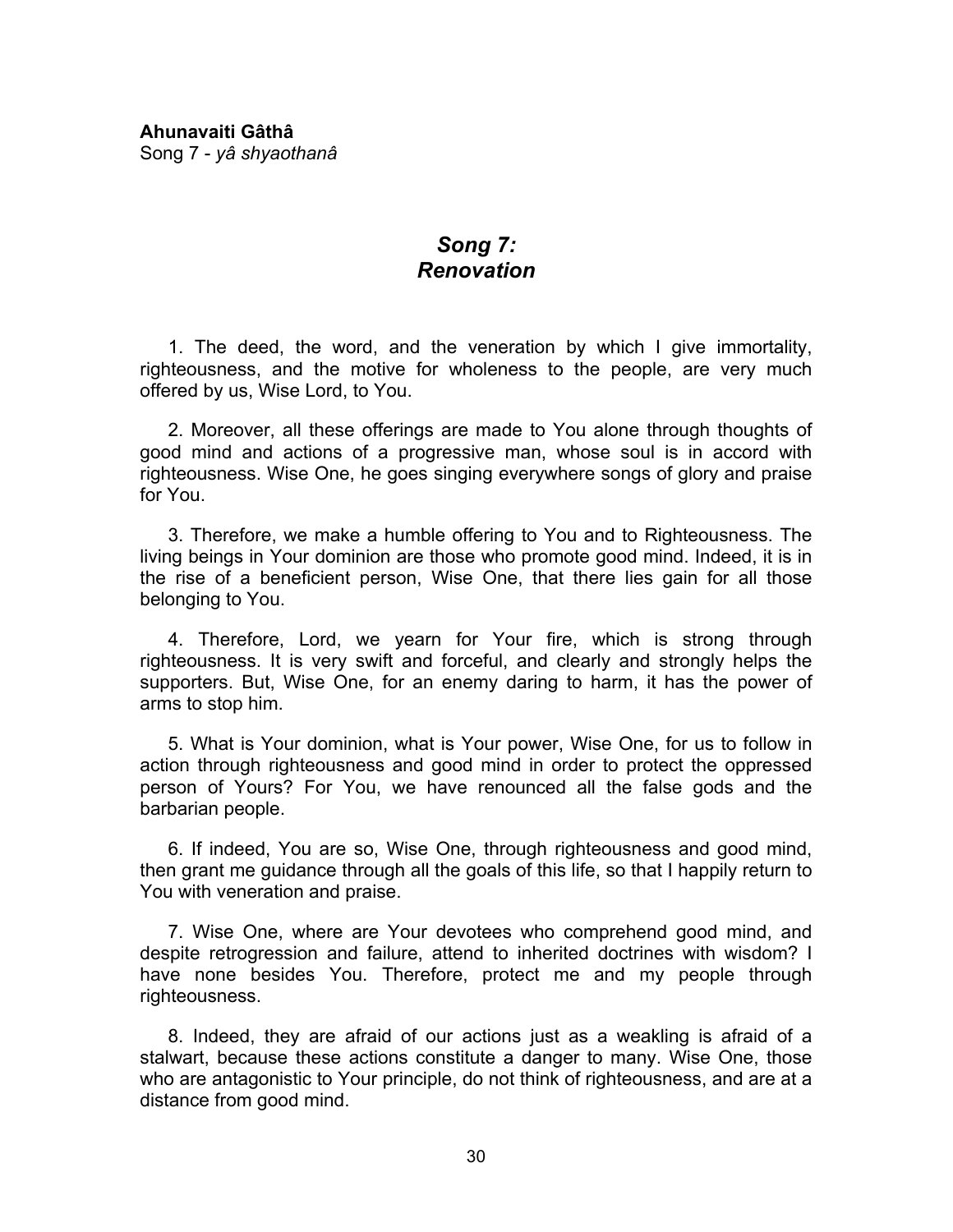9. Wise One, he who forsakes progressive serenity, esteemed by the wise, with his evil deeds solely because of the lack of good mind, avoids them much on account of their righteousness, just as the disheveled barbarians keep far from them.

10. The person of good intellect says that the deeds of good mind must be maintained. He knows that progressive serenity is the true product of righteousness. All these, God, are means of promotion in Your dominion.

11. Both wholeness and immortality lead to Your splendor. The sovereignty of good mind and serenity with righteousness promote steadfast strength and courage. These, Wise One, constitute our strength against antagonists.

12. What is Your guidance and what is Your wish? Is it for praise, or is it for veneration? Wise One, declare it while we listen, and the reward for following Your guidance. Show us, through righteousness, the paths to self-reliance of good mind.

13. God, this is the same road of good mind You have shown me. It is the religion of the benefectors by which good deeds lead only through righteousness to happiness, the promised reward for the beneficent, a reward, Wise One, solely given by You.

14. Indeed, Wise One, this reward is given to those, who, in their choice of physical life, truly serve the community of the fruitful world with their deeds of good mind, and God, promote Your plan of wisdom through communal righteousness.

15. And in response to my request in praises, Wise One, tell me now the best words and deeds through good mind. Make life truly renovated with Your sovereignty as You wish.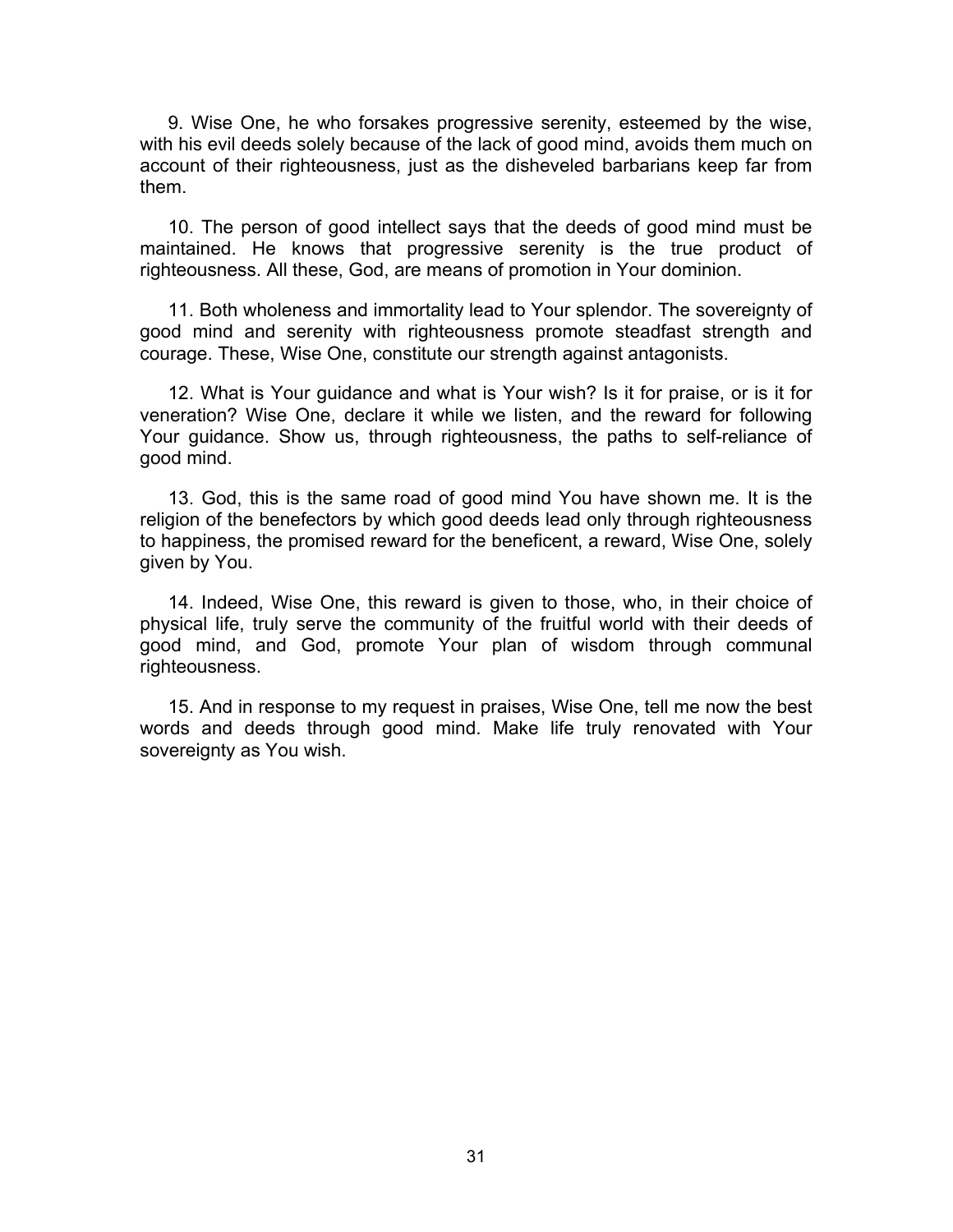**Ushtavaiti Gâthâ**  Song 8 - *ushtâ ahmâi*

# *Song 8: Realizing—Self, Nature, God*

1. May the Wise, Ruling-at-will God grant radiant happiness to the person who radiates happiness to any other person at large. I pray for steadfast strength and courage in order to uphold righteousness. Grant me through serenity the blessings of a rich life of good mind.

2. Moreover, may the best of blessings come to the person who gives blessings to others. Wise One, may his knowledge grow throughout the days of his long life of joy, through Your most progressive mentality, the wondrous wisdom of good mind which You created by means of righteousness.

3. And may that person get much good who teaches us the straight paths of progress. May he, in his physical and mental life, truly attain the existence where God dwells, for, Wise One, he is like You; sincere, noble, and progressive.

4. Wise One, I realize You to be powerful and progressive because You help with Your own hand. You give rewards to both the wrongful and the righteous by means of the warmth of Your fire which is mighty through righteousness, and through which strength of good mind comes to me.

5. I realized You, God Wise, to be progressive when I saw You at the birth of life, and found that You have ordained that actions and words should have consequences: bad for the bad, and good for the good. It shall be so through You excellence until the final turn of the creation.

6. At that turn, in which I exist, You, Wise One, come with Your progressive mind, dominion, and good mind, through the actions of which the living worlds are promoted by righteousness. Serenity explains to them the proper laws of Your intelligence which none can deceive.

7. I realized You, God Wise, to be progressive when I was encircled by it (enlightenment) through good mind, and it asked: "Who are you? To whom do you belong? How would you, in these days of questioning, explain the directives to the living and to yourself?"

8. Then I said to it first: "I am Zarathushtra. I am, as far as I can be, a true opponent of the wrongful, and a strong supporter of the righteous. In order to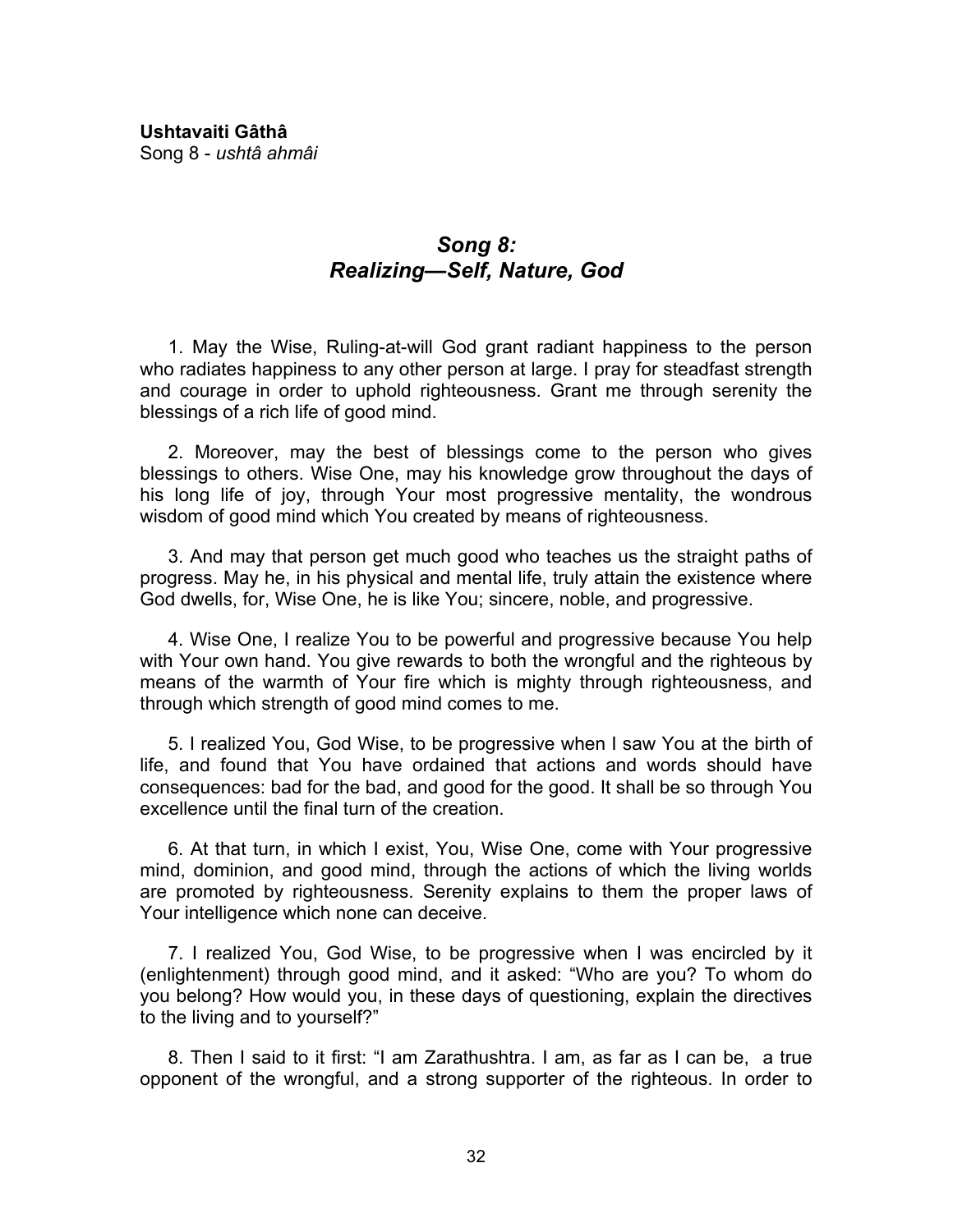establish the adorations of the Ruler-at-will, I shall continue to praise and glorify You, Wise One.

9. I realized You, God Wise, to be progressive when I was encircled by it through good mind. To its question: "For what purpose do you want to acquire knowledge;" I said: "With the gift of homage to Your fire, I shall meditate, as long as I can, in quest of righteousness."

10. So, show me righteousness which I continue to invoke. I am well accompanied by serenity. Ask us what we want to ask you. An inquiry by you amounts to an inquiry by the strong, because the Ruler makes one strong and powerful through you (the enlightenment).

11. I realized You, God Wise, to be progressive when I was encircled by it through good mind, and when I first learned from Your words that it would be difficult for me to teach people the devotion to practice what You told me is the best.

12. And You said: "You have come to understand righteousness, and have not paid attention to disobedience." I would, therefore, set myself so that revelation comes to me in company of a splendid reward, and rewards both the factions (good and bad) with gain.

13. I realized You, God Wise, to be progressive when I was encircled by it through good mind, so that I attain my desired goals. Grant me a long life which no one has dared to ask for, the chosen existence, said to exist only in Your dominion.

14. Just as a wise and powerful man helps his friend, Wise One, give me Your enlightening support, ensuing from righteousness through Your dominion. I shall, then, motivate and lead those loyal to the teachings and all those who remember Your thought-provoking message.

15. I realized You, God Wise, to be progressive when I was encircled by it through good mind, and it showed that silent meditation is the best. One should never try to please wrongful people because they hold the righteous as being totally bad.

16. Therefore, Wise God, I, Zarathushtra choose for myself the very mentality of Yours, which is the most progressive. May righteousness breath a strong life in body. May serenity prevail in the sun-bathed dominion. May the reward for actions be given through good mind.(#)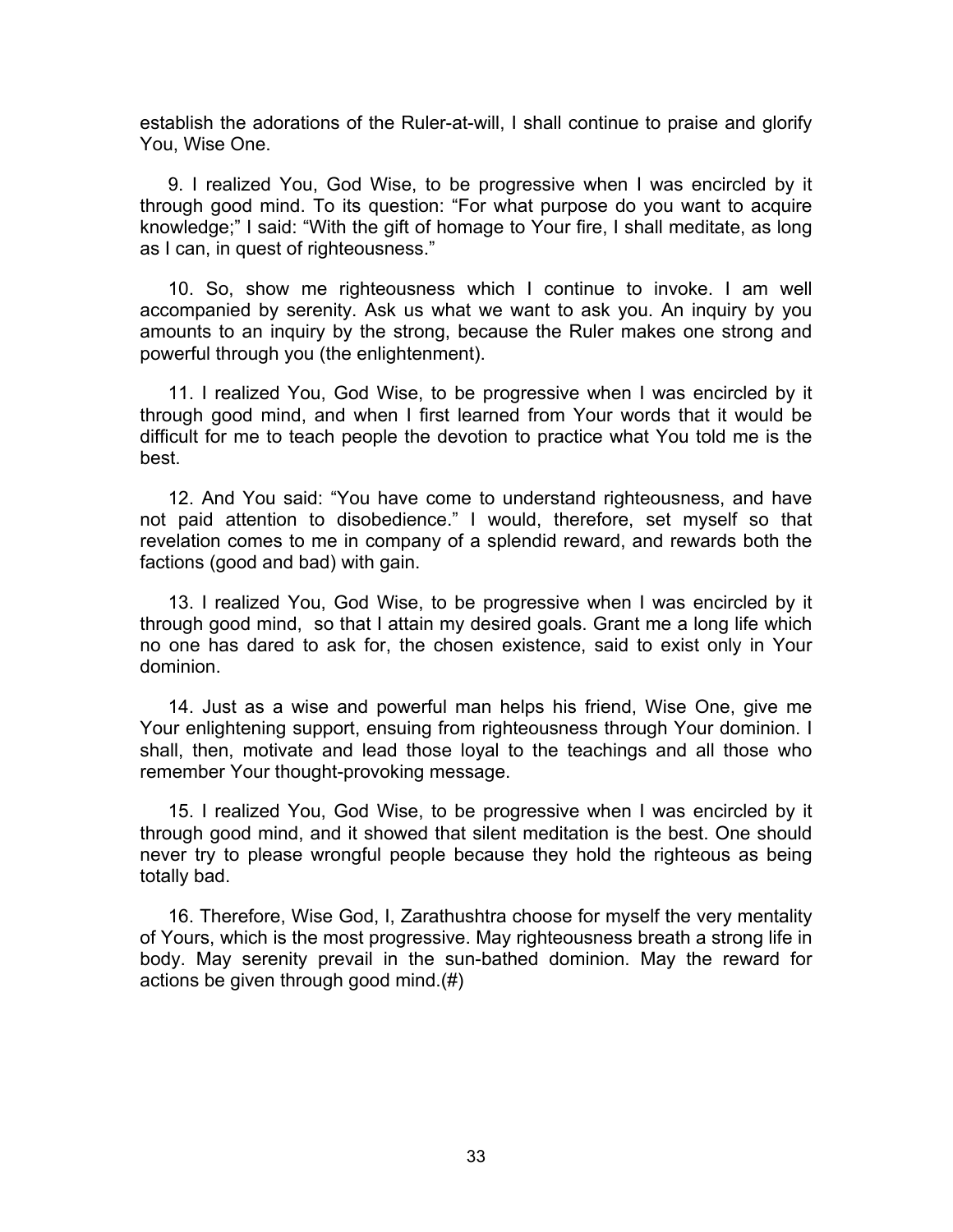# *Song 9: Answering Questions*

1. This I ask You, tell me truly, Lord. How shall I reverently pay You Your homage? Teach this to a friend like me, Wise One. Let us all be given, through loving righteousness, help so that it comes to us through good mind.

2. This I ask You, tell me truly, Lord. How shall one who, from the very beginning, seeks the best life, prosper? Indeed, such a person is, through righteousness, a great promoter and a treasure for all. He is, Wise One, a guardian, a mental life-healer, and a friend.

3. This I ask You, tell me truly, Lord. Who is the foremost creator and parent of righteousness? Who made the sun and the stars in their paths? Who makes the moon wax and wane? I am, Wise One, eager to know all this and more.

4. This I ask You, tell me truly, Lord. Who holds the earth below, who keeps the sky from breaking away? Who creates the waters and who the plants? Who lends the wind and clouds speed? Who is the creator, Wise One, of good mind?

5. This I ask You, tell me truly, Lord. Which artist fashioned the light and the darkness? Which artist planned sleep and awakening? Who made the dawn, day, and dusk that remind the wise of the ultimate goal?

6. This I ask You, tell me truly, Lord. Are the things I speak forth indeed true? Does serenity, by its actions, promote righteousness? For whom has dominion been arranged through good mind? For whom did You create the fruitful, joybringing world?

7. This I ask You, tell me truly, Lord. Who fashioned precious serenity with dominion? Who made the child lovingly attentive to the parent? It is by these questions, Wise One, that I am able to recongnize You as the Creator of all by Your progressive mind.

8. This I ask You, tell me truly, Lord. In order to bear Your directives in mind, Wise One, the words which I ask through good mind and the facts about life to be correctly understood through righteousness are: What shall my soul ultimately attain?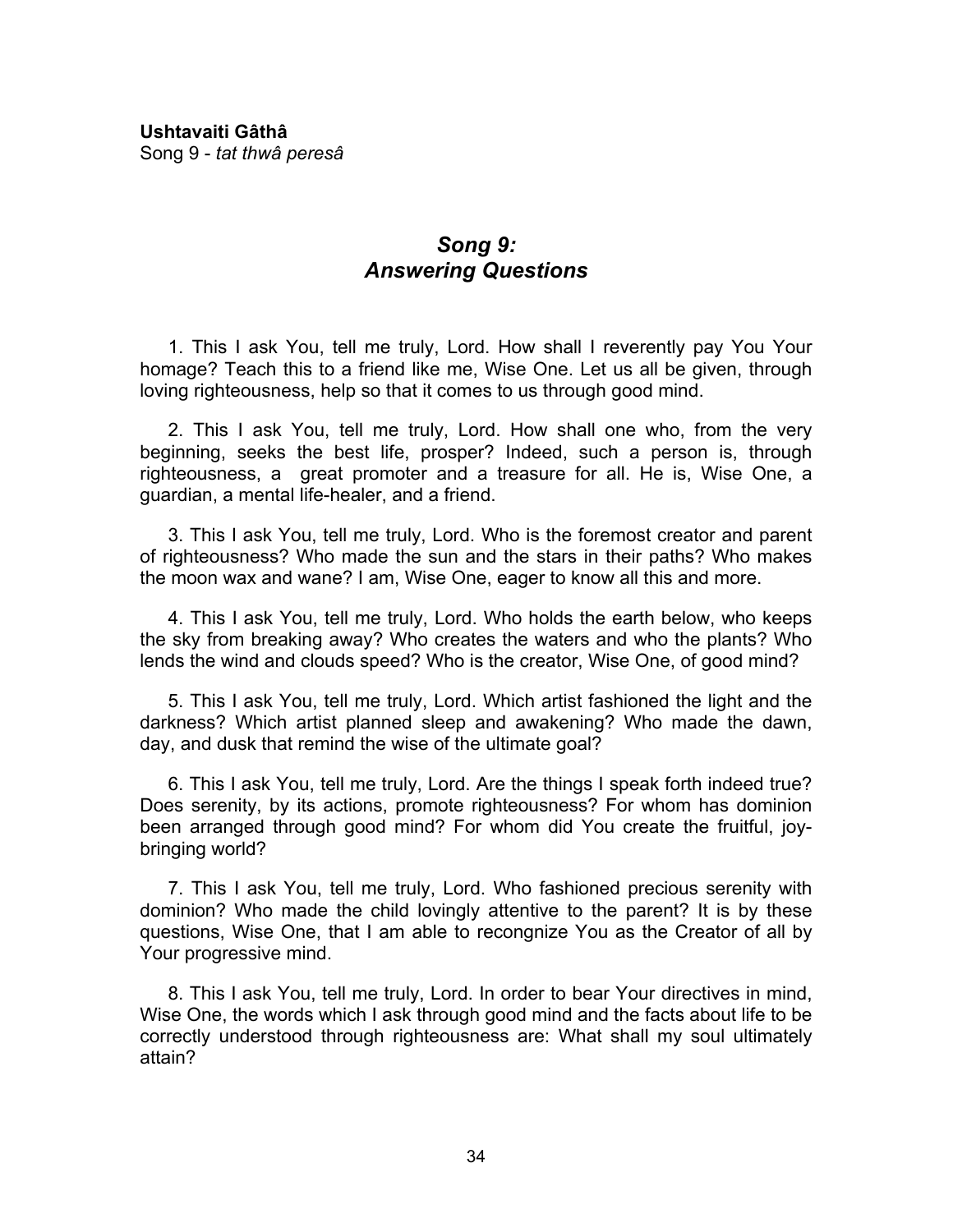9. This I ask You, tell me truly, Lord. How shall I enliven for myself the religion the Master of Beneficent Sovereignty teaches me? How to be prompt, like You, Wise One, with lofty rules and live in the same abode with righteousness and good mind?

10. This I ask You, tell me truly, Lord. That religion is the best for the living which promotes the world through righteousness, and polishes words and actions in serenity. Therefore, the yearnings of my mind are for You, Wise One.

11. This I ask You, tell me truly, Lord. How does serenity come to those to whom, Wise One, Your religion is taught? I recognize You to be the beginning. All others I consider mental repugnants.

12. This I ask You, tell me truly, Lord. Who, among those I confer, is righteous, who wrongful? Who sides with evil, and who is evil himself? Why should I not consider the person, who is wrongfully set against Your gains, to be evil?

13. This I ask You, tell me truly, Lord. How shall we thoroughly remove wrong from us, and keep away from those who are full of disobedience, who do not seek to care for and unite with righteousness, and who do not delight in communion with good mind?

14. This I ask You, tell me truly, Lord. How shall I deliver wrong into the hands of righteousness so that it is cleansed by Your thought-provoking teaching, and thus introduce a strong movement among the wrongful, which would, Wise One, remove their afflictions and evils?

15. This I ask You, tell me truly, Lord. If You rule this world through righteousness, then when the two opposing teams come together, keeping in view the rules which You, Wise One, have ordained, where and to which of the two, will You grant victory?

16. This I ask You, tell me truly, Lord. Of those who exist, who is the victor who protects the world with Your doctrine? Show me clearly the life-healing leader so that the inspiration comes through good mind to that person as well as to any other person to whom You, Wise One, wish.

17. This I ask You, tell me truly, Lord. How shall I, Wise One, carry the invocation from You, in Your company, so that my voice becomes forceful and ultimately guides to wholeness and immortality in accordance with the thoughtprovoking message which is a gain from righteousness.

18. This I ask You, tell me truly, Lord. How shall I earn through righteousnes the reward of ten mares with their stallions and a camel,\* which would make me know how to give these persons both—wholeness and immortality.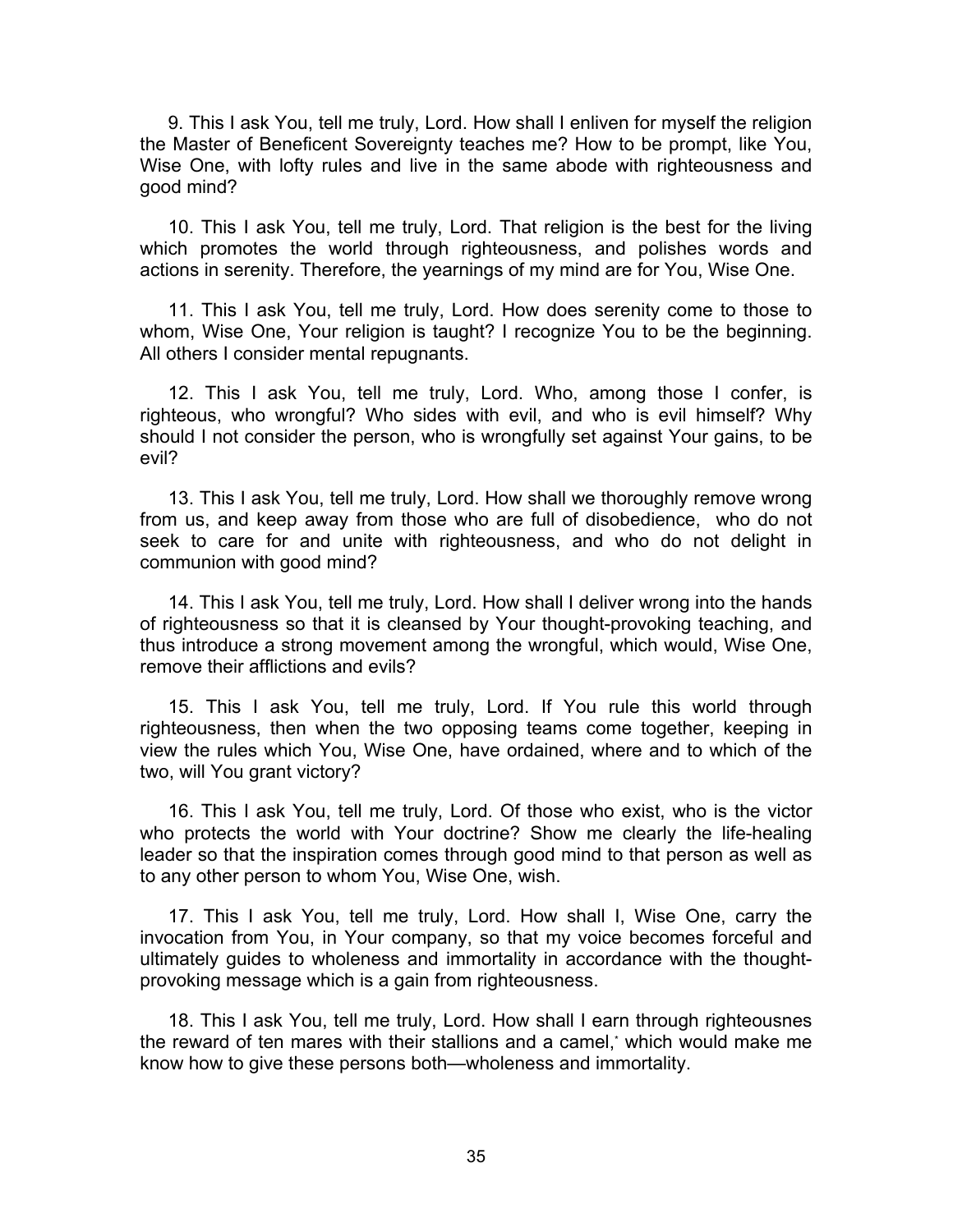\* Most probably certain prominent men and women with their names ending in *aspa* (horse) and *ushtra* (camel) whom Zarathushtra was trying to win over to the new religion. Vishtaspa, Jamaspa, and Ferashaoshtra were among the topmost patrons of the Zarathushtrian mission. Farvardin Yasht, the record of veteran men and women missionaries of the early period, have many names with aspa and ushtra as their second part.

19. This I ask You, tell me truly, Lord. What is the primary punishment for the person who does not give reward to the deserving when approached with true words? However, I know what will befall him later.

20. How could false gods be good rulers? I ask this because those who indulge in lust, with which the mumbling priests, particularly the sacrificing Usigs ( a famous family), have delivered the world to fury, and the princes, in their stubbornness, have forced it to lament, and do not reward it through righteousness so as to promote a settled life.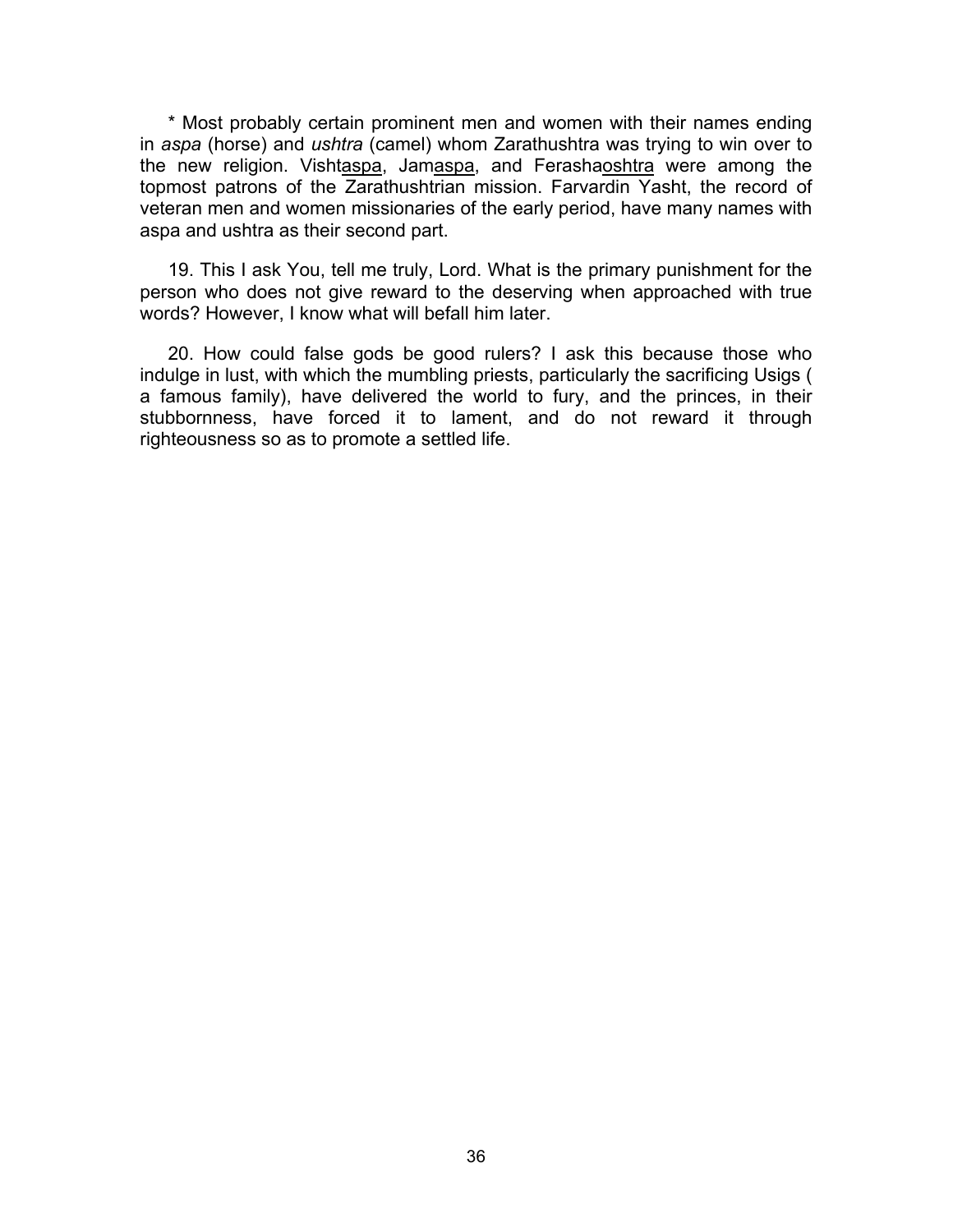# *Song 10: Proclamation*

1. Now, I shall proclaim, hear and listen, you who have come from near and far as seekers. Now, clearly bear these in mind. Let not the evil teacher, the wrongful, with his evil choice and perverted tongue, destroy life for a second time.

2. Now, I shall proclaim the two foremost mentalities of life. Of these, the more progressive one told the retarding one thus: Neither our thoughts, nor teachings, nor intellects, nor choices, nor words, nor deeds, nor consciences, nor souls agree.

3. Now, I shall proclaim the foremost point of this life, which the Wise God, the Knowing told me: Those of you who do not practice the thought-provoking doctrine the way I understand and explain it, shall experience a woeful end of life.

4. Now, I shall proclaim the best in this life, which, I know through righteousness, the Wise One gave. He is the patron of active good mind, and the good-working serenity is His creation. The all-watching God cannot be deceived.

5. Now, I shall proclaim the word which the Most Progressive One told me. It is the best to be heard by mortals. Those who pay it attention and reverence, shall have wholeness and immortality, and reach the Wise God through their actions of good mind.

6. Now, I shall proclaim the Greatest of all. I shall praise Him through righteousness. He is beneficent to those who exist. May Wise God hear me through the progressive mind. I have taken counsel with good mind in His glory. May He, with this wisdom, guide me best.

7. The living, the departed, and the yet-to-be-born seek their great successes from Him. The souls of the righteous shall eternally be strong. The wrongful shall experience repeated failures. The Wise God has, through His sovereignty, established these principles.

8. I shall seek to turn Him towards us with praises of reverence, because I have now conceived Him with my eyes of good thoughts, words, and deeds, and perceived Him through righteousness as the **Wise God**. Let us, then, offer our glorifications to Him in the House of Song.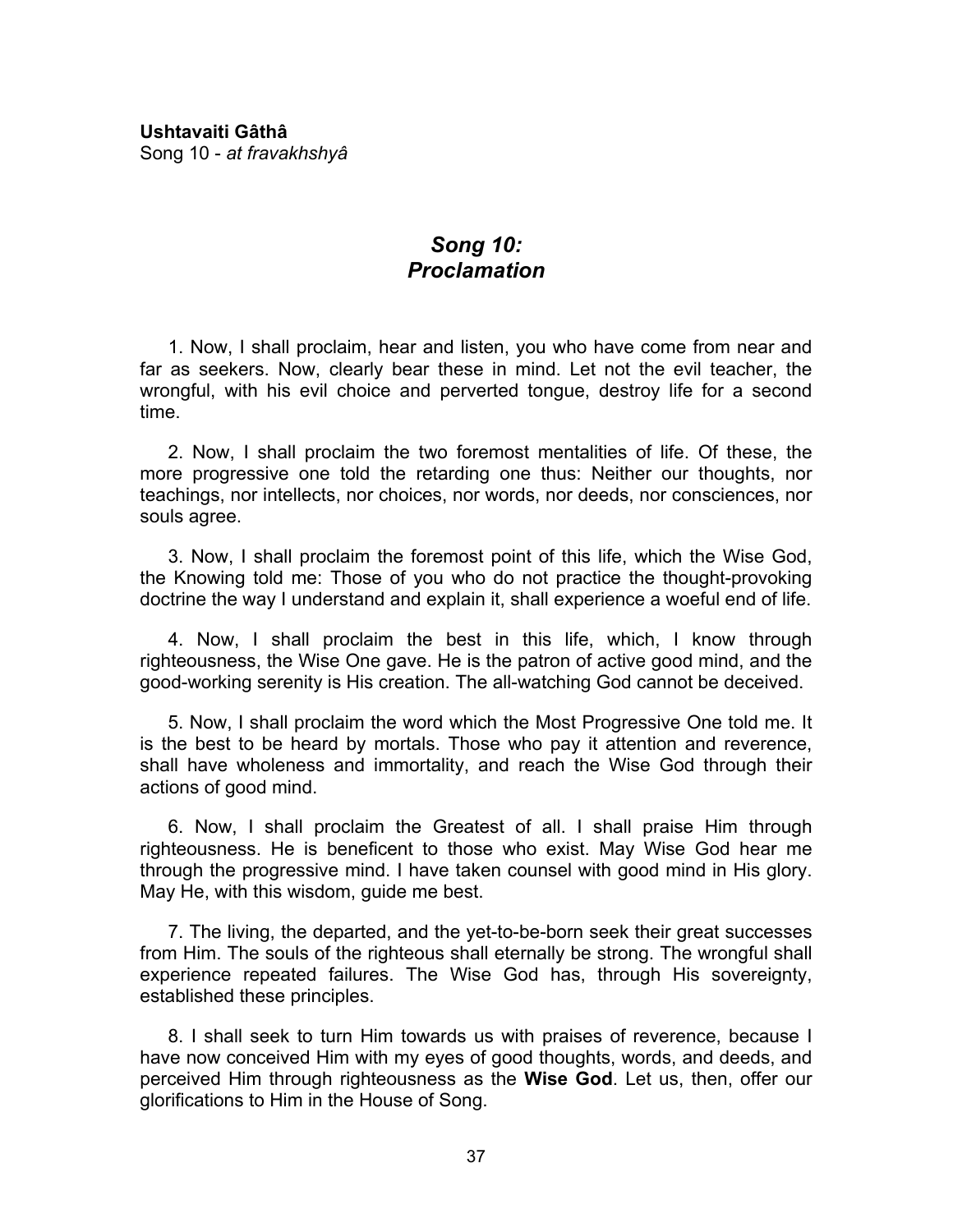9. I shall seek to please Him for us with good mind, for He has granted us the will to choose between progress and retrogress. May the Wise God, through His sovereignty, grant us the excercise to promote our cattle and men with the cooperation of good mind through righteousness.

10. I shall seek to exalt Him for us with praises of serenity, Who, by a new name, is known as the **Wise God**. He grants, through righteousness and good mind, wholeness and immortality in His dominion. May He grant us steadfast strength and endurance.

11. He who denies the false gods and their men, just as they deny him, and unlike others, acknowledges Him in good spirit, is, through his progressive conscience, the beneficent and master of house, rather a friend, brother, and father, O Wise God.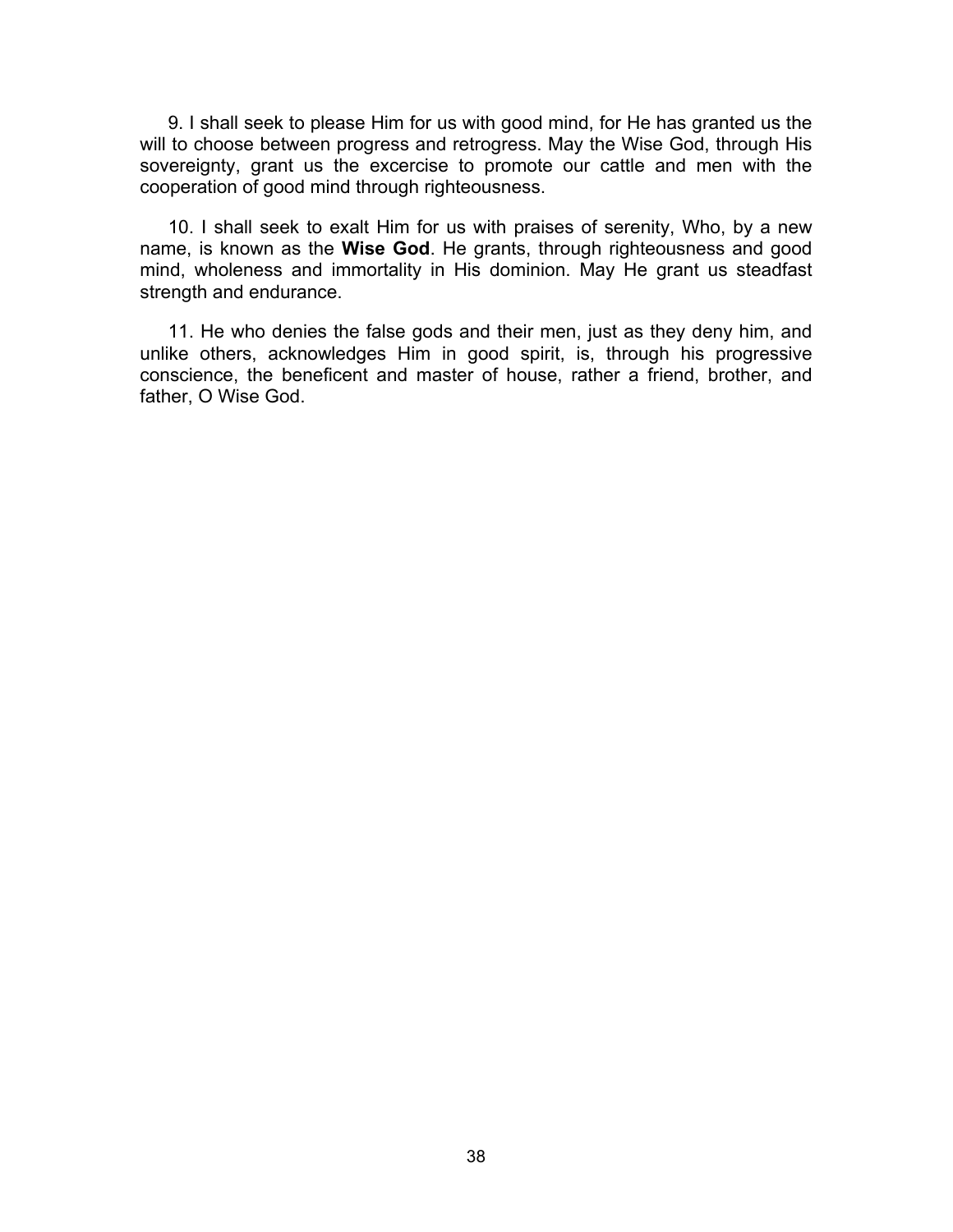**Ushtavaiti Gâthâ**  Song 11 - *kam nemoi zâm*

# *Song 11: From Suffering To Success*

1. To what land should I turn? Where should I turn to go? They hold me back from my folks and friends. Neither the community I follow pleases me, nor do the wrongful rulers of the land. How can I please You, Wise God?

2. I know, Wise One, that I am powerless. I have a few cattle and also a few men. I appeal to You. Please, Lord, see to it. Lend me the help a friend gives a friend. Grant, through righteousness, the riches of good mind.

3. When, Wise One, shall those days dawn which will, for the maintanance of the righteous world, motivate the wisdom of the benefactors with advanced teachings. To whom shall this wisdom come with good mind to help? For myself, Lord, I choose Your teachings.

4. Now, the wrongful prevents those, who support righteousness, from promoting the living world, whether of a district or land. It is hard to challenge him because he is hostile in his actions. However, Wise One, he who opposes him with power and life, leads the people as a leader along the paths of good plan.

5. A powerful person, a noble man, as a rule of a contract, welcomes a new comer. He, as a righteous person, is a man of principle. The other (new comer) is a wrongful man. He should, therefore, decide and share the matter with his family. This will, Wise Lord, save him from any violation.

6. But, if an able person does not come to help, he shall himself fall into the binding trap of wrong. He indeed is wrongful who is very good to the wrongful, and he is righteous to whom the righteous is dear. These are the foremost rules of conscience established by You.

7. Who will, O Wise One, give me protection when the wrongful threatens to harm me, other than Your Fire and Mind? It is through the working of these two that, O God, righteousness thrives. Do enlighten my inner-self with this doctrine.

8. The person who undertakes to harm my people shall not have his fiery actions reach me. In fact, they shall recoil with his hatred to him, and shall keep him far from a good way of life. Wise One, hatred does not save one from a bad way of life.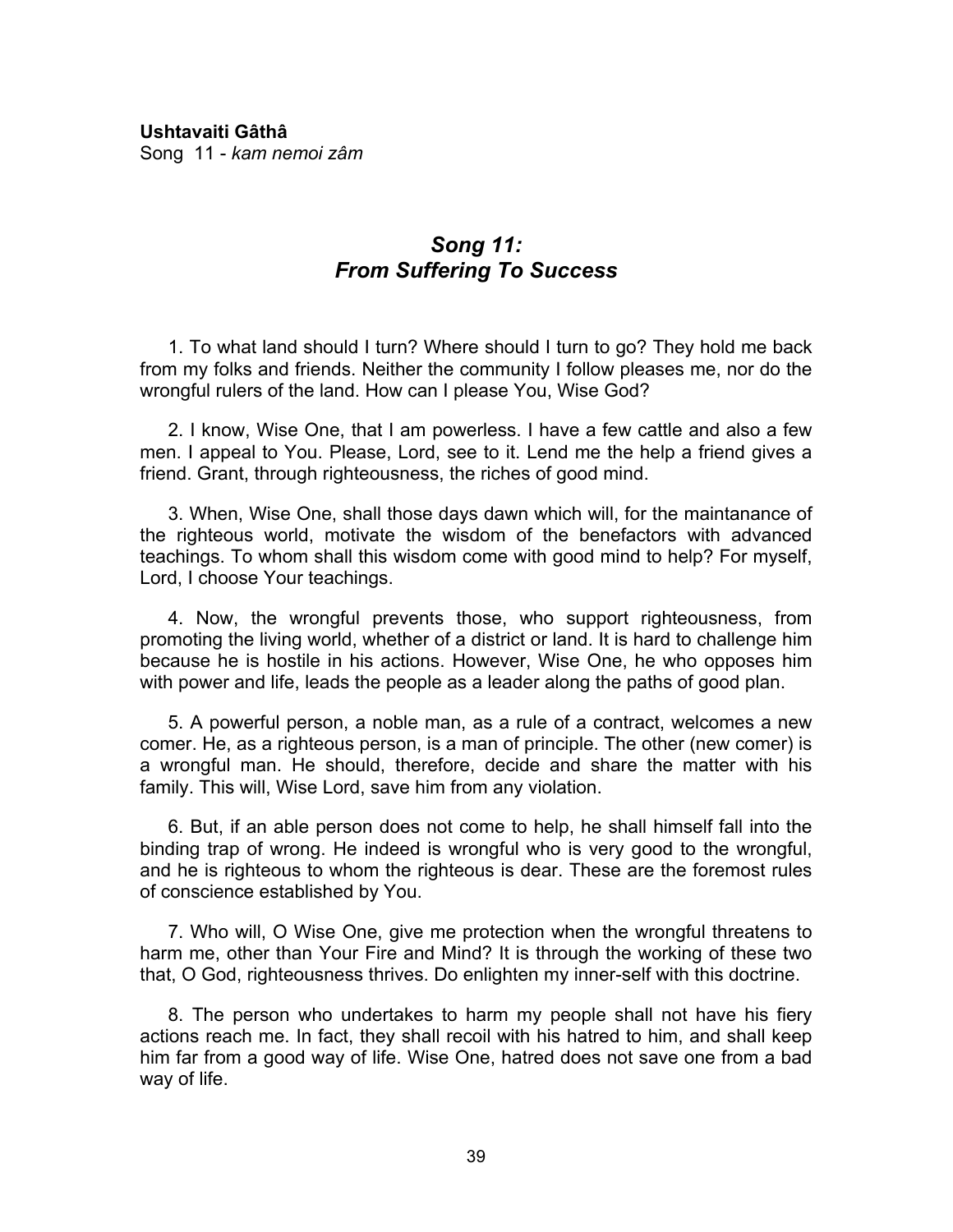9. Who is that devotee who shall first teach me to regard You as the most worthy of invocation, as the progressive, righteous Lord of actions? People want to know the things that are Yours through righteousness, things You, the Creator of the world has told righteousness, things which are Yours through good mind.

10. Wise God, whoever, man or woman, shall give me what You know to be the best in life—rewards for righteousness, power through good mind—I shall accompany him and her in glorifying such as You are, and shall, with all of them, cross over the sorting bridge.

11. The priests and princes yoke people under duress to destroy life with their evil actions. But their souls and their consciences shall upbraid them when they approach the sorting bridge, because they have been all the time dwelling in the house of wrong.

12. Since through righteousness, the powerful children and grandchildren of the Turanian Fryana have risen to promote their world through serenity with zeal, Wise God has united them with good mind, in order to teach them what concerns their help.

13. Whoever among men pleases me, Zarathushtra Spitama with care, becomes worthy of fame as an earnest person. Wise God shall grant him life, and promote his world through good mind. We shall regard him as an associate of Your righteousness. (#)

14. Who is my, Zarathushtra's righteous companion? Who wishes fame for the Great Fellowship? He, on this great event of initiation, is Kavi Vishtaspa. I shall invoke, with words of good mind, those whom You, Wise God, have established in Your abode. (#)

15. I shall tell you, descendants of Haechataspa Spitama, how to distinguish between law and lawlessness. By such actions, you shall earn righteousness for yourselves, actions which correspond with the Primal Laws of Lord.

16. Ferashaoshtra Hvagva, go with your companions there where, as we both wish, radiant happiness pervades, where serenity accompanies righteousness, where the rule of good mind prevails, where the Wise God dwells in progress.

17. Here, Sage Jamaspa Hvogva, I teach you my message in a poetic and not in an unpoetic language, so that it shall always stay with you as prayers of glorification with the divine inspiration. Whoever distinguishes between law and lawlessness, O Wise Lord, is, through righteousness, a wonderful counselor.

18. Whoever is united with me, I promise him the best through good mind, my only riches. But I oppose him who places himself in opposition to us. Wise One, I want to please You, because this is the discernment of my intellect and mind.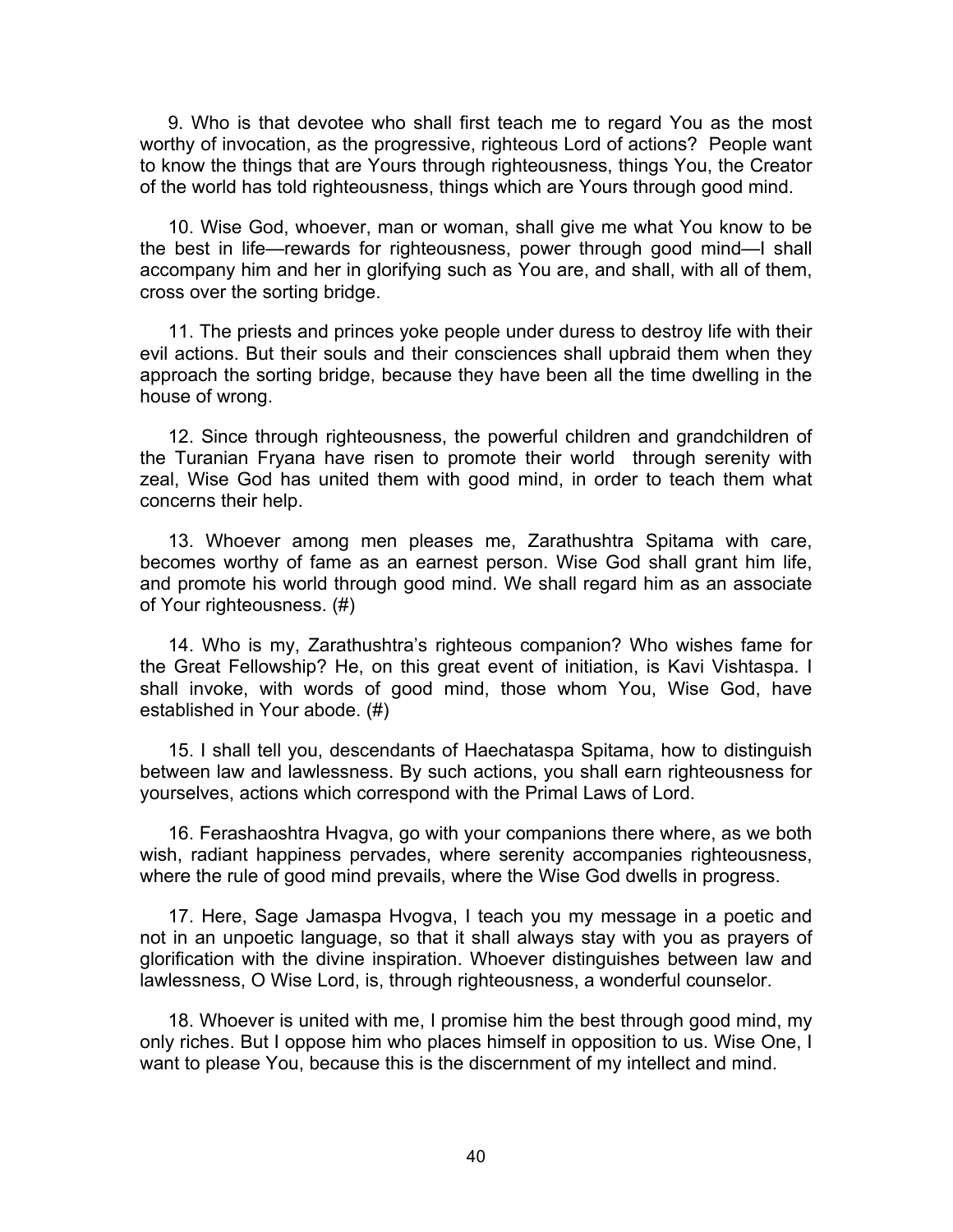19. Whoever truly accomplishes through righteousness the complete renovation of life for me, Zarathushtra, as is the will of God, deserves the desired future-life in a fruitful living world as a reward. This is what You, the mostknowing Wise One, have taught me. (#)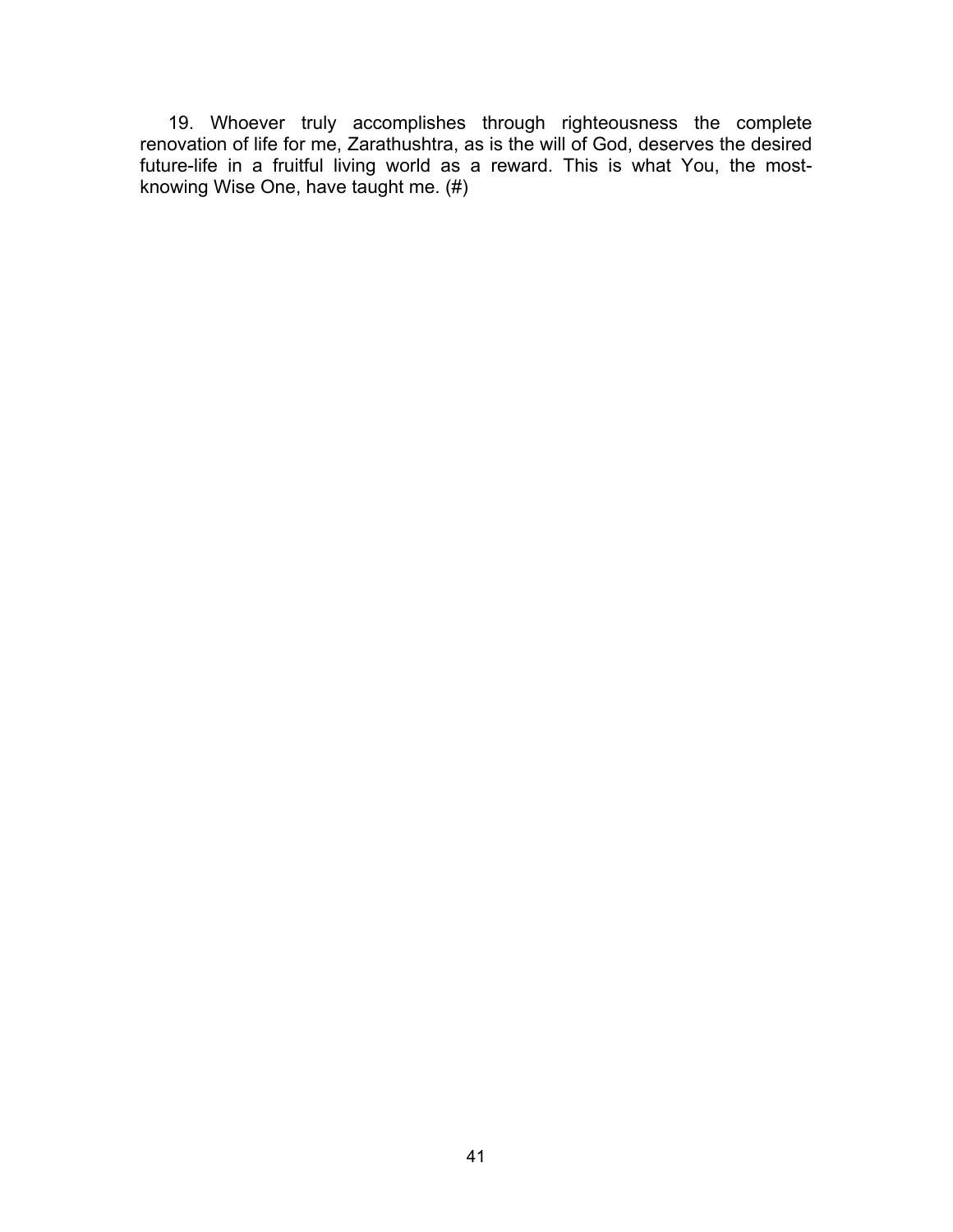**Spentâ Mainyu Gâthâ**  Song 12 - *spentâ mainyu*

# *Song 12: Progressive Mentality*

1. To him who, through progressive mentality, performs his duties best in thoughts, words, and deeds in accordance with righteousness, the Wise God grants wholeness and immortality through sovereignty and serenity.

2. He receives the best from the most progressive mentality who speaks words of good mind with his tongue, and performs, with his own hands, deeds of serenity because he has one perception: the Wise God is the creator of righteousness.

3. You are the promoter of this mentality which created the joy-bringing world for him, and have granted peace and serenity for his settlement, because, Wise One, he had consulted good mind.

4. Wise One, it is the wrongful, not the righteous, who continue to keep away from this progressive mentality. A person of very small means can be kind to a righteous person, but a person of great strength can be bad to the wrongful.

5. Wise God, it is through this progressive mentality that You have promised the righteous what indeed is best. But the wrongful shares little from Your love, because he lives by the actions of his evil mind.

6. Wise God, You grant good to both these parties through the progressive mentality by means of fire—light, warmth and energy—because with the growth of serenity and righteousness, it shall convert many a seeker.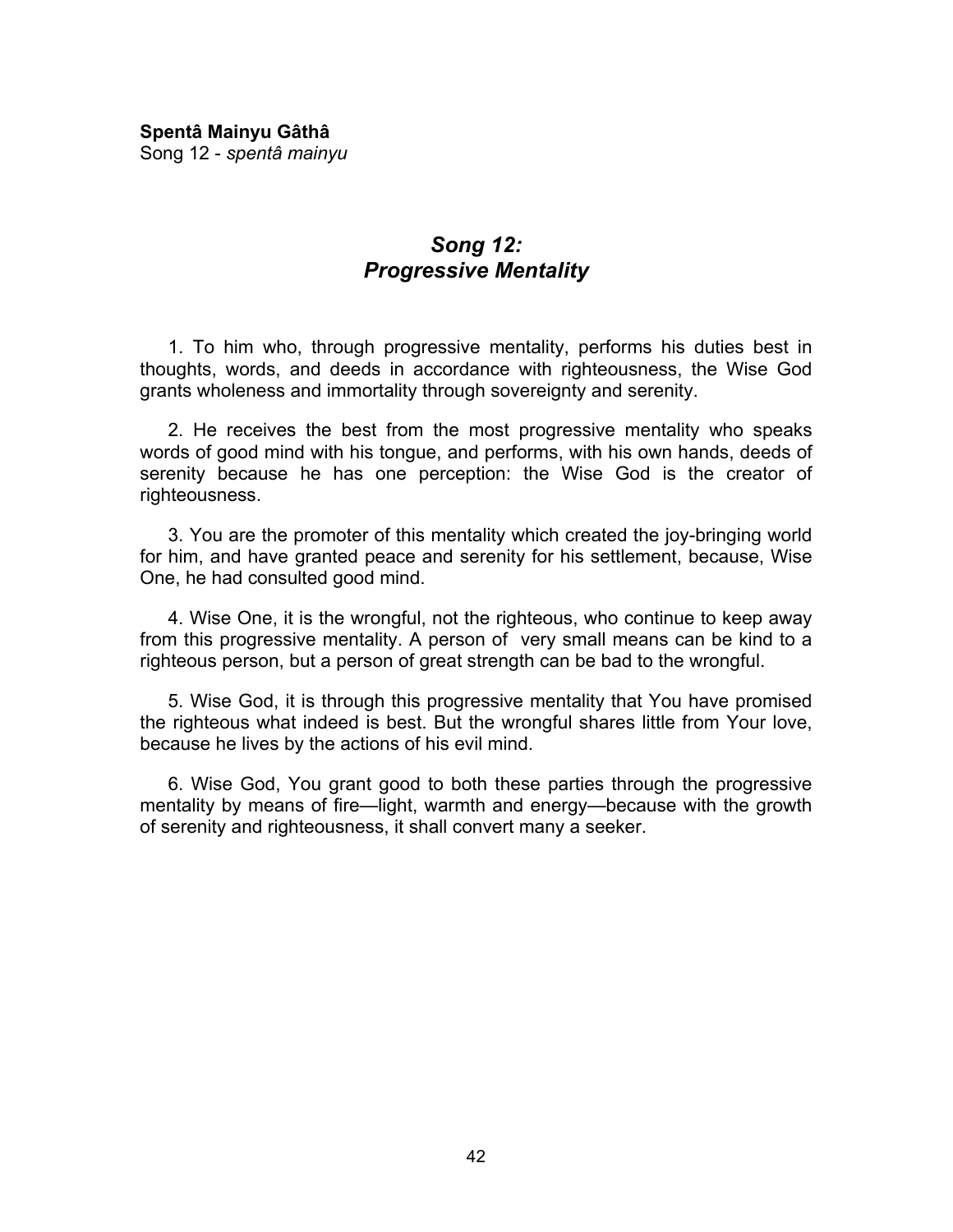**Spentâ Mainyu Gâthâ**  Song 13 - *yezi adâish*

# *Song 13: Victory Over Wrong*

1. If, after this, one conquers wrong through righteousness, because one reaches what is always said to be delusions by the false gods and their men, one shall, by these gains, increase in Your glorification, God.

2. Lord, tell me since You know well. What shall henceforth my struggle bring for me and my men? Shall the righteous, Wise One, conquer the wrongful? Because this, indeed, is known to be the good form of life.

3. The teachings which the Beneficent Lord teaches through righteousness are the best for the knowing. Such a man, like You, Wise One, is progressive and wise, even in what is profound teachings through the wisdom of good mind.

4. Whoever, Wise One, has set his mind on the better or the worse, sets his conscience accordingly with actions and words. His desire follows his cherished choice. But in Your wisdom, the end of the two will be different.

5. May good rulers, and not evil rulers, rule over us with actions of good understanding and serenity. Giving health and happiness in life is the best for a man who works for the living world in order to increase its splendor.

6. Indeed the living world is our good dwelling, rather our endurance and strength: two precious gifts of good mind. Now, the Wise God has increased its prosperity through righteousness since the beginning of life.

7. Put down fury, check violence, you who wish to strengthen the promotion of good mind through righteousness, because a progressive man is associated with this. God, his associates are in Your abode.

8. Wise One, what is the strength of Your sovereignty? What is Your reward for my people? What is Your desired manifestations for the devotees who are promoters of good mentality's actions?

9. When shall I know, Wise One, that You have power through righteousness over anyone whose threats are harmful to me? Let the plan of good mind be truly told to me so that the beneficent knows how his reward shall be.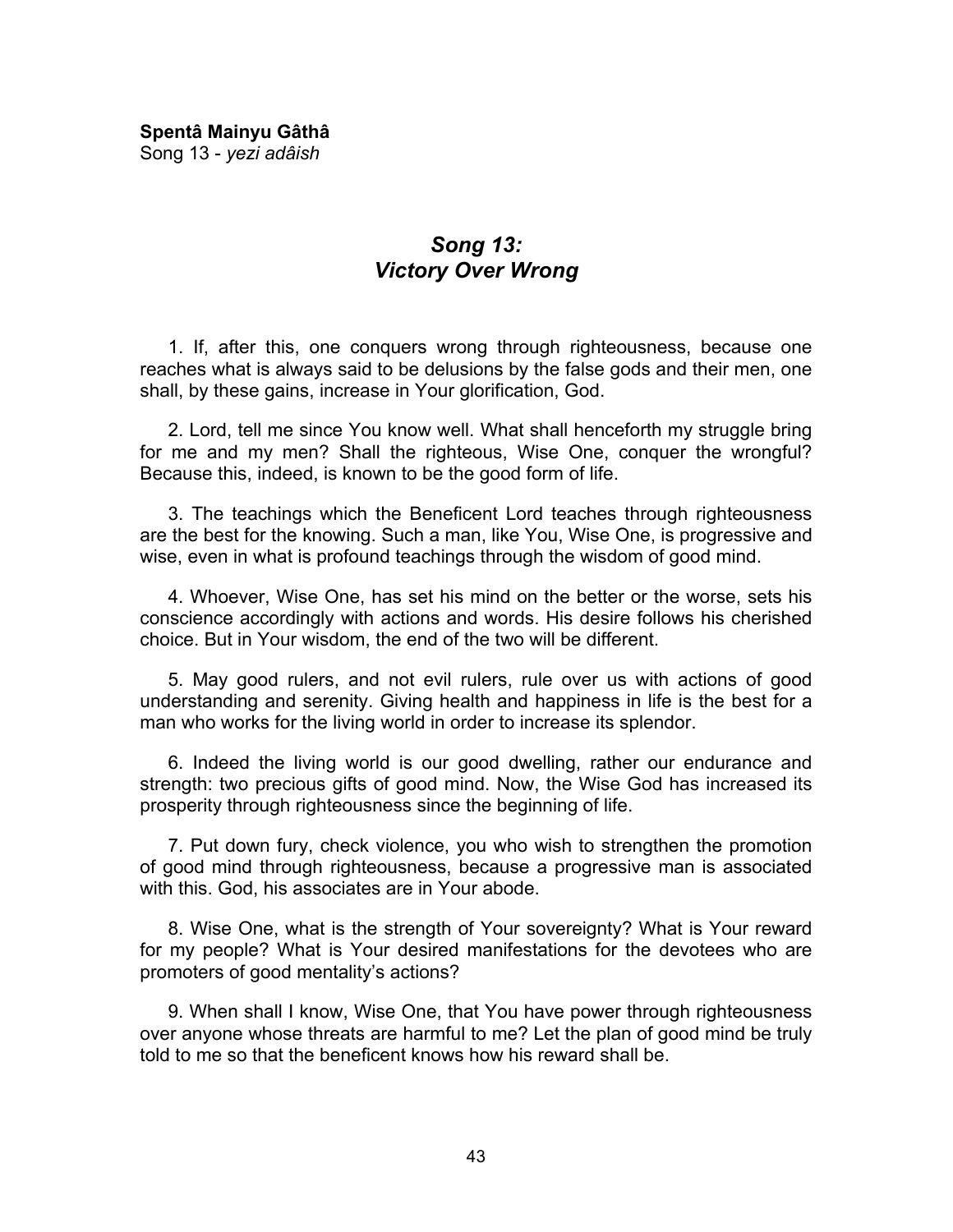10. When shall, Wise One, humanity settle down in dwellings? When shall they throw out the filthy intoxicant? It is through it that the priests and the wicked rulers of the lands form their evil intellects.

11. When shall, Wise One, serenity with righteousness bring peaceful dwelling and settlement through sovereignty? Who shall establish peace against violence by the wrongful? To whom shall the wisdom of good mind come?

12. Now, they shall be the benefactors of the lands who follow the satisfaction of good mind, and base their actions through righteousness on Your teachings, Wise One. They indeed have been made to fight anger.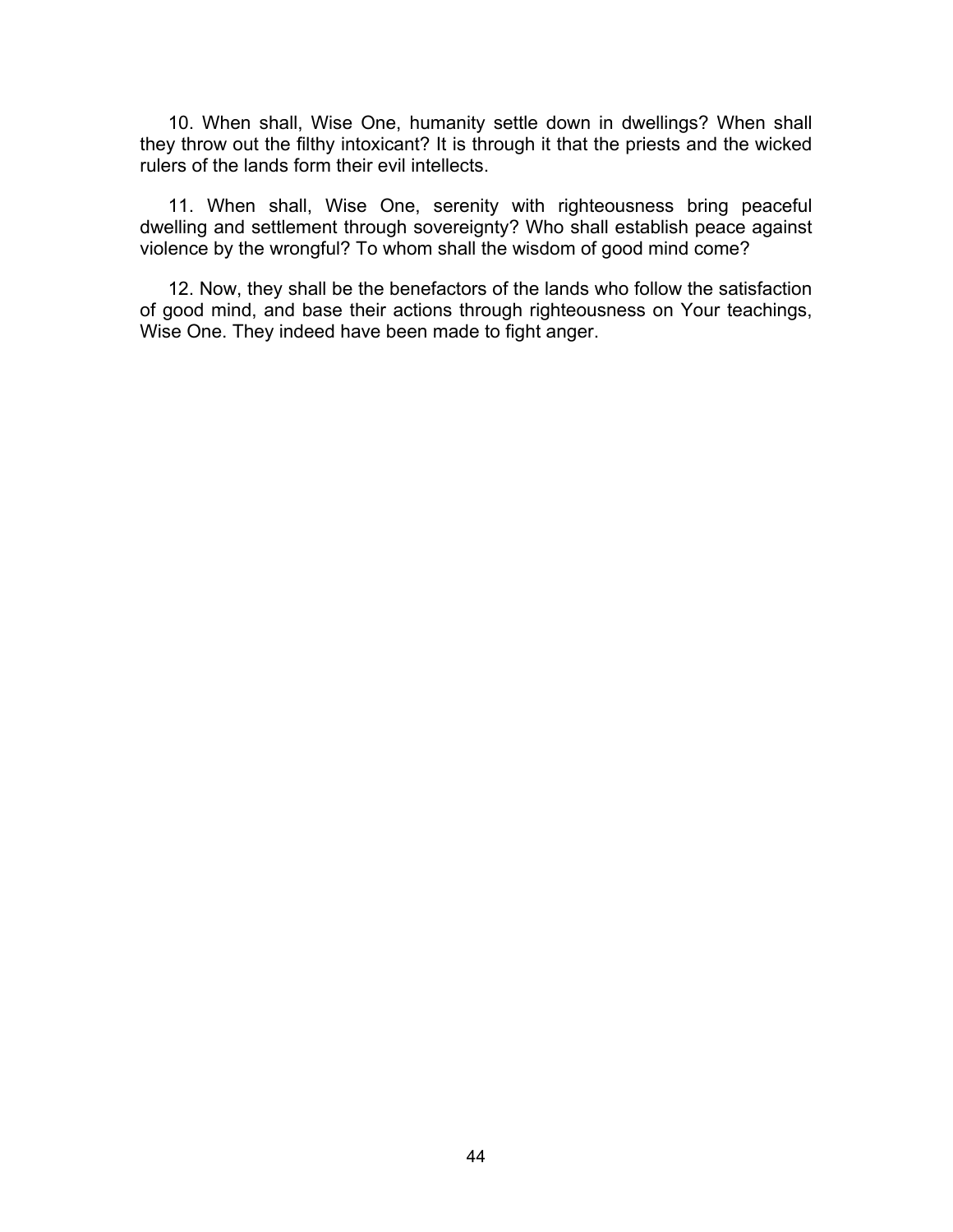**Spentâ Mainyu Gâthâ**  Song 14 - *at mâ yavâ*

# *Song 14: Removing Obstructions*

1. Now, Wise One, Bendva always obstructs me the most, I, who wish to satisfy the badly protected through righteousness. Come to me with good reward and support. I am seeking illumination for him through good mind.

2. Indeed this action of Bendva has made me anxious because the wrongful doctrine certainly prevents one from righteousness. Neither has he ever held the progressive serenity to be his, nor has he ever consulted good mind, Wise One.

3. However, Wise One, this has been put as a choice that righteousness is for the promotion of the doctrine, and wrong is for harming it. Therefore, I long for union with good mind, and disavow all associations with the wrongful.

4. Those who, through their evil intellect, promote anger and cruelty with their tongues are but drones among productive people. Their evil deeds have not been defeated by good deeds. It is they who created false gods, which forms the religion of the wrongful.

5. Now, Wise One, every person, who has linked his religion with good mind through devotion and invocation, is a noble person of serenity through righteousness. He lives, with them all, in Your dominion, Lord.

6. I urge You, Wise One, and Righteousness to tell us what You have in Your wisdom of mind, so that we rightly choose how to proclaim, Lord, the religion which belongs to a Godlike person.

7. And Wise One, let one listen to it through good mind. Let one listen to it through righteousness. You too hear it, Lord. Which friend, which relative abides by laws, and provides a good guidance to the community?

8. This I beg You, Wise Lord, to grant Ferashaushtra the best happy union with righteousness. And give it to my people in Your good dominion. We shall be Your messengers forever.

9. Sage Jamaspa, let the promoter, tailored for promotion, listen to these teachings. The truth-speaking person shall not consider any association with the wrongful, because those who have united their consciences in the reward, are united in righteousness on this Great Event of Choice.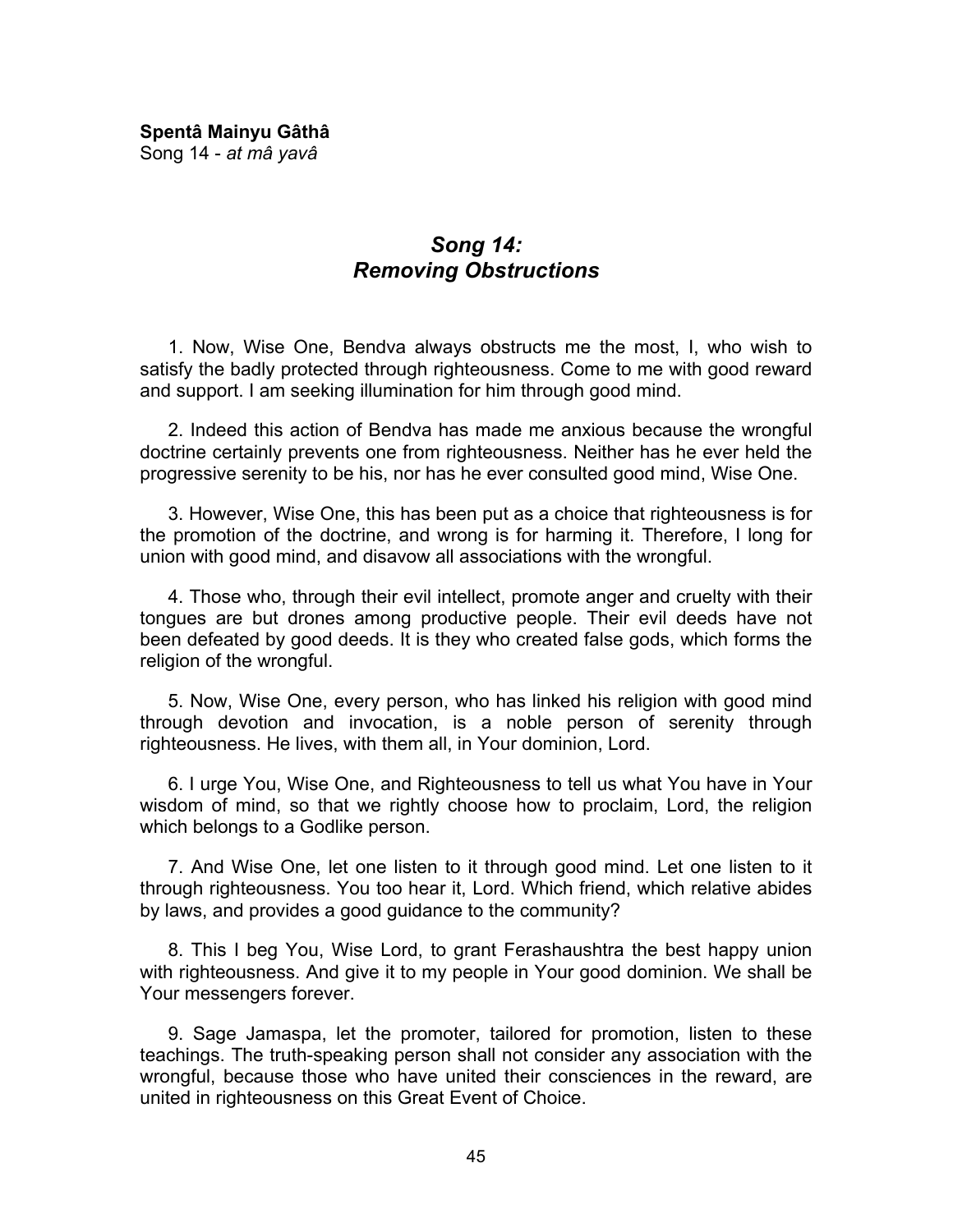10. And Wise One, You guard in Your abode this good mind, the souls of the righteous, and the reverence that comes with serenity and invocation, a fact that makes the great sovereignty everlasting.

11. Now, the souls of the evil-ruling, evil-doing, evil speaking, evil-conceiving, and evil-thinking return back because of their evil luster, because they really dwell in the house of wrong.

12. What help do You have through righteousness, Wise Lord, what help through good mind for me, Zarathushtra, the invoker, who loves You with praises, and asks for what is best in Your power? (#)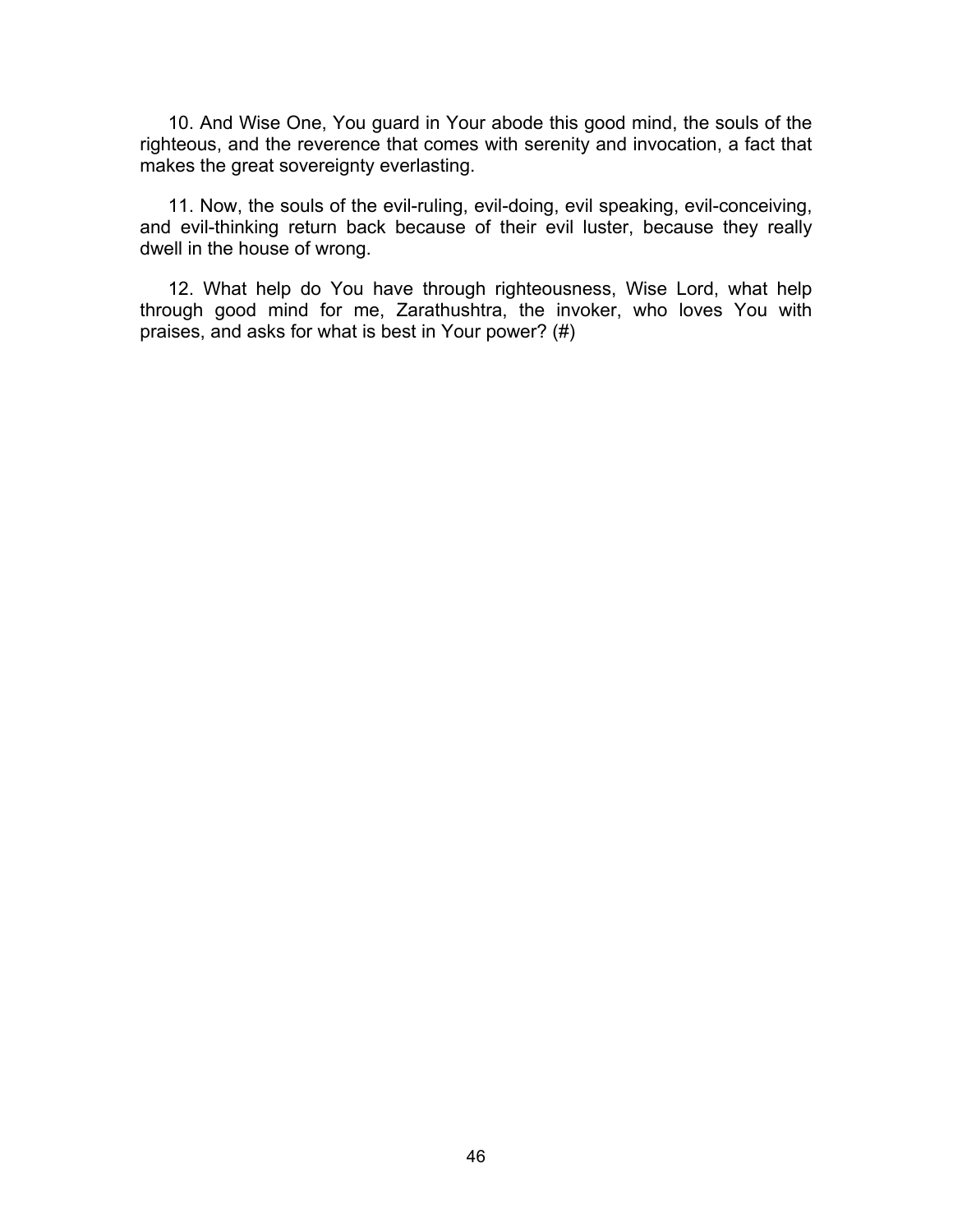**Spentâ Mainyu Gâthâ**  Song 15 - *kat moi urvâ*

# *Song 15: Communion With God*

1. Does my soul seek any help? Who has been found as a protector for my flock? Who for my men? None except Your righteousness and best mind, when truly invoked.

2. How, Wise One, shall one seek the joy-bringing world, when one wishes it to have settlements, with the honest living in righteousness in a fully sun-bathed region? I shall, with all clarity, settle down among the houses of justice.

3. Indeed, Wise One, it will, through righteousness, dominion, and good mind, be his to whom a promise has been given. That person, strengthened by the reward, will promote his immediate world, so far consumed by the wrongful.

4. Wise God, singing praises, I shall always venerate You with righteousness, the best mind, and sovereignty so that the aspirant stands on the path and listens for the manifestations of revelation for the devotees in the House of Song.

5. Wise God, indeed, it is for Your praise through righteousness. If you are pleased with Your thought-provoker, then manifest a clear help with Your powerful hands which shall give us happiness.

6. Wise One, I, Zarathushtra, am, through righteousness, his friend who carries this thought-provoking message. May the Creator of Intelligence fix the course of his tongue so that he teaches my doctrine through good mind. (#)

7. Now, I shall yoke for You the swiftest and most appropriate invocations on the roads to victories of Your glorification, victories which are, Wise One, strong through righteousness and good mind, and with whose urge, You shall be my help.

8. Wise One, I approach You with loud devotional songs and outstretched hands, You through righteousness with the adoration of a devotee, You through the virtue of good mind.

9. Praising, I shall resort to You, Wise One, with these praises and with deeds of good mind done through righteousness. I shall, until I achieve self-reliance as a reward, wish to be an suppliant of one who is munificent.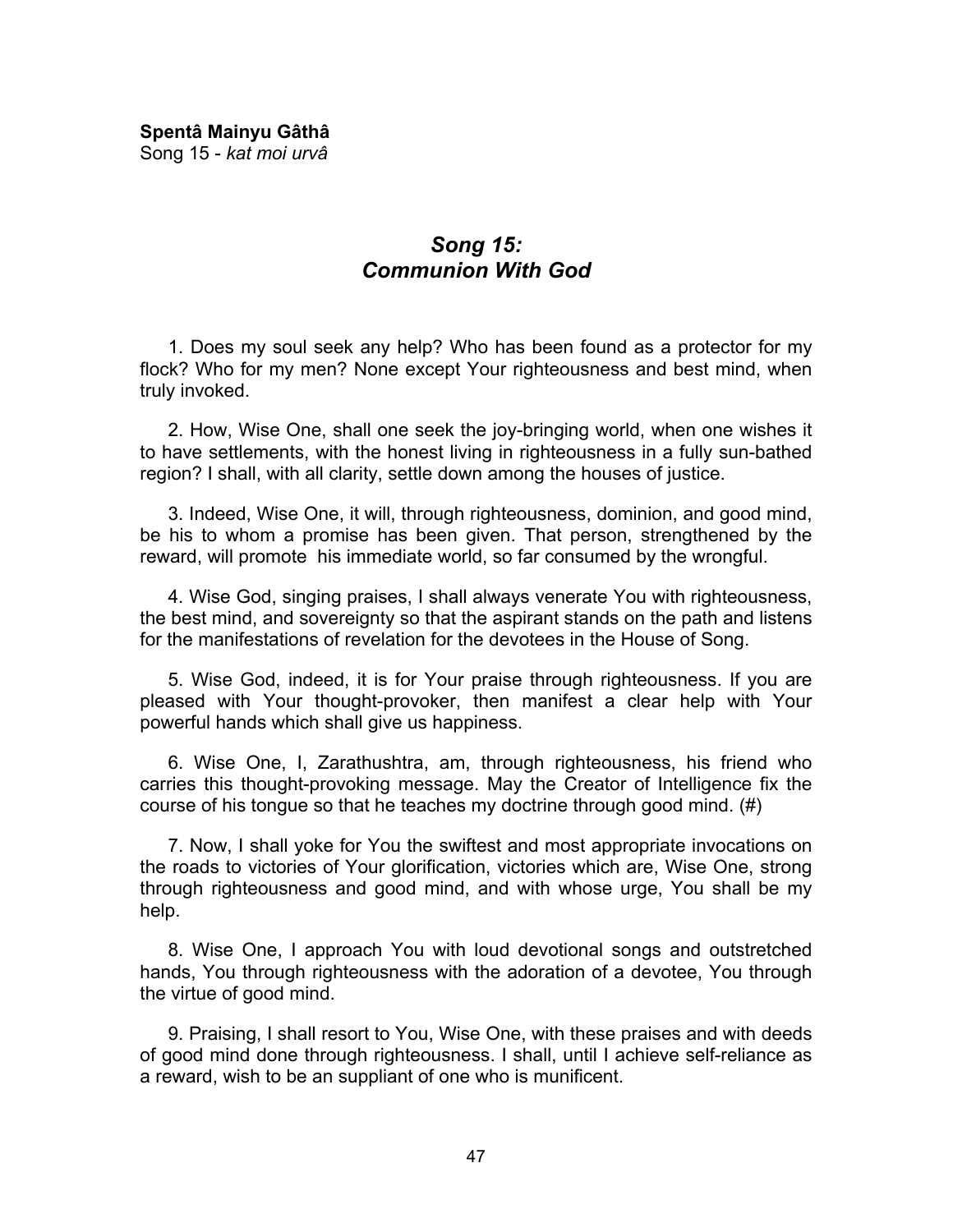10. Now, whatever I have performed and shall perform, and whatever, like the rays of the sun, the wide dawning days, which one will esteem through the eyes of his good mind, are, Wise Lord, through righteousness, for Your glory.

11. I am, Wise One, Your praiser and shall continue to regard myself so, as long as I have the strength and the will through righteousness. This shall promote the laws of life through good mind, for true actions make life most renovated as God wishes.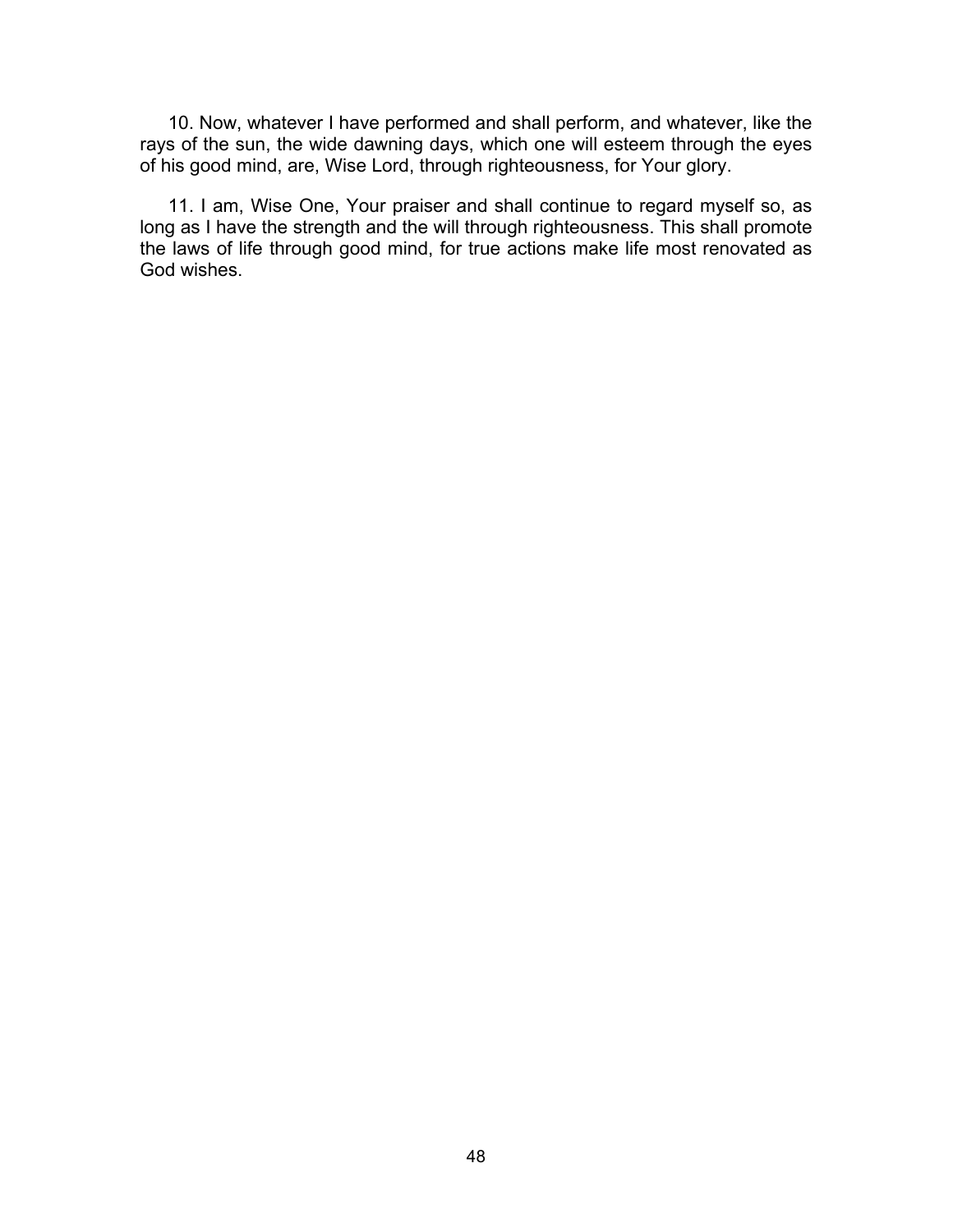# *Song 16: The Good Dominion Of Choice*

1. The good dominion is to be chosen. It is the best dividend. In fact, it is devotion for the dedicated, who, Wise One, moves best within righteousness by his deeds. It is for this dominion that I am working for all of us now.

2. I dedicate these deeds, Wise Lord, first of all to You, then to Righteousness, and then to you, Serenity. Show me the desired dominion. Grant me, through Your good mind, the strength to glorify.

3. Let those, who have joined You in action, assemble to hear You, because You are the Lord of true speech with words of good mind. Of these words, Wise One, You are the foremost promulgator.

4. Where does felicity flow? Where does favor take place? Where is righteousness attained? Where is the progressive serenity? Where is the best mind? Where? Through Your dominion, Wise One?

5. I ask these to know how does a settler, by his proper actions, strengthen the world with righteousness? He is a humble intellectual who is a true leader of the lawful and is recognized as the ruler of the rewarded.

6. The Wise God gives, through his sovereignty, much good to him who succeeds for the sake of his conviction. But he who does not strengthen it, shall get much bad at the turning point of his life.

7. You, Wise One, Who have fashioned the world, the waters, and the plants by Your most progressive mentality, grant me, in accordance with good mind's doctrine, immortality, wholeness, steadfast strength, and endurance.

8. Now, I shall speak, Wise One, for You. Let one tell the wise that evil is for the wrongful and radiant happiness is for him who upholds righteousness. Truly, he who tells this thought-provoking message to the wise, will thereby become happy.

9. You grant happiness to both factions through Your bright Fire, Wise One, as well as through the purifying test. This is the established principle of existence: Sufferings for the wrongful, and blessings for the righteous.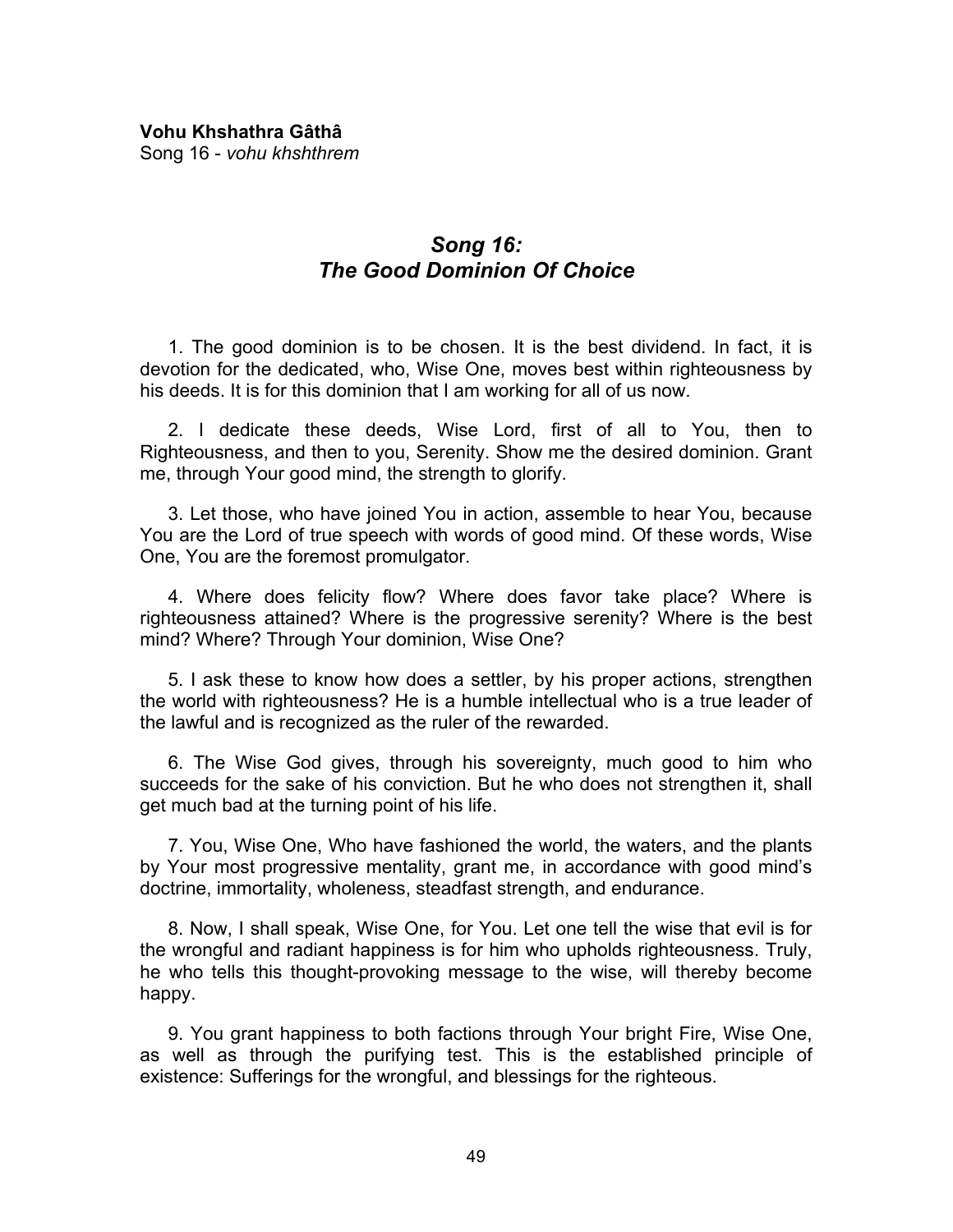10. Now, Wise One, the person who wants to destroy us, is indifferent to this doctrine. He himself is the child of a wrong world, and is one of the malefactors. I invoke righteousness for mine, so that it comes along with good reward.

11. Wise One, which person is a friend of mine, Zarathushtra Spitama? Who, indeed, consults righteousness? With whom is the progressive serenity? Who, indeed, considers himself rightful to belong to good mind and to the Fellowship? (#)

12. The sagacious prince did not satisfy me, Zarathushtra Spitama, on this wide earth when he obstructed me in my gain there, because I have been quick and conveying in my walks and talks. (#)

13. Thus the conscience of the wrongful tramples for itself the true straight conscience. His soul openly upbraids him in front of the sorting bridge, because it is his deeds and words that make him lose the path of righteousness.

14. The mumbling priests are not friends. They are sufficiently far from laws and from the settlement. They take delight in injurying the world with their deeds and teachings, a doctrine that ultimately places them in the house of wrong.

15. The prize, I, Zarathushtra have promised my fellows in the future is the House of Song, in which the Wise One came first. I have promised it to you through gains of good mind and righteousness. (#)

16. Kavi Vishtaspa has attained this through the power of the Fellowship and the songs of good mind. It is the wisdom the progressive Wise God has thought through righteousness so that to teach us radiant happiness.

17. Ferashaoshtra Hvogva has shown me a precious plan for the Good Conscience. May Sovereign Wise Lord grant him power to attain the possession of righteousness.

18. Sage Jamaspa Hvogva has, in his desire for illumination, chosen that sovereignty, the acquisition of good mind, through righteousness. He says: "Wise Lord, grant me the supports which is Yours."

19. Maidyoi-mâhâ Spitama, that person dedicates himself in comprehending it by his religion, and in desiring it for life who says that the laws of God are better for living them through deeds alone.

20. Here, all of you, who are of one will with us in giving goodness: Righteousness is through good mind and through words which stem from serenity. While humbly worshiping, ask for the help of the Wise One.

21. The person who belongs to progressive serenity, promotes righteousness with his intellect, words, deeds, and conscience. The Wise God grants him dominion through good mind. I too shall pray for such a good reward.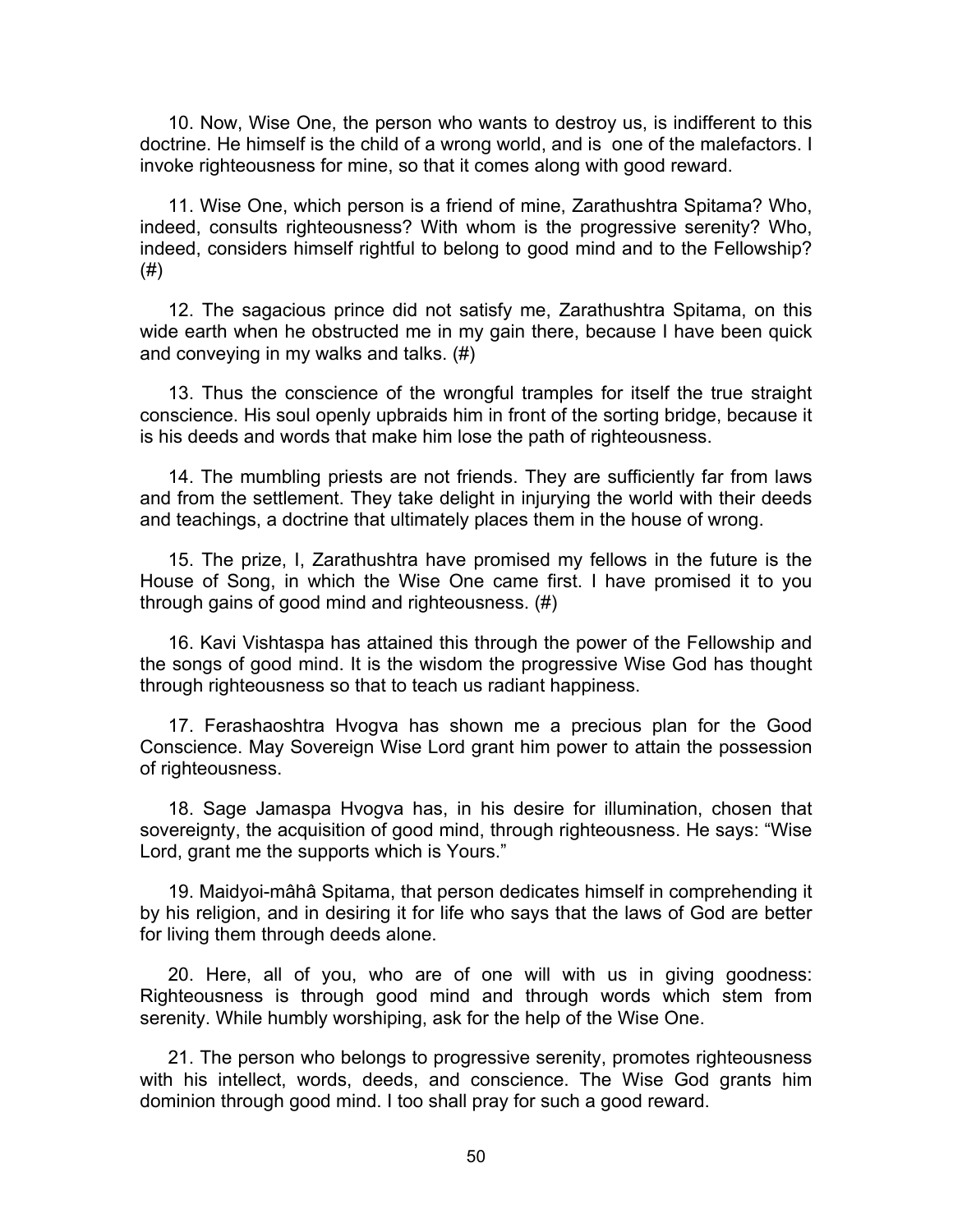22. The Wise God knows best any person of mine for his or her veneration done in accordance with righteousness. I shall, on my part, venerate such persons, passed away or living, by their names, and shall lovingly encircle them.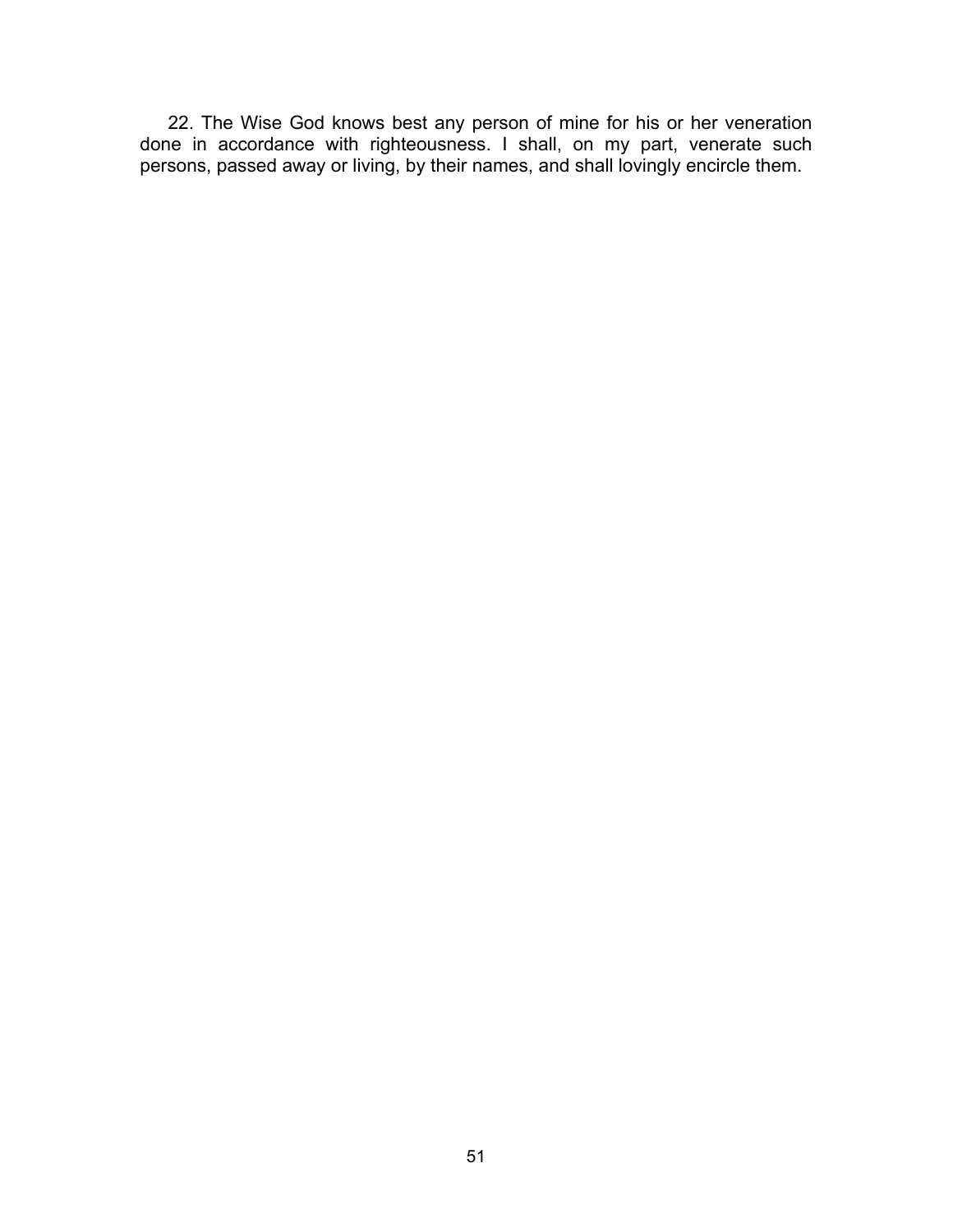# *Song 17: Best Wish*

1. The best wish of mine, Zarathushtra Spitama, has been fulfilled, because the Wise God has, on account of my righteousness, granted me blessings, both mental and material, and a good life for ever. Those who hurt me, have also learned the words and deeds of the Good Conscience. (#)

2. And now, let Kavi Vishtaspa, the Zarathushtrian Spitama, and Ferashaoshtra pursue, with mind, words, and deeds, the knowledge for the praise and for the choice of venerations of the Wise One, in order to establish in straight paths the religion which God has granted to the benefactor.

3. Pouruchista Haechataspa Spitama, youngest daughter of Zarathushtra: May He grant you him who is steadfast in good mind, and united with righteousness and with the Wise One. Therefore, consult him with your wisdom, and work with the most progressive and munificent serenity.

4. (She replies) Him I shall emulate and choose, an act which will be an honor for the father, the husband, the settlers, and the family. As a righteous woman among the righteous people, mine be the glorious union of good mind. May the Wise God grant it for the Good Conscience for all the time.

5. (Zarathushtra says) These words I speak to the charming brides, and to you, bridegrooms. Do bear them in mind. Comprehend them with your consciences. Master the life which belongs to good mind. May you each win the other through righteousness. It will, indeed, be a good acquisition for each of you.

6. O men and women, it is true that wrong is attractive and appears to have advantages. But it alienates one away from one's self. It ends in woefulness and bad reputation. It destroys happiness for the wrongful. It defiles truths. With these, you shall be destroying your mental life.

7. But the reward of this Fellowship shall be yours as long as you remain united in weal and woe with all your heart in wedlock. Thus the mentality of the wrongful disappears. However, if you abandon the Fellowship, then the last word you shall utter is "woe."

8. It is with such actions that evil doers become prone to deception and ridicule. Let them all scream for themselves. Let, by means of good rulers,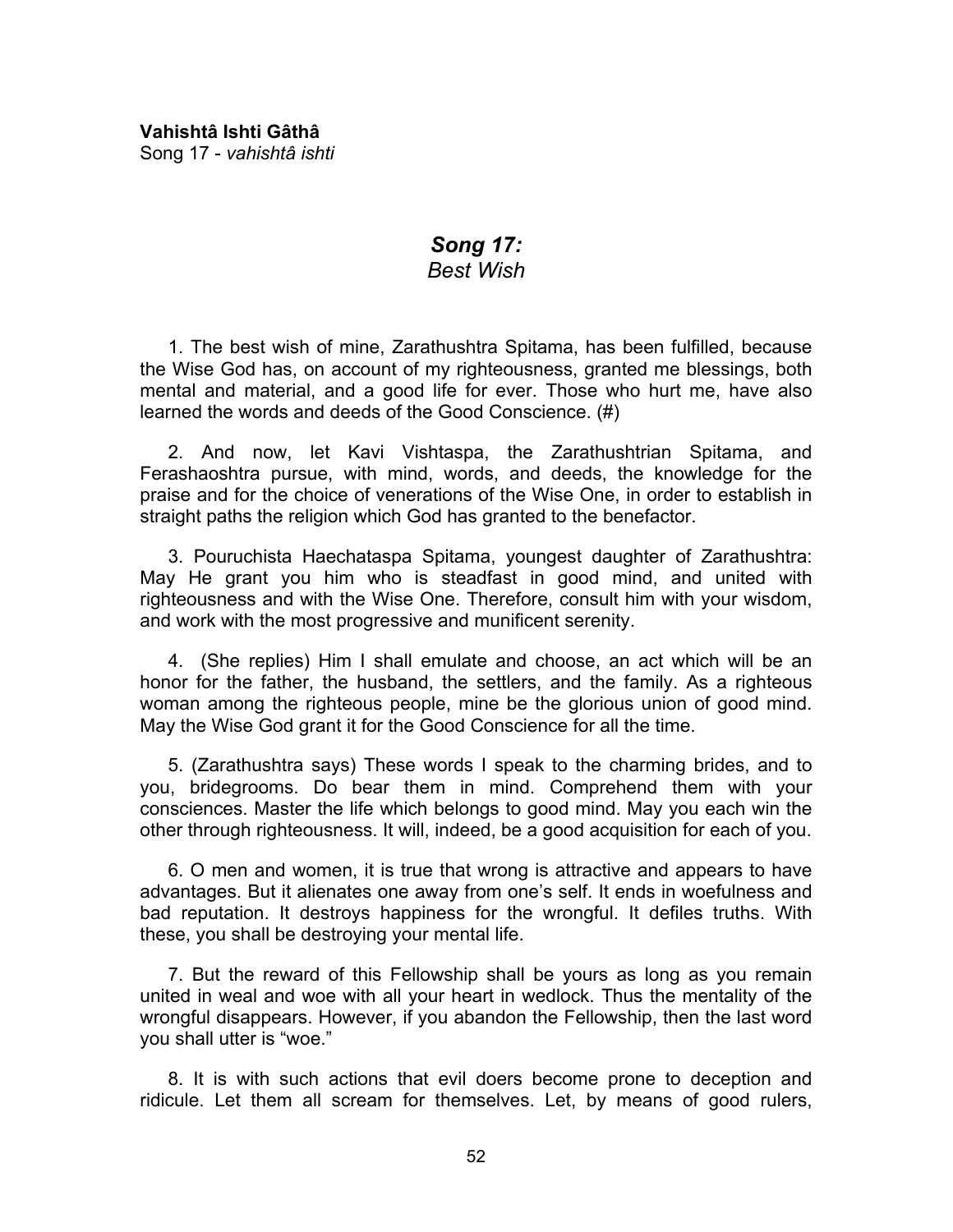killings and woundings be prevented and peace be brought to homes and settlements. Let afflictions be gone. He is the greatest who restrains violent death. And let this happen soon!

9. Activity with evil doers yields to decrease in worth. In their anger, they defile truth and are criminals. Where is the righteous lord, who would oppose them for life and liberty? It is, Wise One, Your dominion that provides an honestliving oppressed a better living.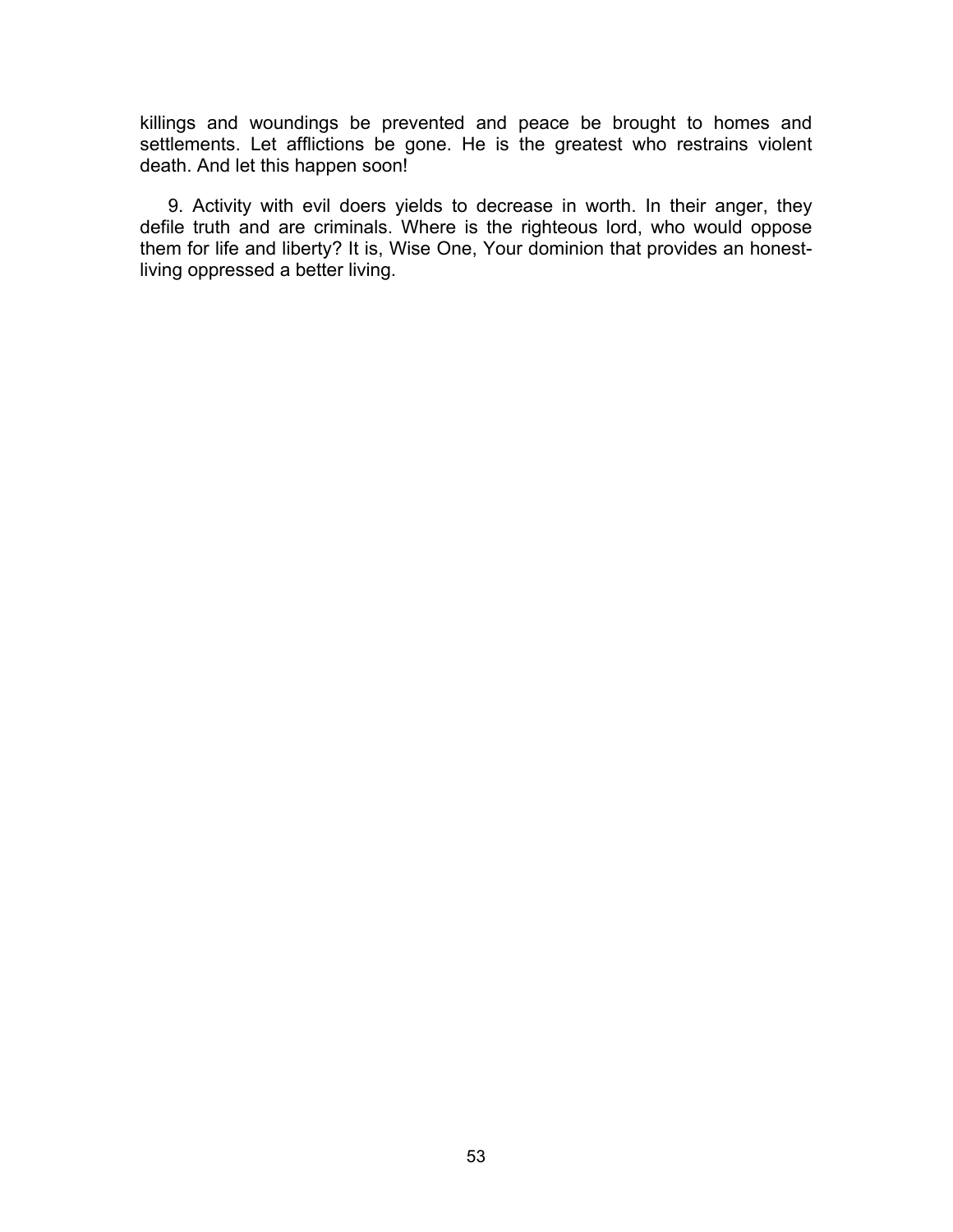**A Airyemâ Ishya**  Closing stanza –

# *A Airyemâ Ishya, The World Zarathushtrian Fellowship*

May the desired Fellowship come for the support of the men and women of Zarathushtra, for the support of good mind, so that the conscience of every person earns the choice reward—the reward of righteousness—a wish regarded by the Wise God.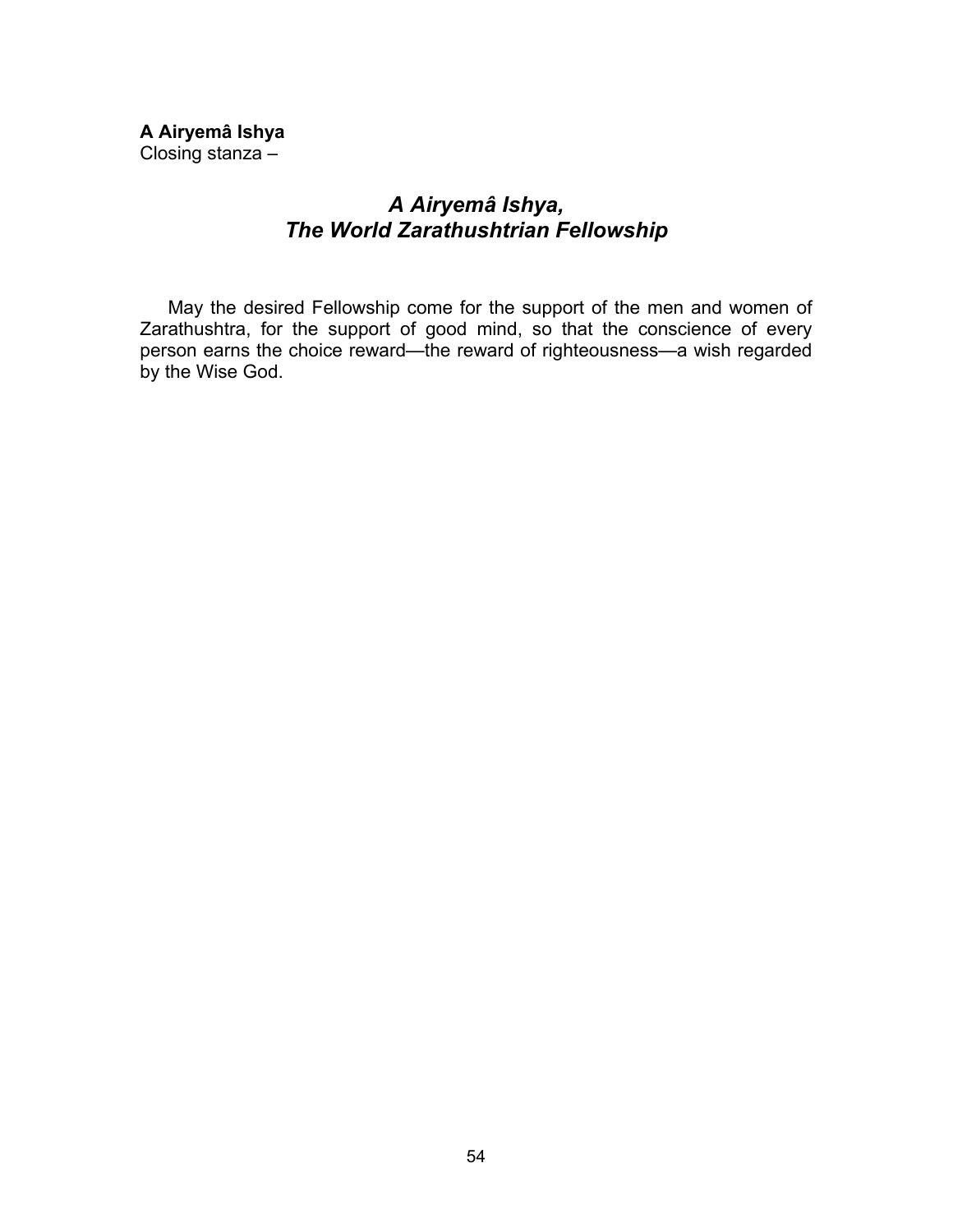# **Appendix I: Gists of Ahuna Vairya, Songs 1 to 17, and A Airyemâ Ishya**

# *Ahunavaiti Gatha*

## **Song 1 - Humbly I pray**

Asho Zarathushtra begins his songs, original in nature, with a humble prayer in the presence of God. He prays in earnest for divine inspiration, the very message he has to proclaim. He has a mission and he is dedicated to it: It is to please God and serve to promote the living world. He and his companions pray for both mental and material blessings with a long life, only to spread the divine message to all and even convince the barbarian and unruly to listen to it and make a right choice. They are careful not to violate any divine principle. They want to establish the life on the primal basis of the divine order of righteousness, good mind, and serenity. They pray for it and know well that prayers with a noble purpose are heard and answered.

## **Song 2 - The Choice of Asho Zarathushtra**

#### **As the Lord and Leader of the World**

**Introduction**: The second song of the Gathas is an interesting play. It provides the reason why Asho Zarathushtra was chosen by the living world as the Lord and Leader exclusively on the basis of his righteousness and competence. The play is not only the oldest Indo-Iranian play on record (approximately 3700 years old), but one can even go further to state that it is the oldest dramatic poem in the world which suvives in the very words of the author, the Hero of the play  $-$ Zarathushtra Spitama.

**Commentary**: Might is right in the living world. The strong are oppressing the weak and depriving them of their legitimate rights. It is a world of the survival of the fittest, rather the strongest. This law is perhaps good for the jungle. But man has outgrown being a mere animal. He is a creator now. He has discovered how to make fire. He has discovered metals and learned how to mould them into instruments. He has invented many articles. These discoveries have made him very powerful. He can make wonderful things and, equally, he can destroy these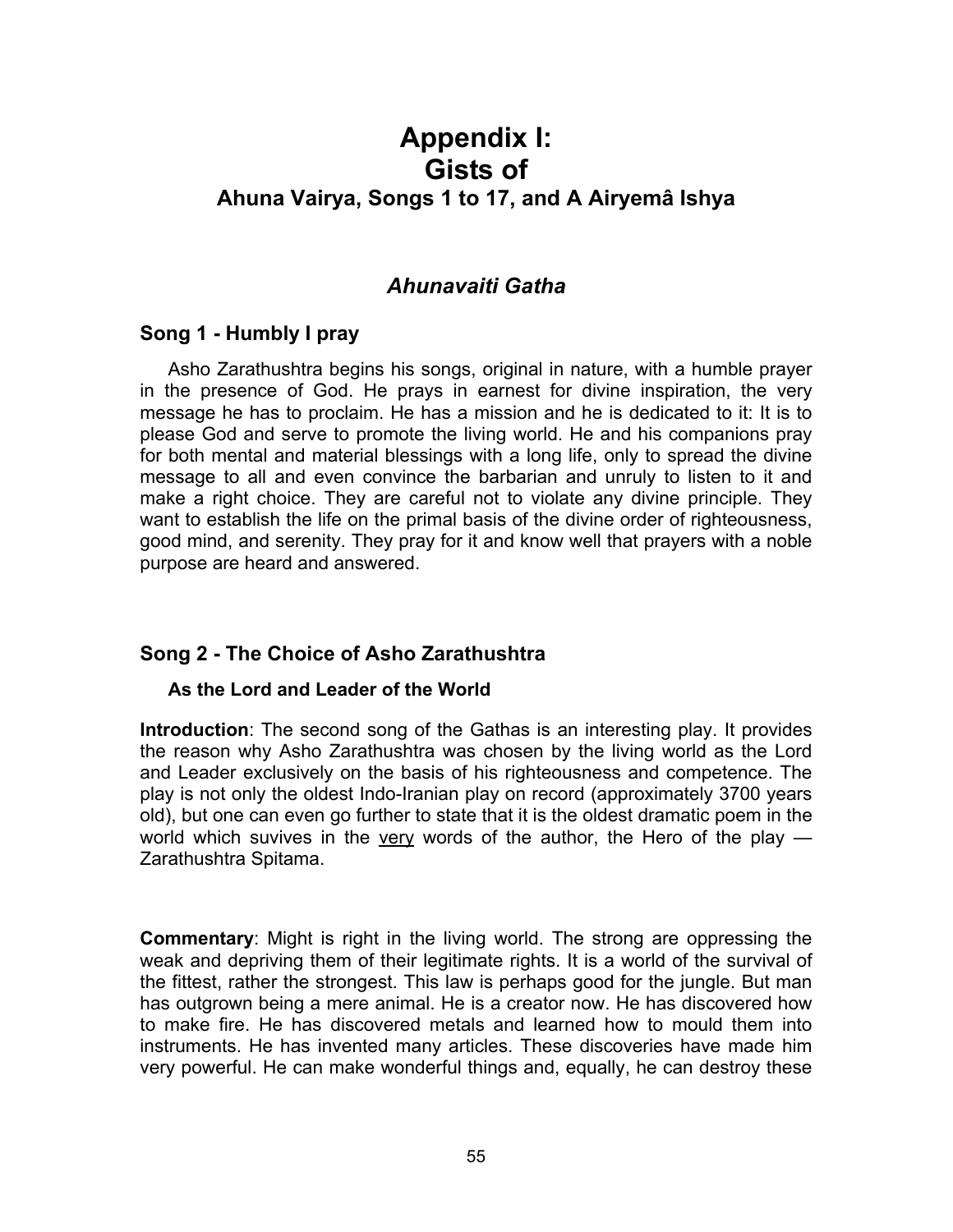wonderful things. His destructive aspect poses a great threat, not only to his own existence, but to all of life on the good earth.

Therefore, the law of the survival of the strongest cannot hold true any longer. With wonder weapons in hand, now weaklings can wipe out the fittest, the strongest and the finest. However, man the creator has a very clear and strong thinking faculty. He can be guided by his **good mind** to be always constructive. His good mind must, therefore, be trained and strengthened to be his only guide. He must do things right. He must be taught that "Might is not right" but that "Right is might." The living world will survive only if man is guided by his good mind. There must be a radical change, a turning point. Wisdom should take over and the lead force and power. Only the wise and benevolent should be the lords and leaders of the world.

This requires two things: Power to repel aggression and control oppression, and wisdom to eliminate them and promote permanent peace and prosperity. The living world, therefore, is in dire need of a person who can comply with these two requirements.

That person, in the play, is Asho Zarathushtra. He is the person who seeks to bring in the new change, and introduce a complete departure from the past policy of senseless force and aggression. He is naturally chosen by the free living, rather the thinking world both as the Lord and the Leader.

It is after understanding the play that one realizes the true significance of *Ahuna Vairya* or *Yathâ Ahu*, the opening, yet the outstanding, stanza of the first Gatha, *Ahunavaiti*, meaning the song which contains *Ahuna-vairya*, the stanza of the "Choice of the Lord." Let us now turn to it:

Both the lord and the leader are to be chosen because of their righteousness. These two appointments are made with good mind, so that the acts of life are done for the Wise One, and the dominion of God is well established, in which the chosen person becomes the Rehabilitator of the rightful who are oppressed.

This short stanza of 20 words and two particles encapsulates the spirit of the entire Gathas.. It emphazises that both the lord and the leader required to transform the world into a divine dominion should be chosen only on the criterion of their righteousness and precision. The choice is made by good thinking and the correct judgement, an act that helps one to dedicate his or her very life to God and thus work toward establishing the chosen dominion in which there would remain no oppression and thus none oppressed. It is a unique formula for a divinely inspired, sound democracy which promises mental and material peace and prosperity for all. The emphasis is on *vairyo*, to be chosen, worthy of election; *ashât-chît hachâ*, only on account of righteousness; *vañheush manañho*, of good mind, based on good thinking; *shyaothananâm añheush*, acts of life; *Mazdâi*, for the Wise One; *khshatrem-châ Ahurâi*, the kingdom belongs to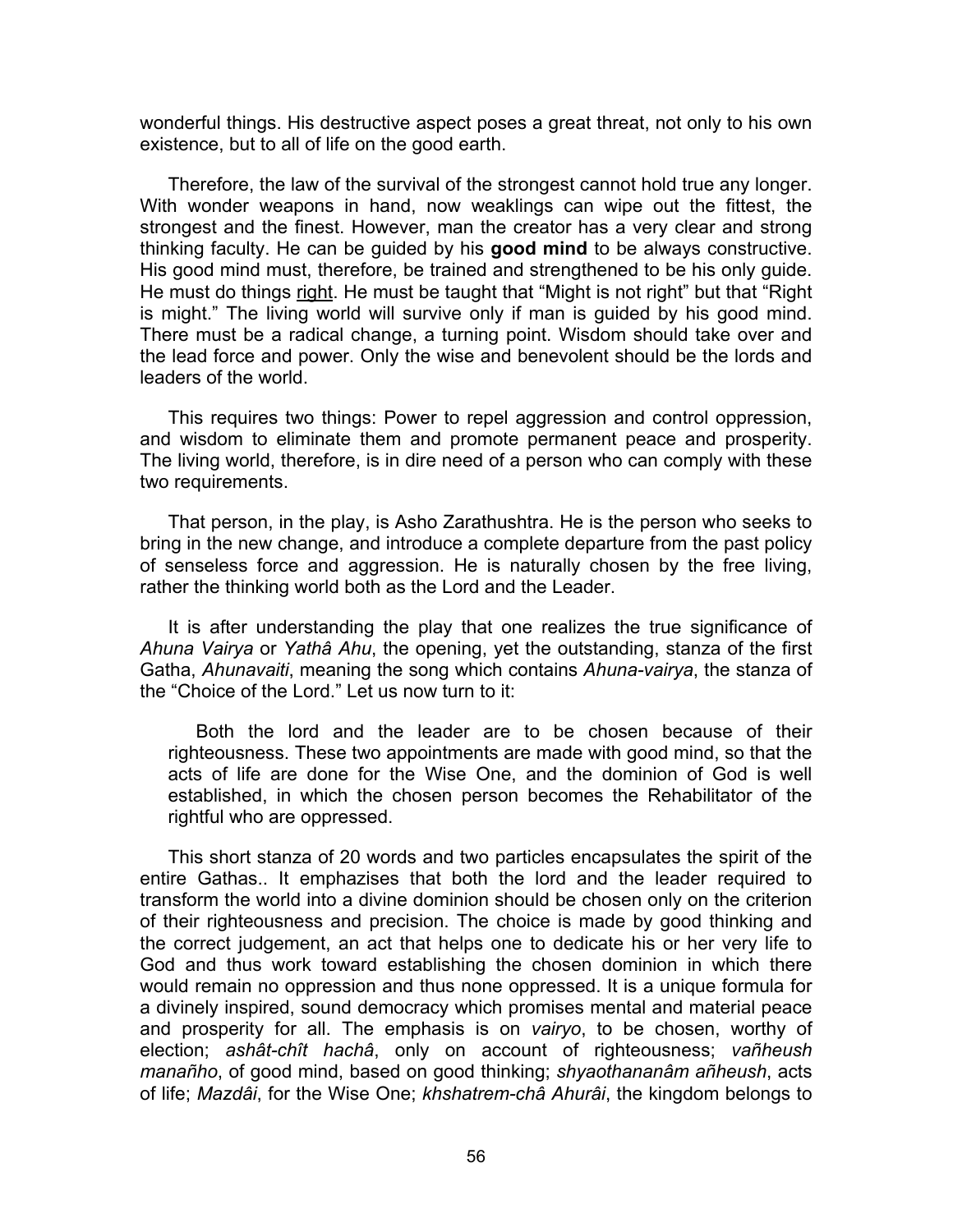Lord; *dadat vâstârem*, appointed a rehabilitator, given a settlement; *drigubyo*, to the wrongfully restrained, the oppressed righteous.

Keeping the above points, we can realize the significance of the entire song. It is the basis for evolving a peaceful world. It provides us with the freedom to choose our spiritual and physical leader and then work with him or her to create the world which we have all along been desiring.

That is the reason the Avesta lays the highest emphasis on Ahuna Vairya formula. According to it, it concerns the principles which lead to the salvation— "the best life, the best righteousness, the best enlightenment... Should the material world understand it, memorize it, it would lead to immortality." (Yasna 19, an Avestan commentary on Ahuna Vairya).

## **Song 3 - Good and Evil**

**Notes**: *Mainyu* is derived from the Avesta/Sanskrit root *man*, to think and with its agentive/instrumental suffix of *yu*, means "means or way of thinking" and therefore mind and mentality. The interpretation of spirit, in its abstract or personified form, is a much later development.

In this song or elsewhere in the Gathas, the two mentalities, also called choices, are confined to human behavior only and do not concern the cosmic world at all.

 The term *spenta mainyu*, standing for the divine creative faculty, has no opponent or adversary in the Gathas, and the term "angra mainyu" does not exist in the Gathas. The so-called opponent "spirits" are also a later development.

**Gist:** Asho Zarathushtra advises people to listen to the best words, then consider them with a clear, bright mind, and then each person make the choice for his or herself. Among those best words are his new doctrine of good and evil. Good and evil stem from two mentalities a person has since the beginning of one's life. A beneficnet person chooses good and a base person the evil. Thus these two mentalities create life and "not living" for a person—life with all its potentialities, or otherwise a living without them, making a person one of the walking dead. A person choosing good will perform beneficial deeds and please God, but a person, fond of false gods, falters in his choice and once he indulges in thinking evil, he resorts to anger, a mood which brings destruction to people because anger is the source of all violence. The person who takes to good mind and righteousness, finds strength, stability, and ultimately God. But even he who goes astray and suffers the consequences, may realize the truth and give up deceit for truth. Therefore, let all of us pray to be among those who make a fresh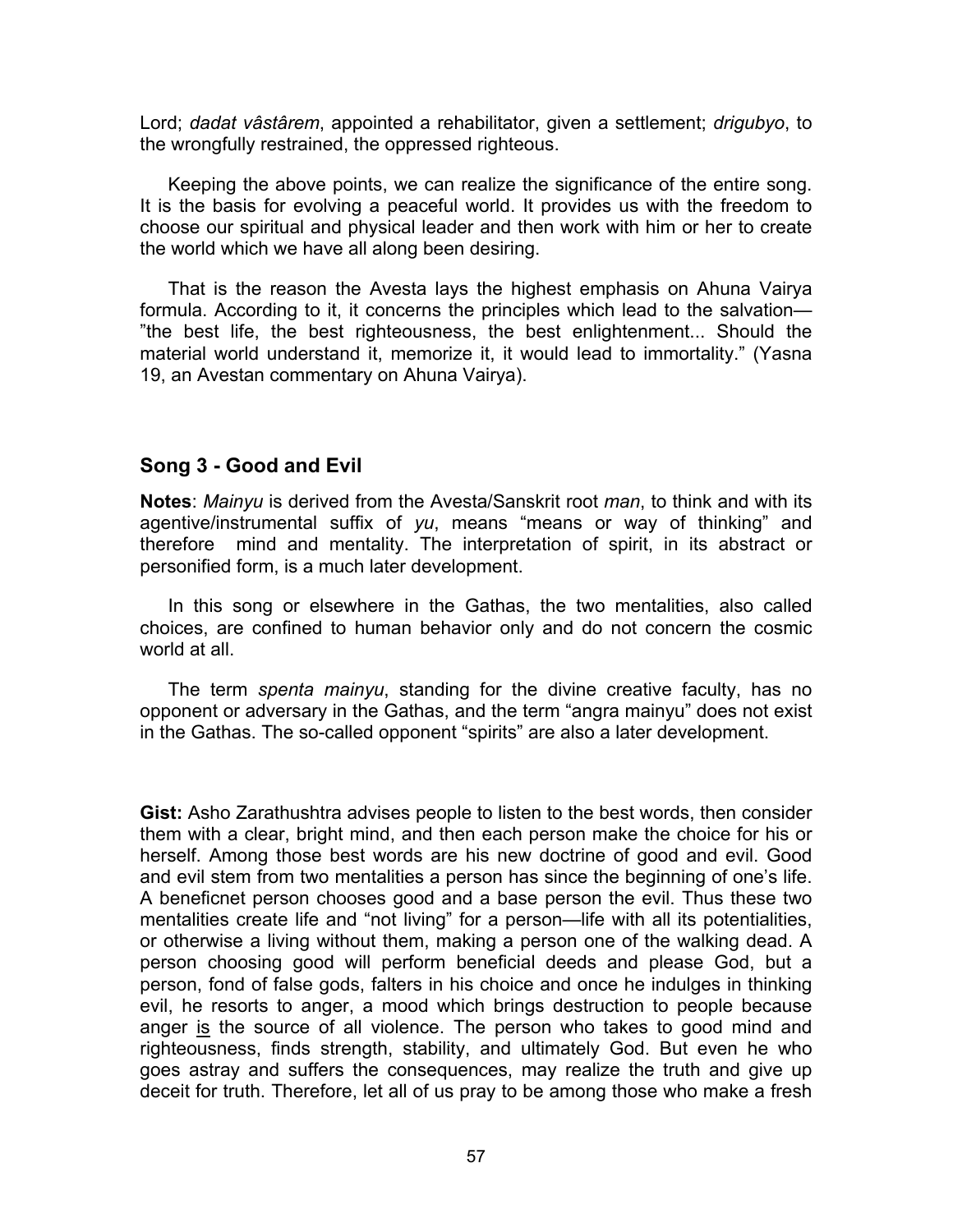world, a world in which the wise unite to defeat evil and create a happy life of wisdom and righteousness. Therefore, let us fully understand that the principles of a prosperous life and a miserable living. Wrong and deceit bring long suffering but righteousness and truth result in true happiness.

### **Song 4 - Guidance**

After explaining good and evil, Zarathushtra points out that his message will prove good to bad people and prove the best for those who are already devoted to God. He says that since it is not easy to discriminate good and evil, one needs a guide. He, as one, explains the facts based on wisdom and knowledge. He pays more attention to those going astray, because as long as there are wrongful people, the spiritual and social evils cannot be eradicated. But in spite of this guidance, Zarathushtra lays emphasis on free will and sound discrimination of the people. He wants them to grow in knowledge to a desired level so that they are able to make their own choice. He says that the reward of righteous deeds are good, and that evil actions lead to long life of sufferings. But the ultimate salvation of wholeness and immortality is for all. It is easy and smooth for the righteous but hard and difficult for the wrongful.

Zarathushtra continues to pray to God for enlightenment and success. He also blesses the wise who have listened to his divine message and are working zealously to spread it to mankind.

## **Song 5 - Aberration**

This song is, in fact, an exposure of the fraud and aberration practiced by the priests and princes of the old cult. The daevas, false gods and their worship were the creation of evil mentality and deceit. It is superstitions that deviate a man from thinking right. However, they become a good source of income for the cunning, who continue to hoard what they can extract from the simple people. These cunning persons are the ritualistic priests, called *karapan* by Asho Zarathushtra. The word actually means "arrangers of rituals," but it also means "chatterers" and "mumblers" which they were indeed. They were not alone. There were the rulers, turned into luxury lovers through the spoils they had accumulated. The two, having a common vested interest of exploiting the people, had joined hands. They kept the people in darkness and ignorance. Their increasing lust for wealth had turned them into tyrants, an action that earned them people's hatred. However, they forgot that God was watching them and that a day would dawn when a thought-provoking genius would rise and lead the people out of their clutches.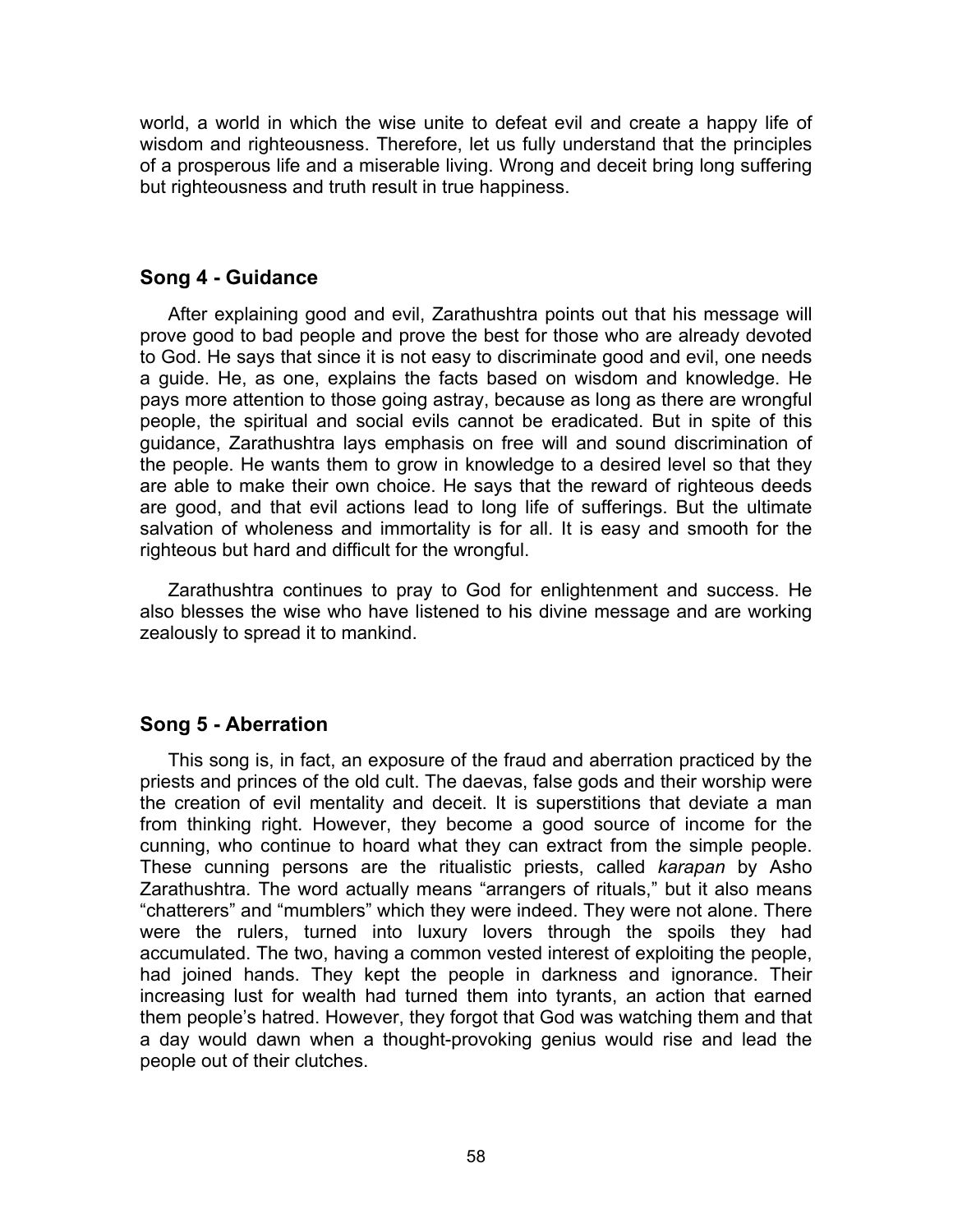It may be noted that this is the only song in which Asho Zarathushtra mentions a legendary person—Yima/Jamshed/Jamshid—about whom it was said that he fell because of his arrogance and false pride. He, however, leaves the judgement to God.

#### **Song 6 - Devotion to Duty**

The entire song is devoted to Zarathushtra's divine mission of communicating with God only to gain guidance to spread the universal message, and to serve God and humanity. He rose to eliminate the ills that plagued every unit of human society. He rose to guide humanity on the righteous path of the highest wisdom. Years of untiring preaching made his voice heard among the people who formed the nucleus of his *Maga*: the Great Fellowship of his companions. Now, he wanted it to go beyond this circle, to the settled people of the land. He wanted more strength and more enlightenment for his expanding mission. He wanted courage that comes with supreme serenity, the sublime strength that comes with progressive thinking, the invigorating energy that comes with righteous conduct, the happiness that blesses a good mind—and he wanted all these to strengthen his conceptions. In return for all these favors, he made a surprising offer. He dedicated to God his life, mind, words, deeds, his communion, and the very power and endurance he was asking. That is why he broke into a beautiful prayer—a prayer for a divine vision that would grant him communion with God. He wanted his reverential prayers, rather the dedication of his humble service, to manifest itself among his companions. He prayed for the success of his mission. And we know, he was granted this wish.

Let us join Asho Zarathushtra, and pray for enlightenment through righteousness and good mind. Let us also dedicate ourselves to serve the Great Mission. Let us pass on his divine message beyond our still small circle to humanity at large. Let us be enlightened, only to enlighten others.

#### **Song 7 - Renovation**

In his last song of Ahunavaiti Gatha, Asho Zarathushtra begins, as always, with a prayer in praise of God Wise and asks for divine help and guidance. He wants the divine fire, the God-given bright mind to help his supporters and to thwart his antagonists. He dedicates his deeds to God to accomplish his mission. He wants to introduce a drastic change in life. His doctrine, based on good mind and righteousness, poses a danger to vested interests. But he is determined to continue his task and frustrate their inimical designs. He wants devoted souls and beneficent people to come forward and help him. He wants them to devote their lives in serving a world which is full of good potential. He wants to rehabilitate the people who have lost their rights because of aggression. And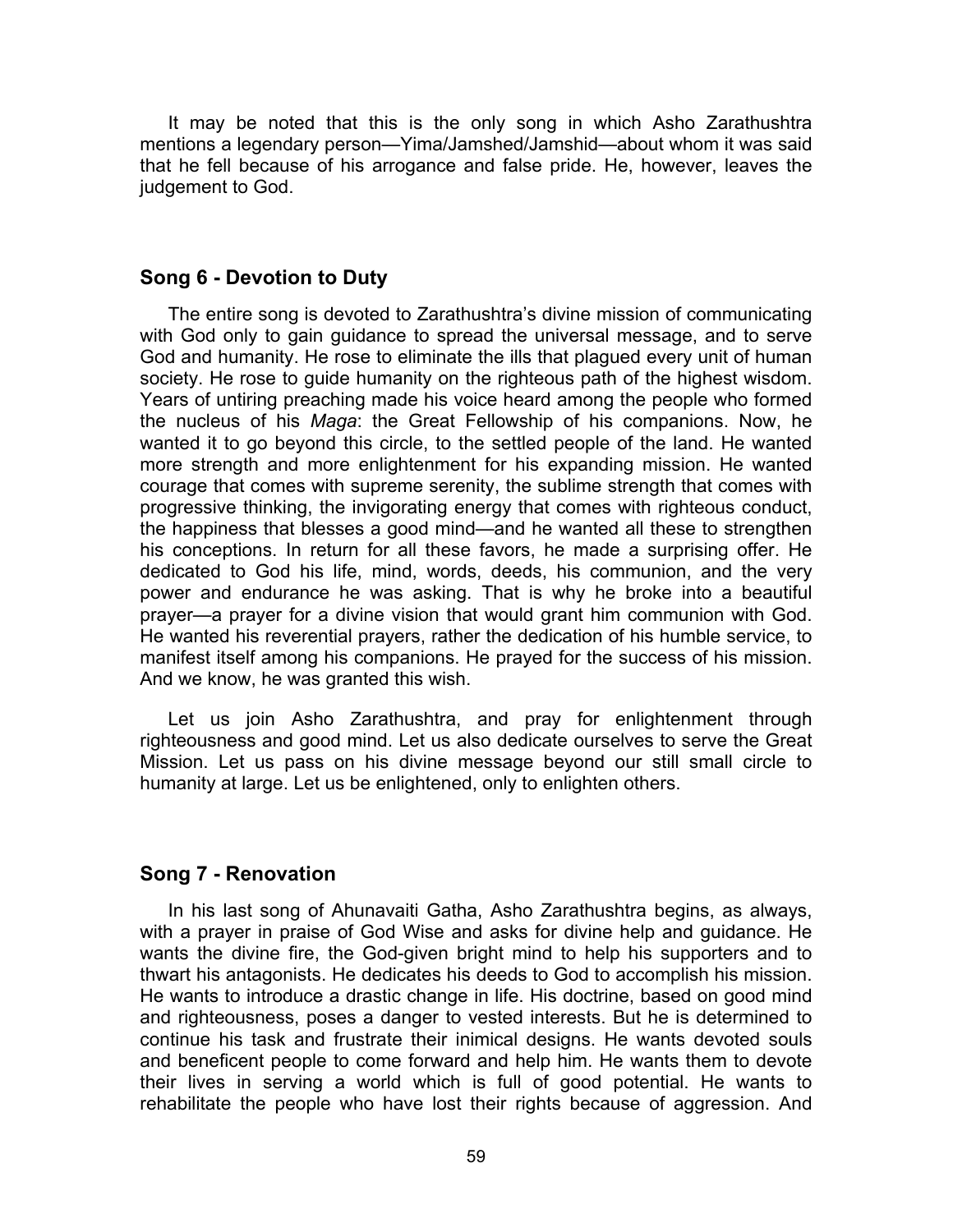finally as a reward, he wants God to help him in renovating the world and maintain it as fresh as God wishes it to be. He wishes to return to God happy and content upon the completion of his mission.

# *Ushtavaiti Gatha*

# **Song 8 - Realization—Self, Nature, God**

**Note**: A very good way to develop the faculty of thinking is to meditate in a serene atmosphere. There one can think and contemplate first on one's self, then the environment, and then nature, only to realize the truth about the creation and the Creator. Meditation means contemplation, to focus thoughts on a certain object. It can best be done facing a shining altar—fire, a lighted flame, a brilliant light. It helps to illuminate one's mind so much so that one feels encircled by the illumination. It is this mental illumination that enlightens one to enter into communion with the Supreme Intelligence Being—Ahura **Mazda**.

**Gist**: Ushtâ Ahmâi, the song of meditation, illumination, and enlightenment describes in beautiful poetry how Asho Zarathushtra seeks and realizes, through observation and contemplation, and then silent meditation his God as the Most Progressive Intelligent Being. He realizes that life has its consequences. The divine law says that you reap what you sow. He realizes his duty, the duty of an Enlightened One: Enlighten others, whosoever they are, and root out the evil that plagues human life. He realizes that it is a difficult task to do so. The priests, whose sacrificial fire rituals aimed at keeping the people in ignorance, he categorically rejects, oppose him. Yet he chooses the most progressive divine mentality and determines to start a new movement, the movement towards enlightenment for all.

Zarathushtra asks for divine support to guide mankind to righteousness. He begins his mission, and that places the world at a new turning point. False gods and their deceptive priests and tyrant princes recede. Only the Wise and Rulingat-Will God is recognized. The universal law of righteousness, enlightened mind, and liberty prevails. True happiness lies in making others truly happy. It is a new order to create a new world, a sun-bathed dominion of enlightenment.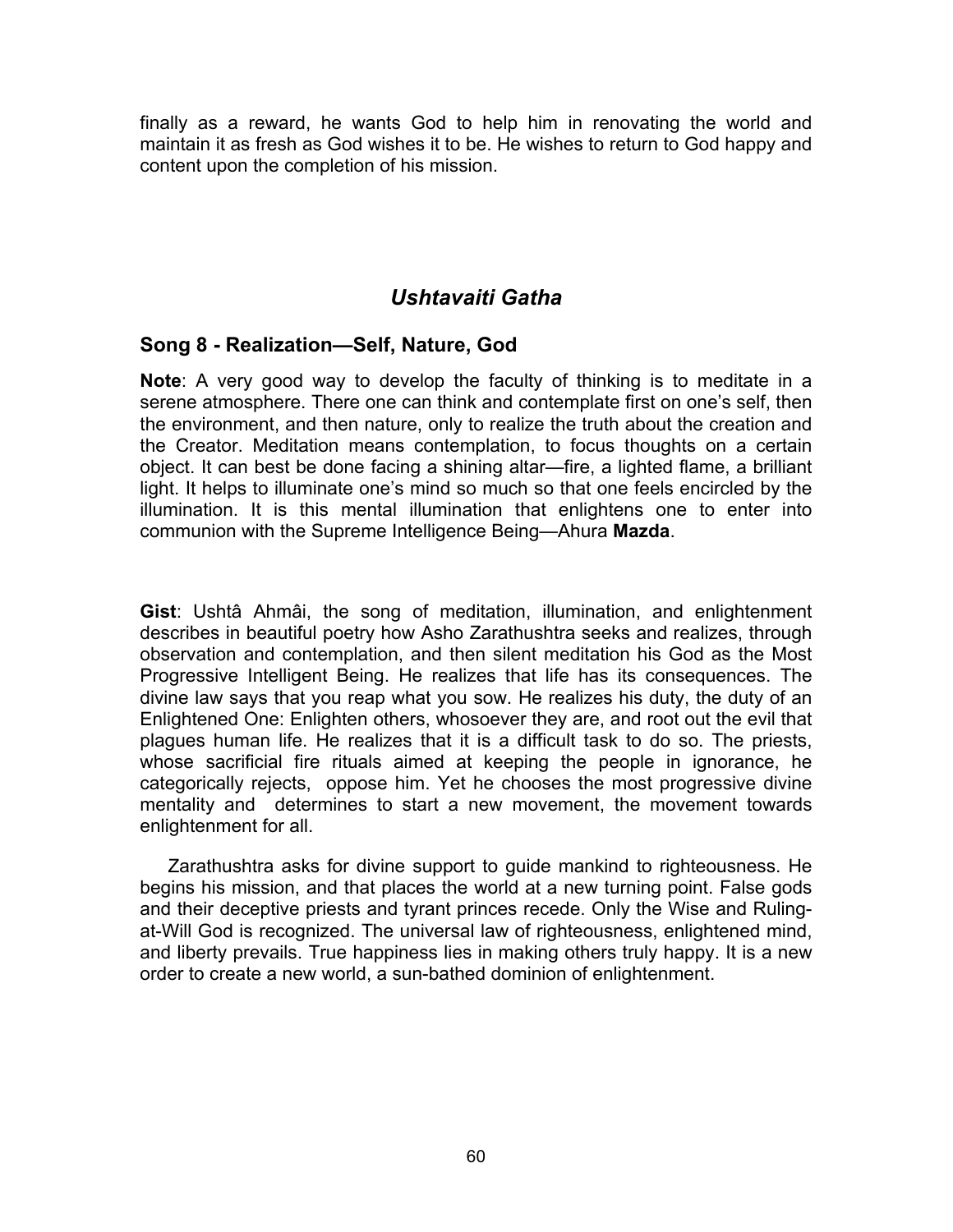#### **Song 9 - Answering Questions**

**Notes**: Questions lead to discoveries, discoveries enhance our knowledge, and knowledge guides one to salvation. A good look around ourselves to see the earth, the sky and what is between them, to discover the order that revolves them in perfect harmony, and to study our own human society would unfold many truths—above all the wisdom that creates and maintains them. It makes us realize the Supreme—God, and we get a clearer picture of the creation around us. The first thing the discoveries do is to remove all imaginations and superstitions about the universe we see. However, all appears to be right except for the human society. It is groping in darkness and ignorance. Ignorance breeds superstitions. Since ancient times, there have been persons who have thrived on people's ignorance. They have taken every advantage to exploit them through their superstitions. This has created disorder in society, disorder which is corrected by force only. This force is used by the very people who create disorders, with the result that disorder keeps on multiplying. And the exploiters continue to keep the people in darkness so that they are able to dupe and rob them. Force recoils with force. Atrocities continue. And when they reach their peak, the reactions are violent too. All this causes disturbances, wars, and bloodshed.

Zarathushtra comes with a new remedy, a new message. He does not believe in violent force, but in peaceful knowledge, in steady enlightenment. This knowledge may be acquired through open-minded and first-hand study of nature so as to realize the super-wise, super-powerful creator, maintainer, and promoter—God. This is the way he realizes the truth. He wants others to realize the same. He wants them to know the truth, the facts. He wishes them to be passive, prudent, and devoted to the mission of promoting the God-created world. He turns to society with his new doctrine. He meets with different people. Some are good, some a little bad, and some very evil. Some listen to him. Some ignore him. And some confront him. He is opposed by vested interests of the priests and princes, the persons at the root of all social disorders. He does not give up. He continues preaching. His efforts are rewarded. He wins over many a stalwart. He has a team which he knows will ultimately win the race. He and his companions are for promoting the world, a world freed from violence, enjoying freedom, relishing peace, living happily, progressing steadily, and above all, having full faith in God and the good creation. He and his companions turn to God alone in their prayers, and at the same time, harmonize with nature in promoting an ever-better world.

The Gathas are a masterpiece of songs, divine inspired to inspire all those who recite them. They are a very thought-provoking message. However, this subtle song has its own beauty. It is full of questions, which are, in fact, their own answers. Every question makes one wonder, think, and then have the answer. The answering questions reveal that Zarathushtra must have asked others many questions, and when he was not satisfied with their illogical answers, he started asking himself. The answers came through good mind he had developed so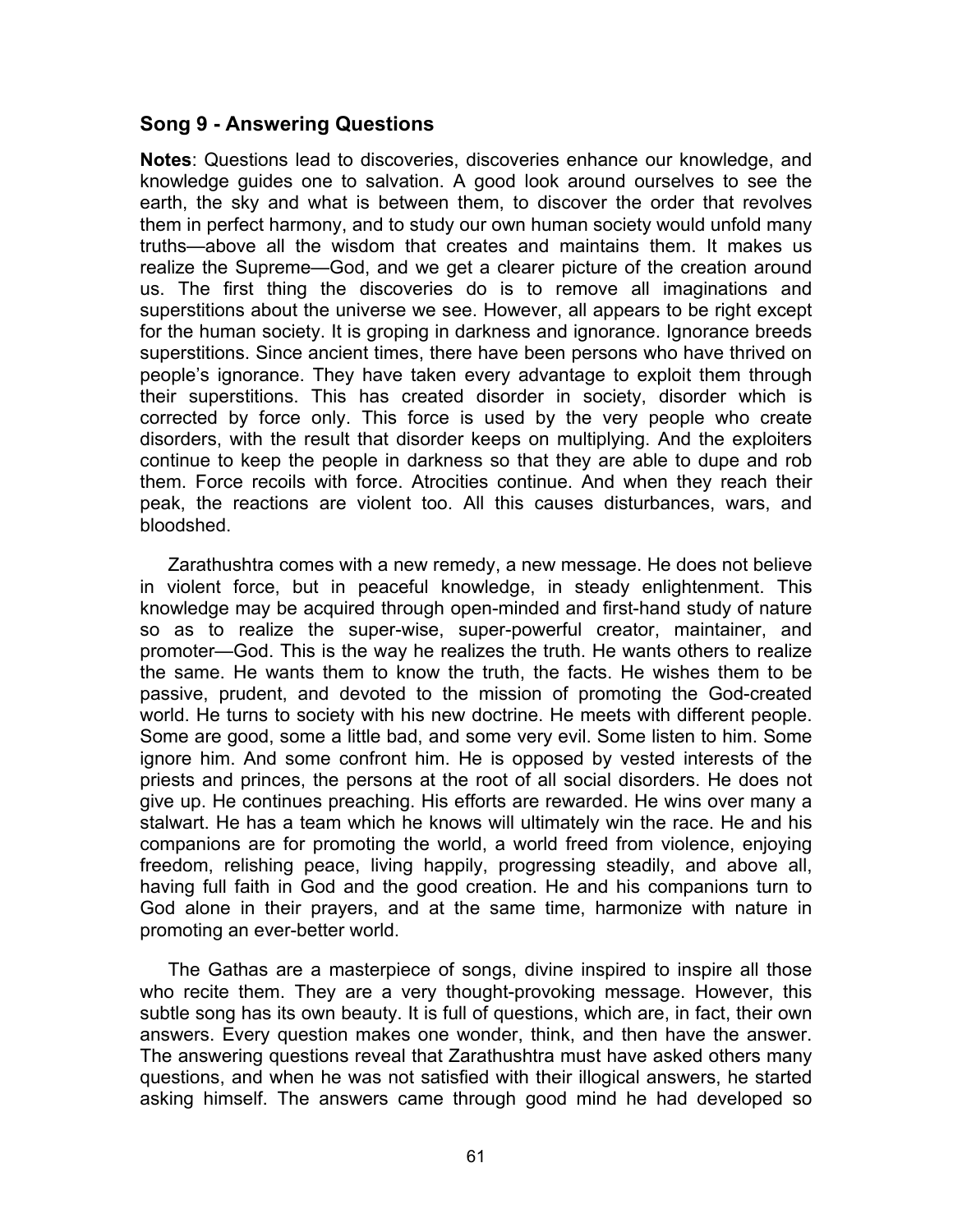thoughtfully. The answers led him to the good God, and he became fully enlightened about his mission—to lead human society on a new spiritual and material path of progress, wholeness, immortality, and godliness. His questions put a thinking person on a holy quest for the Creator through serving the created, a novel way of stimilating one to seek knowledge and to be Godlike.

### **Song 10 - Proclamation**

This is again a beautiful song in which Asho Zarathushtra begins the first six stanzas with "Now, I shall proclaim ..." He makes the proclamations because he has had his cherished experience of communicating with God—**Ahura Mazda**, God Wise, and now feels fully confident of his mission. And he makes his proclamations in an assembly of people who have come from far and near to listen to him. He cautions the people who have come to be aware of the persons who are attempting to dissuade them back into the old cult. He makes it clear that the two mentalities—the better and the evil—have nothing in common. The choice of one means abandoning the other. That is why he wants his listeners to understand and practice his doctrine, otherwise they may suffer a bad end. His doctrine, based righteousness, good mind and serenity, leads to wholeness and immortality, and to God. Asho Zarathushtra then breaks into a prayer. He prays to God for strength and endurance to spread the message because all human beings—dead, alive, or yet to be born seek success from God alone. The souls of the righteous will always, here and hereafter, be strong, but the wrongful will face failures in their climb to wholeness. God has, at the same time, given mankind freedom of choice. One may make progress or fall back. Progress means promotion of human society and our living environment. He finishes his proclamation by stating that those who deny false gods and their followers by actively serving the progressive movement are truly the benefactors and supporters of society.

## **Song 11 - From Suffering to Success**

This song presents two phases of Asho Zarathushtra's good life: The early missionary days when he suffered persecution, and the days when he had won over the persons who spread his message far and wide. The first phase shows him a weak person who had a small number of persons to help him, and who hardly had any material backing. His mission was opposed by the parrot priests of the old cult and by the poet princes. Both had their highly vested interests at stake. They were strong and he was not in a position to challenge them. Their opposition grew to an extent that even his relatives and close friends were not allowed to meet him. Even men of influence could not help him. He was left alone, but he was not forlorn. He had Ahura Mazda. He turned to Him and broke into a plea: Where should he go? What should he do? He received divine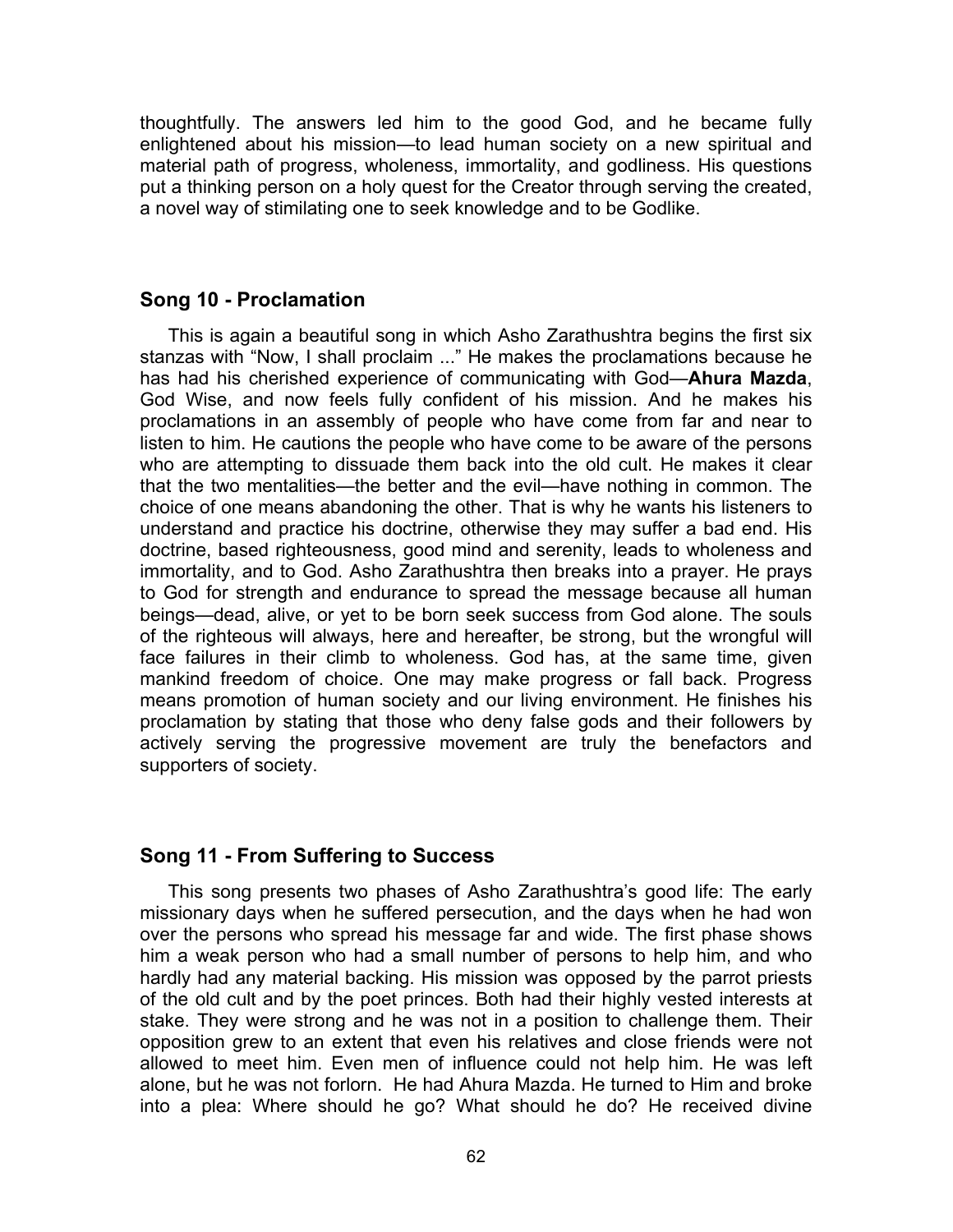inspiration: God had endowed him with a bright mind and clear thinking. He had a bright idea: he resolved to leave his home behind and face the greatest risk of his life by visiting the chief poet prince of the region and his courtful of princes and priests—Kavi Vishtaspa!

The second phase shows him on the road to success. First he met the powerful Turanian princes, the Frayanas, who listened to him, accepted his message, and became his allies. Next, after two years of persuation, he blessed and welcomed King Vishtaspa into the Good Religion. Vishtaspa became the chief patron in spreading the message. Zarathushtra's own relatives, the Spitamas, joined him. Two stalwart brothers, Ferashaushtra and Jamaspa, famed for their wisdom, followed next. Both became his main missionaries. One preached to people. The other learned the doctrine, now composed in seventeen songs—the Gathas. People had gathered around their benefector— **Saoshyant**—to zealously work to start a completely fresh life in a fruitful world with a bright future.

# *Spenta Mainyu Gatha*

# **Song 12 - Progressive Mentality**

**Notes**: (1) The first stanza of the song is the only place in the Gathas in which all the seven principles that were later transformed into "Amesha Spentas— Incremental Immortals" are mentioned. Their use in one place defines well their complementary relations to one another. Another place (Song VII.11) where more abstract principles are used, also proves the same idea. (2) The word "spenta mainyu" is present in all the six stanzas. (3) This is shortest song in the Gathas.

**Gist**: Spenta Mainyu, the progressive mentality, is the divine wisdom which creates, maintains and promotes the creation. It is the faculty which created the joy-bringing world for the wise who would settle and prosper in peace. Should man promote the faculty in himself, he too would become Godlike. He will achieve wholeness and immortality through his best thoughts, words, and deeds performed in the right way and in a serene dominion. Those who consult their good mind, promote their progressive mentality. Those who do not, live a life of evil mind. However, the divine light and love light the way to progressive mentality, and help many a seeker to become converted, literally "choose the religion."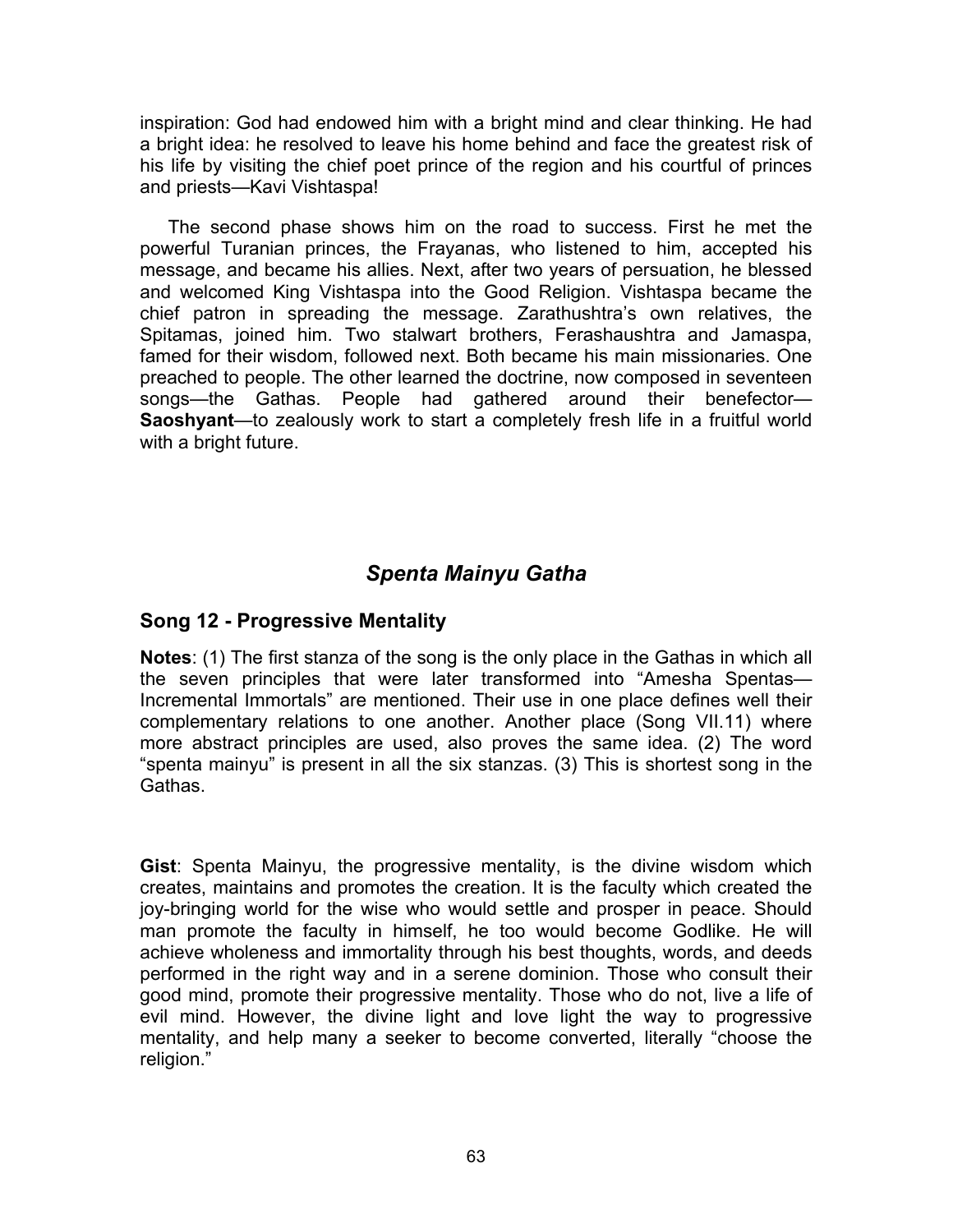#### **Song 13 - Victory over Wrong**

Wrong results in wrong ways and good produces yet more goodness. Wrong must be conquered. This is achieved by means of righteousness, good mind, and profound wisdom, a wisdom that promotes one to be Godlike. Fury and violance, practiced by fanatic religious leaders and wicked rulers who indulge in intoxicating rituals, must be abandoned. Spreading health and happiness is a foremost principle of life. Government must be run only by the good, wise and righteous rulers. Life on the earth must be led in peace, prosperity, and progress. It is only then that true reward of good life is obtained. It is only then that the divine dominion is established. It is only then that the mission of Zarathushtra is fulfilled.

#### **Song 14 - Removing Obstructions**

The greatest obstruction to progress are the bigots who prevent people from taking the right path. This is because they do not think with a calm and clear mind. Their evil intellect makes them create false deities and false beliefs. Because of their restraining tactics, they become a burden on a productive society. In fact, they are parasites. One should break away from them. One should turn to devotion and prayers, and become balanced through righteousness. One should abide by the law and guide the community. It is these deeds that make one Godlike.

Zarathushtra then turns to Ferashaushtra and Jamaspa, two wise brothers, who have chosen the Good Religion. He wants them to know that the new turn in their life unites them with the righteous only. They, like other good souls, live in the divine abode in which good mind, peace, and prayers exist in an ever-lasting environment.

Here in stanza 11, one finds a hint that the souls of evil-doers return and remain in their evil world. But as we see in other stanzas, particularly Song 5, they too eventually progress onward to wholeness and immortality.

#### **Song 15 - Communion with God**

With difficulties overcome, success follows success, and Zarathushtra breaks into prayers to uplift his soul and strengthen his mission. He communes with his Lord Wise to advance his cause. He is seeking to promote an ideal society on a "sun-bathed" joy-bringing earth. He wants his companions to go forth and spread his message to the whole of humanity. He wants people to become self-reliant in life, because self-reliance is truly a good reward. It gives one the power to be good to others, to be beneficent. A triumphant Zarathushtra is determined to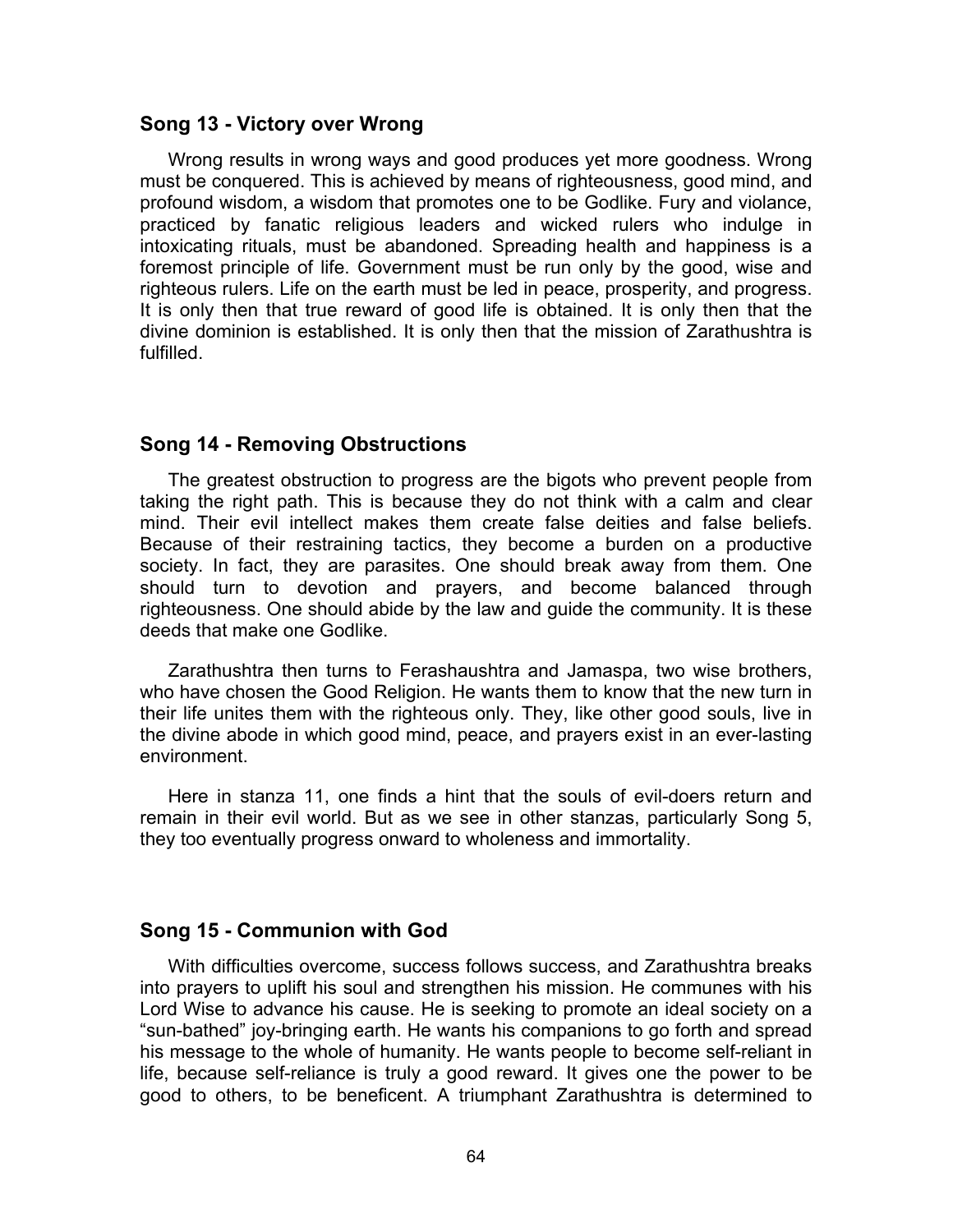praise the Wise Lord because his prayers turn into solid actions that make life on the earth as new and modern as God wishes. This song is the song of "progressive renovation." It is a communion with God to renovate the human community in the joy-bringing world.

Note, the last line which in Avesta is "*Haithyâ vareshtâm hyat vasnâ ferashotemem* - true actions make life most renovated as God wishes." It is a part of the daily prayer with which one begins tying one's *kushti,* the sacred girdle of service, around the waist, a reminder of Asho Zarathushtra's determination to maintain an ever-splendid world through continuous modernization, and a stimulation to continue to be his partner in this task.

## *Vohu Khshathra Gatha*

#### **Song 16 - A Chosen Dominion, A Good Government**

The ideal government is the one chosen by the people. It is the best reward, a divine boon. Asho Zarathushtra works for that with dedication. Such a government is an ideal place of righteousness, progressive peace, true happiness, and best intellectual activities. One must work to strengthen such a government. And the head of such a government, a lord in spirit and leader in matter, must be a qualified person of humble nature and firm faith. One who tries to weaken such a government, shall suffer the consequence, because the divine rule is: Evil for the wrongful and true happiness for the righteous.

The princes and priests, interested only in their own welfare, do not please Zarathushtra. They do harm to the living world, an act that recoils and has grave consequences for them. The persons Zarathushtra considers his friends are those who are wise, truthful, peaceful, progressive in the human fellowship. Of them, King Vishtaspa, Ferashaushtra, Jamaspa and his own cousin Madyoi-Maha are some. They, and many more, support Asho Zarathushtra in his divine mission of spreading the thought-provoking message. They, in turn, are granted life in the divine presence, in a serene state of song and music. And although it is God Who knows best how dedicated to righteousness a person is, Zarathushtra venerates his companions, living or not, by their names and encircles them in love, in a true tribute to those who are devoted to God and God's creation.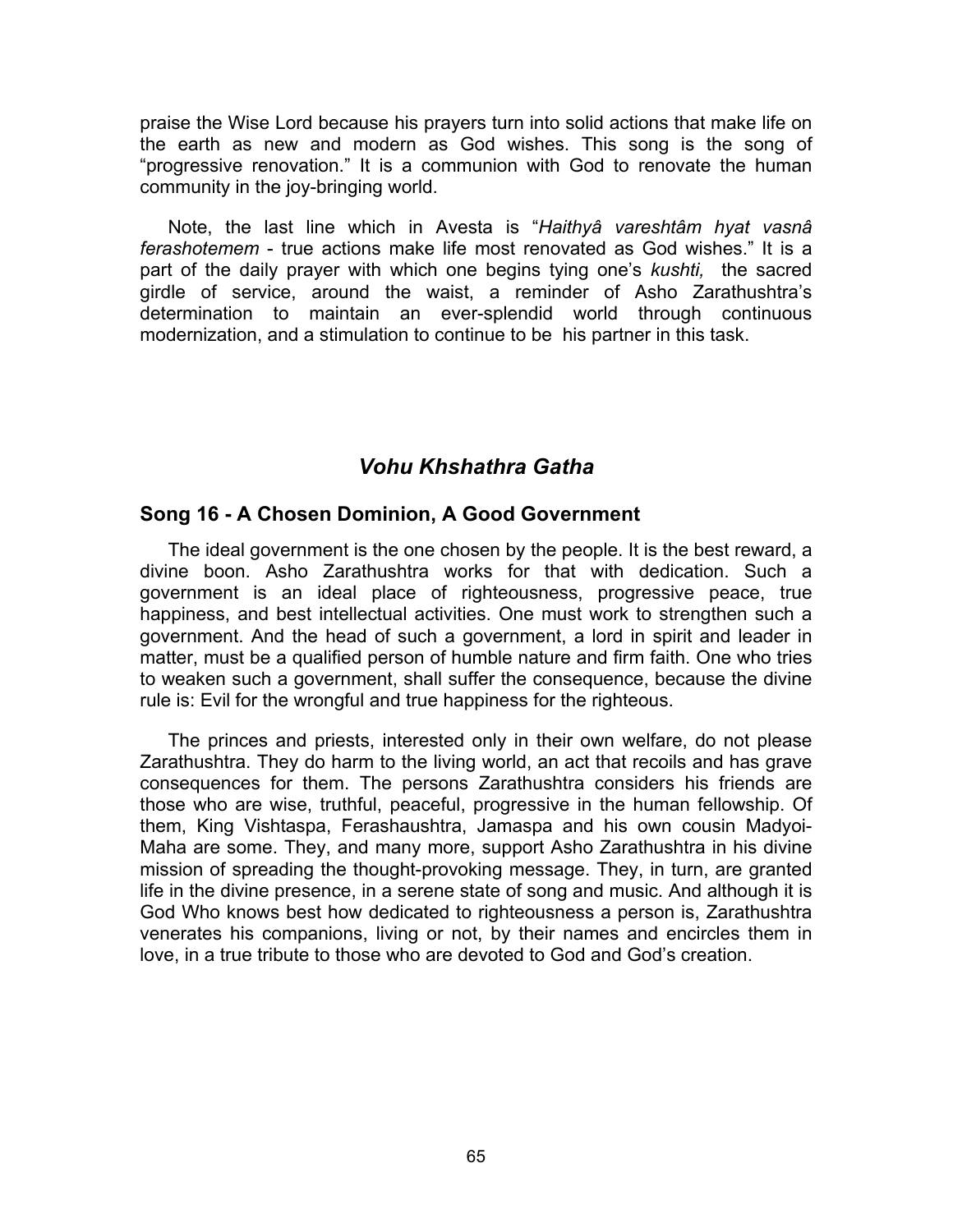# *Vahishta Ishti Gatha*

#### **Song 17 - Best Wish**

A successful Zarathushtra feels that his wishes of spreading the divine message to the entire humanity have come true. He finds that his early enemies have learned about the beauties of the Good Conscience and have accepted its principles. He appreciates the services being rendered by his companions and as he prepares to retire, he urges them to continue their good work.

Then he turns his attention to the marriage of his youngest daughter Pouruchista. He encourages her to choose a worthy mate. She does so by choosing the man who later becomes her father's successor: Jamaspa Hvogva who was specially chosen and trained by Zarathushtra to lead the Fellowship. The happy occasion provides Zarathsuhtra with an appropriate opportunity to address future brides and bridegrooms. He cautions them not to forget their duties before God and the divine creation by indulging in a irresponsible, self indulgent lifestyle. He urges them to strive together in the glorious effort to create a better world through their personal devotion to righteousness. Then he emphasizes that since the whole structure of the ideal world society is built on the foundation of righteous families, each serving as a brick to be used in building a worderful new world for humanity, every Zarathushtrian has a profound responsibility to marry wisely and to raise a happy, productive, well-adjusted and devout family. Thus divorce is strongly discouraged and marital couple are urged to be formly committed to making their marriages succeed, to work together even through the bad times they share to preserve their love and unity.

The "Best Wish" is truly a sublime swan song of Zarathushtra.

## **A Airyema Ishya Concluding Benediction - World Zarathushtrian Fellowship**

A world fellowship of men and women to bring peace and prosperity to every living being in the world is one of the main goals of the Good Conscience. It is the fulfillment of Zarathushtra's mission, a mission aimed at perfecting the world in mind and matter, spirit and body toward immortality and union with God. It is the fellowship for which he rose, worked and succeeded. It is the universal union which is desired. It is a unity which would bring true happiness to every person in every family. It is the unity built by loving families. It is the outcome of true spiritual and physical democracy in which there would exist no oppressor and no oppressed. It is to tread the path of righteousness with a good and sound mind. Its reward: righteousness.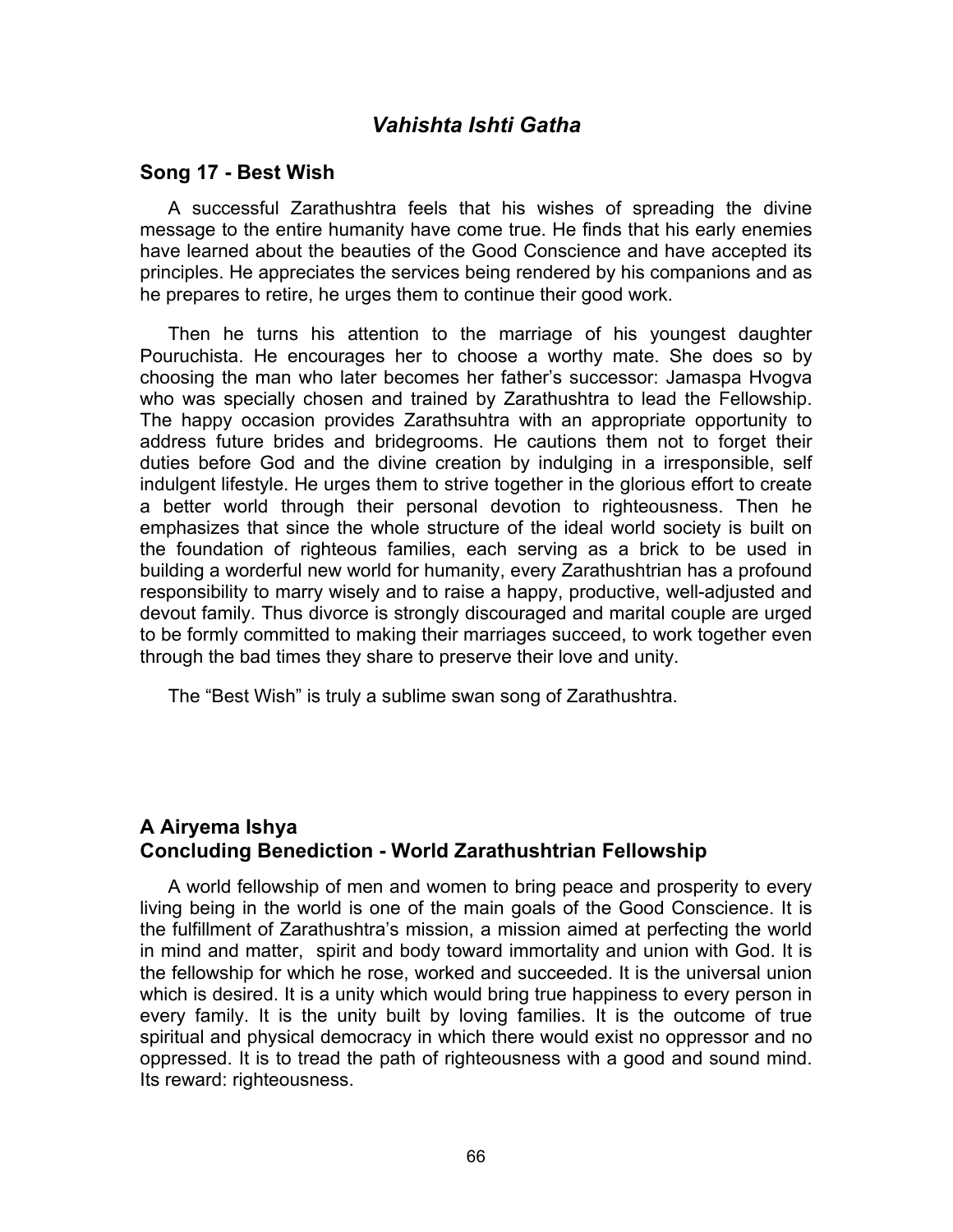While *"Yatha Ahu"* is the beginning of the Gathas, "*A Airyema Ishya"* is their end. One is the aim of creating a perfectly happy world and the other is the culmination of the aim. A Airyema Ishya is a prayer which wishes us a worthy world of unity, unity through the Good Conscience, unity through the Fellowship it establishes. It is a beautiful benediction with which Asho Zarathushtra concludes his **inspired and inspiring songs**—The*Gathas*—of divine love and sublime guidance.

May we continue to follow the divine principles of wholeness and immortality by studying and practicing the thought-provoking message of the Gathas. And may we continue to be worthy members of the Zarathushtrian Fellowship.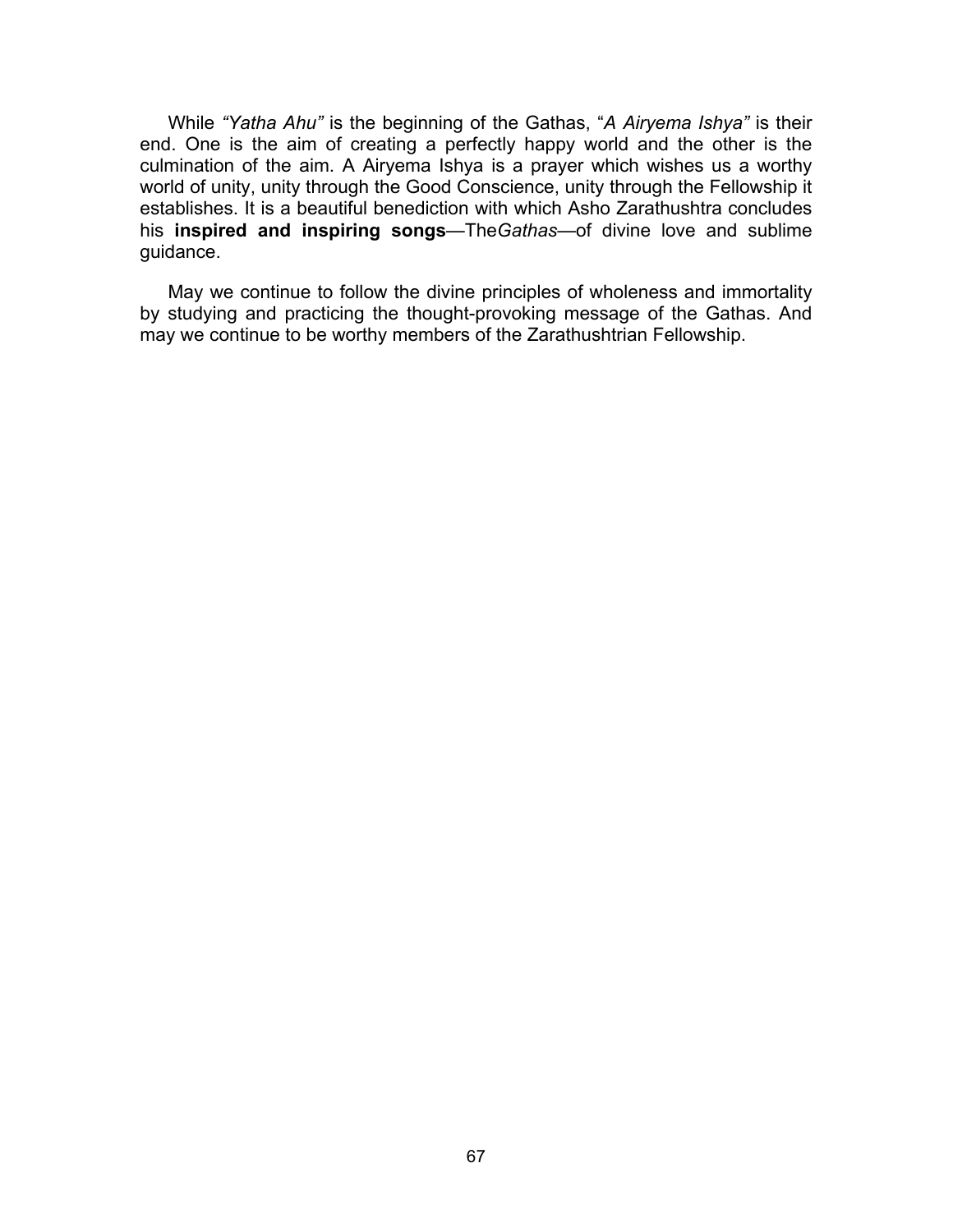# **Appendix II:**

### *Gathic Terms (Glossary)*

In order to fully understand the Gathas, one must bear in mind the exact meanings of the words used by Asho Zarathushtra. It is rare that a word in any language can be translated into another language by any one term and still retain its full range of meaning and associated linguistic implication and "color." This is all the more so when the two languages are separated by such a huge gulf of time and culture as are modern English and the Gathic language spoken by Zarathushtra and his companions. Nevertheless I have used, as far as I could, single English terms in order not to burden the translation with two or more English words, or by introducing foreign words. But to assist the reader to more fully understand and appreciate the profound Teachings of Asho Zarathuhstra, this concise glossary is appended here. It is followed by English renderings of the Avestan terms.

**Ahu:** derived from *ah,* meaning "to be, to exist, to be present," it stands for an outstanding *being,*a distintive *entity* and therefore *a person of distinction.* The Gathas explain *ahu* as the person "who is free from enmity, who helps the living world, who activates the noble, and who can repel the fury of the wrongful (Song 1.2,3)." Thus *ahu* is a person who holds authority. It is generally rendered as "lord" in English, a term also used by me in my translation. The obvious reason for rendering this word as "lord" is that in an alternate form *(Ahura),* it is used as a term for God (see below). However, the reader must bear in mind the true significance of *ahu* and avoid any misunderstanding and false associations, in English, with the idea of a "lord" as one who holds a position of arbitrary authority as a result of an inheritance rather than, as Zarathushtra intended, one who is democratically appointed to a position of trust as a result of proven, individual merit and righteousness.

**Ahura:** this is the same word as *ahu* above with suffix -*ra* added. This is a suffix of action which intensifies and strengthens the word. It means "being, existing, present." When applied to God, it means *The Supreme Being,* It forms a separable part of a dual name given to God—Ahura Mazda—by Zarathushtra. In harmony with other translators and Western tradition, I have rendered it variously as God and Lord.

**Airyaman:** meaning "noble-minded," stands for the Fellowship, the highest unit of human society. The other two are *khvaetu,* family, and *verezena,* community (see below).

**Ajyâiti:** With the negative suffix *a*+ *jyâti,* to live, to have a way of life, it means "not-living." It is the consequence of choosing the evil mentality as a guide in life.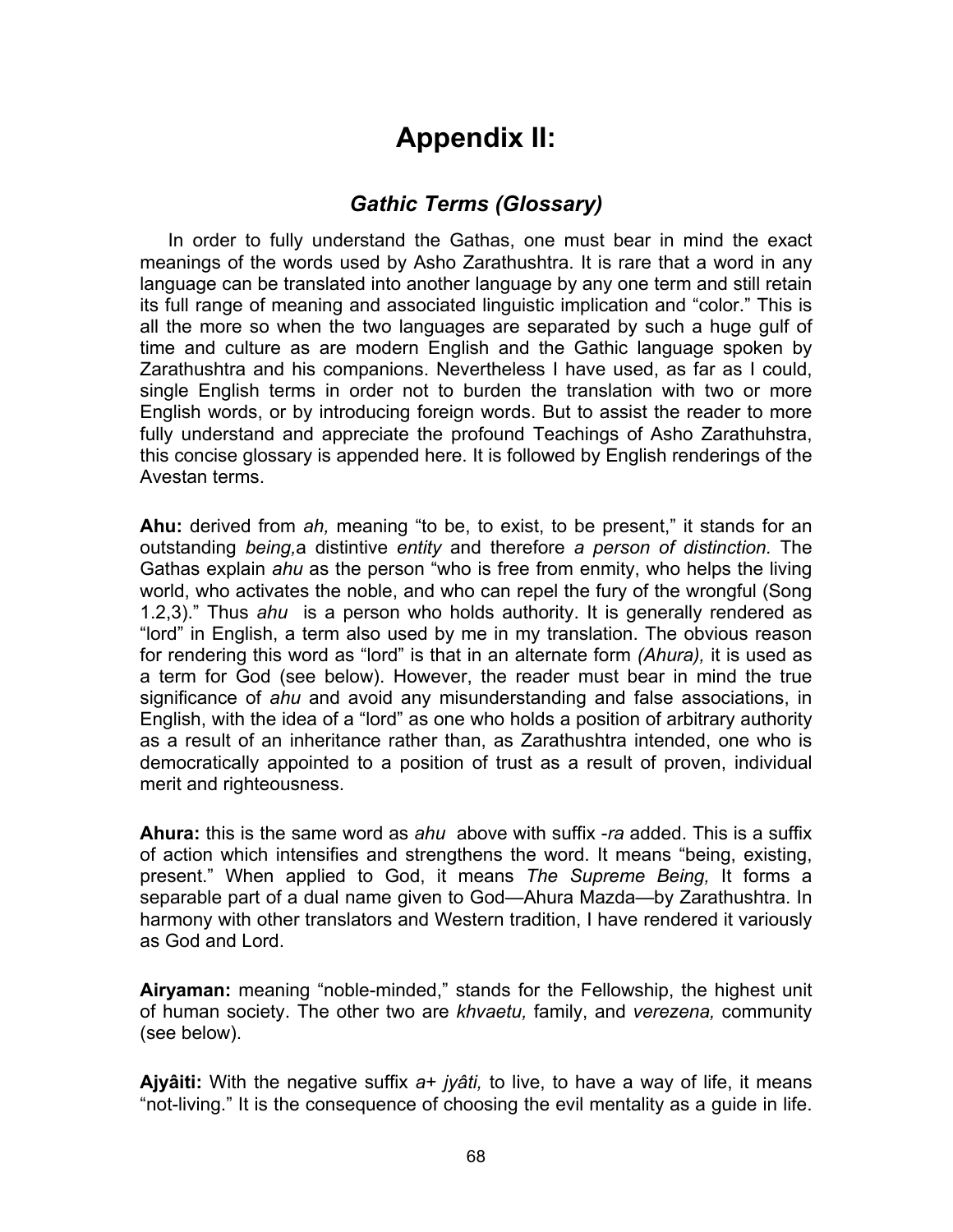It means living a life devoid of the potentialities a good life can offer. It is having a life and yet "not living" it as it should be lived. (see *gaya*)

**Amesha Spenta: is** a non-Gathic term meaning "the Progressive Immortals." Avesta contexts reveal that originally it was applied to any righteous person who was believed to have reached the final stages of "wholeness" and "immortality." The companions of Asho Zarathushtra and their descendents as well as any person who had devoted his life to promulgating the divine message of Zarathushtra were called "*amesha spentas,* the progressive immortals, the "ever-living" promulgators of the Good Relgion. This is what the unknown Avestan poet means in his or her "Salutation" in the beginning of the Gathas (see page ...). Later, when six or seven of the Gathic "Primal Principles of Life" were personified, in fact animated, to form a pantheon of Godhead, the term took a new meaning. The Amesha Spentas are the six "archangel-like" entities in the institutionalized Zarathushtrian religion. (see Primal Principles of Life)

**Ameretât** (also **Ameretatât**) means "deathlessness" and "immortality." Together with *Haurvatât,* it is the ultimate goal, and represents the completion of our evolutionary development and the achievement of our life on the earth. It depicts the eternal communion with God. (see *Haurvatât*)

**Aramaiti:** derived from *âram, "*to be at rest, to be tranquil," means tranquility, stability, serenity. I have rendered it as serenity. When used with the adjective *spenta,* "progressive," it means "ever-increasing serenity." It is one of the main "Primal Principles of Life," which is to say, an attribute of the Wise God which we seek to cultivate within ourselves.

Asha: stands for "truth, order, righteousness." It is the universal law of righteous precision. It may best be explained by stating that it means "to do the right thing, at the right time, in the right place, and with the right means in order to obtain the right result." It would be something which is of constructive and loving benefit not only for oneself but also for one's fellow creatures and for God. It is constructive, beneficial and unselfish precision par excellence. It has been translated as righteousness and precision. Asha is one of main "Primal Principles of Life."

**Ashavan:** literally means "possessing **asha.**" It stands for a righteous person, a precise human being. It is also used as a title for saintly persons.

*Asho***:** is a later contracted form of the word "ashavan" and has the same meaning. It is now used as a reverential title of Zarathushtra**.**

**Bendva:** An old-cult antagonist of Zarathushtra. Bandhu Gaupâyana was a Rig Vedic rishi.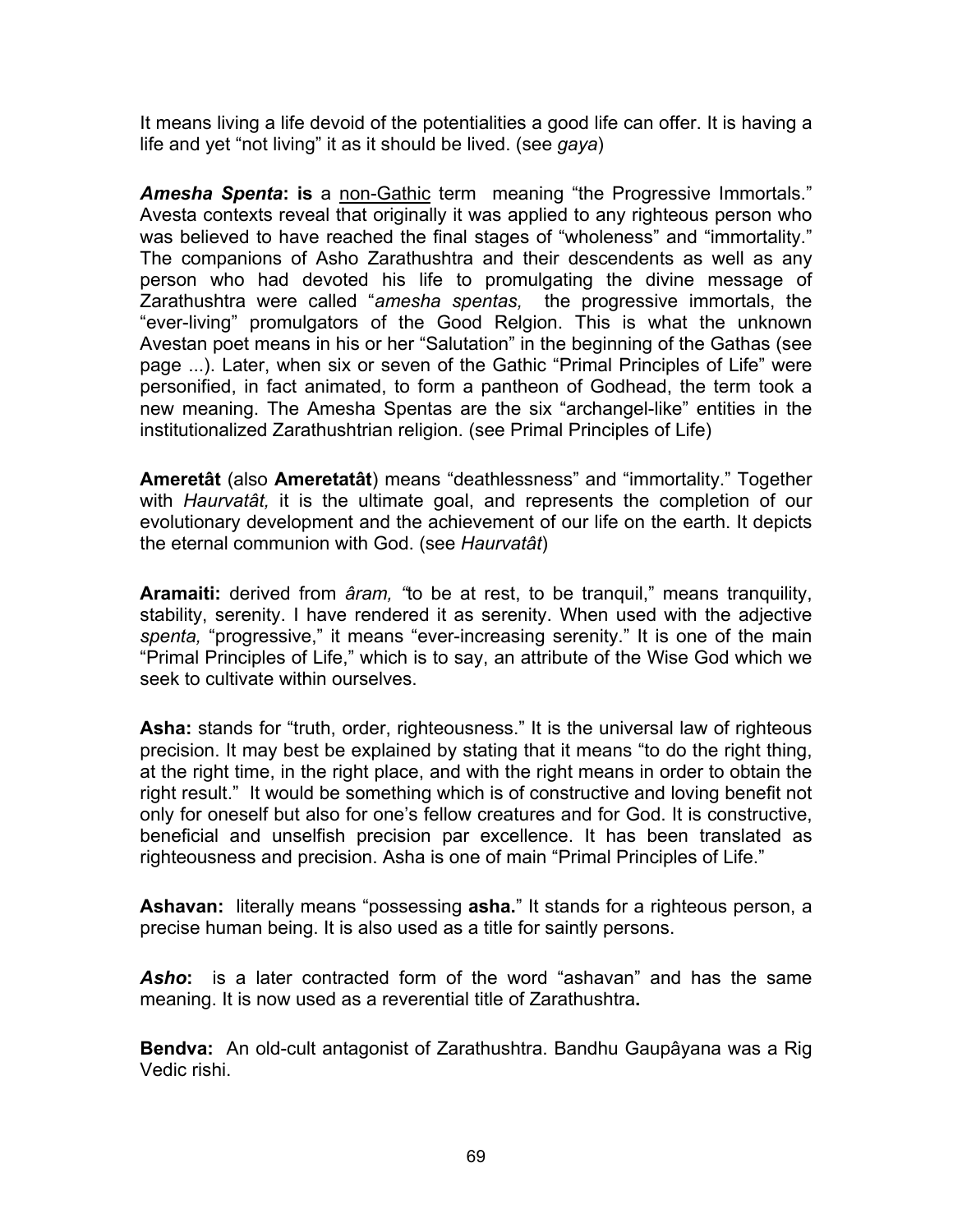**Bâmi:** Earth. The Aryans imagined that the Earth was made up of seven regions of which only the seventh was inhabited by humans and other living beings. This inhabited region, called *Khvânirasa* in the later Avesta, was the fifth and the last geographical unit of human settlement. (see *demana, vis, shoithra* and *dakhyu* for the other four units.)

**Chinvato-peretu:** literally "the bridge of sorting or culling," is the state wherein the soul of a righteous person passes on to immortality but the soul of a wrongful person turns back and remains behind in order to further mature spiritually. I have rendered it as "the sorting bridge."

**Daenâ,** derived from *di, "*to see, conceive, perceive," is a person's innerperception, the conscience. It also stands for one's chosen religion. Zarathushtra named the religion he founded as *Daena Vañuhi,*the Good Conscience.

**Daenâ Vañuhi:** meaning "the Good Conscience," is the name given to the religion Asho Zarathushthra founded. It is the inner-perception of a wise, discerning person which should guide him well on the path of righteousness. And since a true perception must be universal in validity, *Daena,* particularly in plural, means "religion." The compound term has been rendered as the religion of "Good Conscience," or simply the "Good Religion."

**Daeva,** literally "the shining one." was the term applied to lower gods of the polytheistic Aryan pantheon. Zarathushtra intentionally chooses to derive it from a homonymous root *div,* meaning "to deceive," in order to make an important point and so uses it to mean "deceptive or false gods," and urges us to reject and avoid them as well as their ardent upholders.

**Dakhyu:** means "a land" or a country made up of many districts. It is the fourth geographical unit of human settlement. (see below *demana, vis* and *shoithra,* and above *bumi* for the other four units.)

**Demâna:** is "a house, a home." It is the first geographical unit of human settlement. (see *vis, shoithra, dakhyu,* and *bumi* for the other four units.)

**Dregvant:** literally "possessing wrong," it stands opposed to *ashavan* (see *ashavan*) and has been rendered as "the wrongful." (see *druj*)

**Drigu:** literally "restrained," is the righteous person who stands deprived of his rights through oppression. Zarathsuhtra stands for his full restoration and rehabilitation in a righteous society. I have translated it as "oppressed."

**Druj,** literally "harmful lie, wrong," stands opposed to *asha,* righteousness.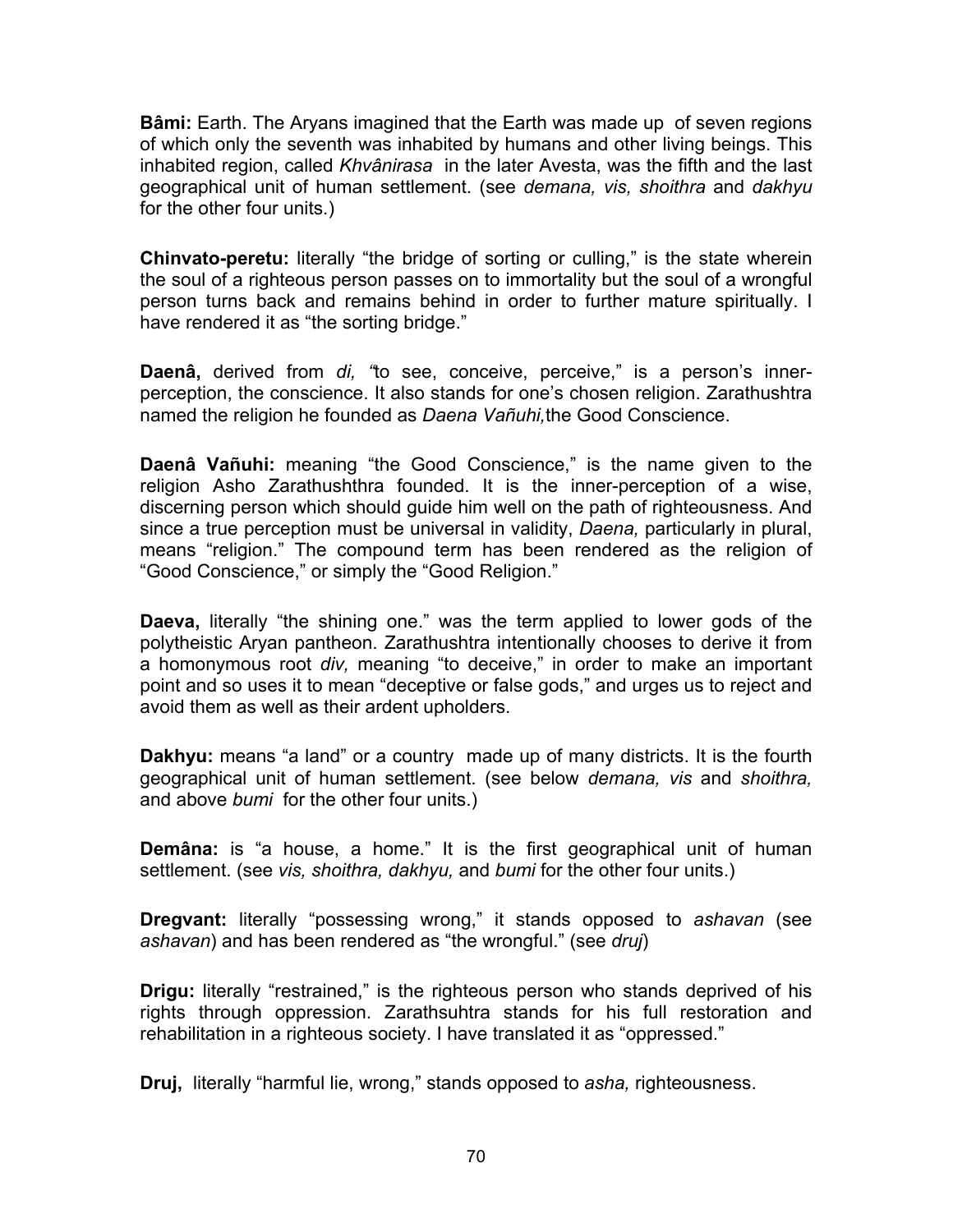**Ferashaushtra Hvogva:** A great sage who, with his brother Jamaspa, joined Zarathushtra in his divine mission. He was a foremost preacher of the Good Religion. He survived Zarathushtra by fifteen years.

**Frayâna:** A chief Turanian tribal family who joined and greatly helped Zarathushtra at the cricial time of his emigration from his birthplace

**Gaethâ,** from *gay,* "to live," is the living world of mankind and animals. It is the earth as a self-contained, organic whole, a living organism for which we, as its self-aware, intelligent evolutionary offspring, have a profound responsibility to promote and to protect from all harm, especially from that which has been induced by our own self-centered ecological ignorance. Asho Zarathushtra is the first person to clearly envision the interrelatedness of all life on earth. He is the world's first concerned environmentalist. (see *go*)

**Garo-Demâna:** is the "Abode of Songs," the ultimate and serene state of the wholeness and immortality of soul.

**Gaya:** Life with all its potentialities; a true, righteous, constructive, worldpromoting life. (see *ajyâiti*)

**Go,** literally cow, allegorically stands for *gaethâ,* the living world in the Gathas. (see *gaethâ*)

**Haurvatât:** means "wholeness" and "completion." It is the perfecting process and final completion of our material and spiritual evolution. This transforming process occurs through *vohu manah,* good mind, *asha,* righteousness, *vohu khshathra,* good dominion, *âramaiti,* serenity, *serausha,* inspiration, and *haurvatat,* all led by *spenta mainyu,* the progressive mentality, toward *ameretât,*  immortality. (see all these references).

**Hudâ:** literally means "good-giving," and therefore "generous, beneficent."

**Hudânu:** same as *hudâ* with an emphasizing suffix *nu.* It has been rendered as "munificent."

**Jamâspa Hvogva:** a sage who became one of the foremost disciples of Zarathushtra and succeeded him as the Religious Leader. He married Pouruchista, Zarathuhstra's youngest daughter, and tradition says that he and his elder brother Ferashaushtra became the chief ministers of King Vishtaspa's court. He survived Zarathushtra by sixteen years.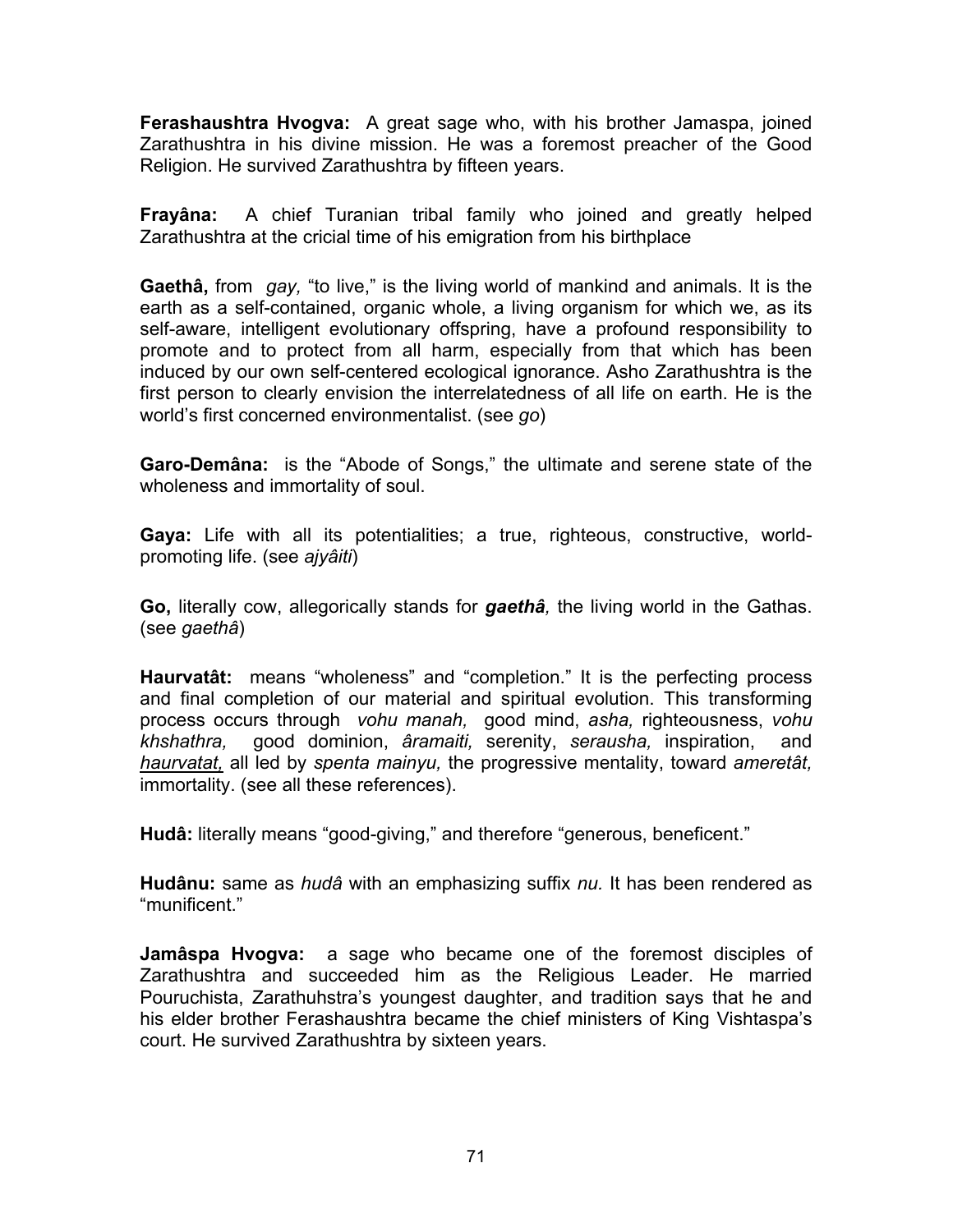**Karapan,** means "one who arranges and performs (rituals)" but derived from another homonym root, it means "one who murmurs and moans." They were the priests of the old Aryan cult. It has been translated as the murmuring priests, because this is what Zarathushtra found them to be.

**Kavi** were the princes. They were learned and therefore the title *kavi,* meaning "a sage." Zarathushtra rose against them because they were exploiters of the people and allies of the Karapans. Kavi Vishtaspa was the only prince who chose the Good Religion and became one of the main supporters of Zarathushtra in spreading the religion and founding a good government. Kavi has been translated as "prince," or "epicurean prince."

**Khvaetu:** belonging to self, means a family. It is first unit of human society. (See *verezena,* settlement, and *airyaman,* fellowship)

**Khshathra:** derived from *khshi,* meaning to settle in peace, to rule a settlement, it denotes the "power" to settle people in peace. Used with the adjective of *vohu,*  good, or *vairyo,* to be chosen, it stands for benevolent power, good rule, and the chosen order. It is the divine dominion chosen by free and wise people. It is the ideal government in spirit and matter. I have translated it as power, sovereignty and dominion in respective contexts.

**Maidhyoi-Mâha Spitâma:** Fifteen-year senior cousin of Asho Zarathushtra who was the first to join Zarathuhstra in his divine mission.

**Maga:** literally "magnanimity, generosity," stands for the "World Fellowship" founded by Zarathushtra.

**Magavan:** is a member of the "Maga," the Zarathushtrian World Fellowship. (see *maga*)

**Mainyu:** derived from *man, "*to think" with the instrumental suffix *yu,* means "means of thinking," the faculty of thinking, mentality. It has been rendered as "mentality" and "mind." (see *spenta mainyu*)

**Mazdâ:** literally "super-intellect, higher intelligence," is one of the two names given to God by Zarathushtra. It is super-intellect personified for us to comprehend God. Mazda alone, or with Ahura as Ahura Mazda or Mazda Ahura as a loose compound, has been mentioned by Zarathushtra for 155 times in the Gathas. Ahura Mazda as a fixed compound is a later development for God. Mazda has been translated as "Wise" and "the Wise One." It may be noted that while *Ahura* was retained from the old Aryan vocabulary for "god" or "God,"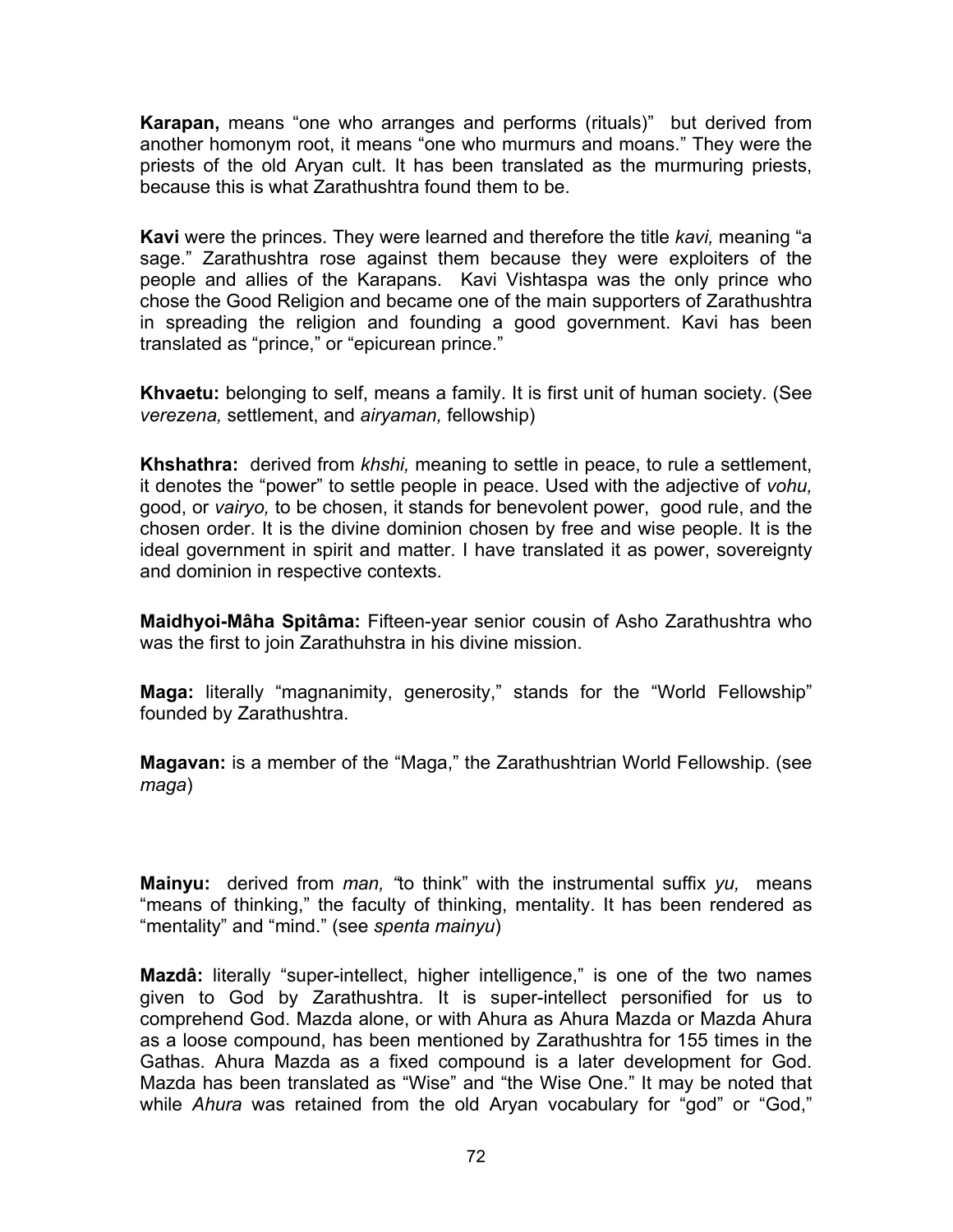Zarathushtra was the first person to use the abstract term of *mazda* to describe God in a highly befitting way as "The Super-Intellect."

**Mâñthra:** derived from *man,* "to think, to contemplate, to meditate" in its causative form of *mân,* "to provoke one to think, to help one to contemplate," and the agentive suffix *-thra,* it means "a thought-provoking word, a stimulating message." Asho Zarathushtra calls his divinely inspired universal message, composed as the *Gathas,* the Manthra.

**Mâñthran:** is "the giver of the Manthra," a thought-provoker. Zarathushtra calls himself and his companions the thought-provokers, God's messengers who awaken and stimulate one's mind and the thinking faculty, convey to him or her the divine message, and guide him or her to choose the right path as a free intellegent being. Manthran has all the meanings the terms "Prophet, the speaker of divinely inspired words" and "Teacher" could convey and more. It is more befitting to call Zarathushtra "The Manthran."

**Primal Principles of Life (***dâtâ añheush pouruyehya***):** Asho Zarathushtra gives some twenty abstract terms to provide humanity with the basic principles of a progressive, beneficial and righteous life on this earth. Seven of them are more prominent. They are: *vohu manah,* good mind, *asha,* righteousness, *vohu khshathra,* good dominion, *âramaiti,* serenity, *serausha,* inspiration, and *haurvatat,* all led by *spenta mainyu,* the progressive mentality, toward *ameretât,*  immortality. (see all these references).

**Ratu:** derived from *eret, "*to do right," stands for a person "who offers good settlement, nourishment and strength" to the living world (Song 2.2). He is the righteous leader, worthy of being chosen to teach and lead mankind. *Ahu* and *ratu* are the twin offices held by Zarathushtra after his choice by the living world. I have rendered it as the "righteous leader." (see *ahu*)

**Saoshyant:** literally "benefector," is a person who extraordinarily helps to promote the living world. He is a renovator. Zarathushtra is one of them.

**Seraosha** means "listening." It stands for listening to the divine voice within us to guide us on the right path. It means inspiration, communion with God.

**Shoithra,** derived from *khshi*, "to settle," is applied to a large tract of land composed of many settlements. It is the third geographical unit of human settlement. It has been rendered here as "district." (see *demana, vis, dakhyu,*  and *bumi*)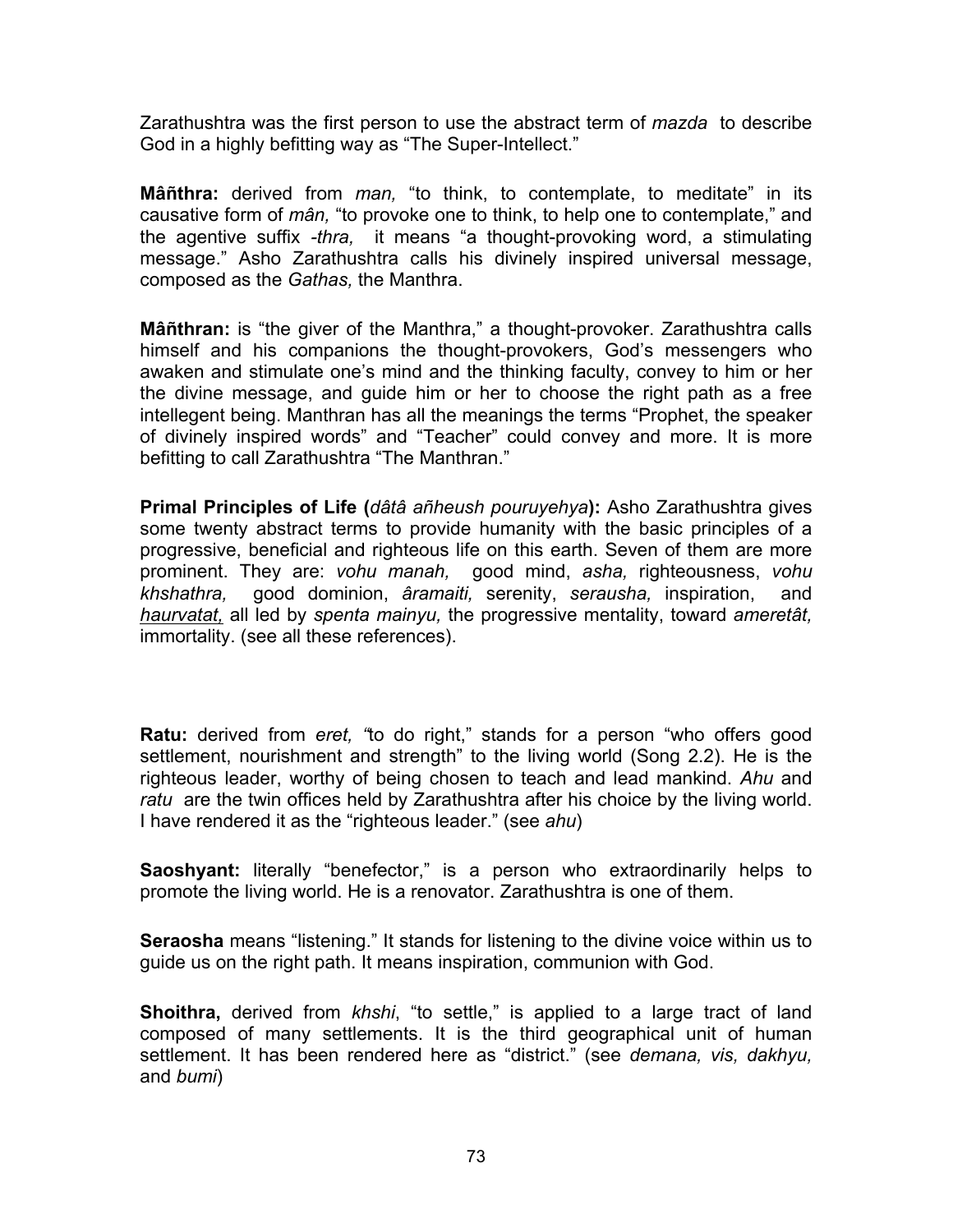**Spenta:** derived from *spi, "*to increase, to progress," it means "progressing" and "progressive." Both God and the creation are *spenta.* Whereas we, and the good creation, are still evolving towards wholeness, God is *spenishta* and *spentotema,* the most progressive.

**Spenta Mainyu:** "the progressive mentality," is the divine faculty which actively promotes the beneficial, evolutionary development or continuous creation and maintenance of both the material and mental, physical and spiritual universe. (see *mainyu*)

**Ushta:** derived from *ush,* "to shine," means "enlightenment." It stands for true health and happiness through enlightenment. Based on the Gathic conception (Song 8.1), I have rendered it as "radiant happiness" which would radiate health and happiness to others.

**Usig:** An old Aryan cult priestly family. The famous Rig Vedic rishi Kakshivat belonged to this family.

**Vâstar:** derived from *vas,* "to settle" and its causative form of *vâs,* "to settle others," it literally means "one who settles and rehabilitates people," and stands for Zarathushtra in the "Yatha Ahu" formula because, once chosen as the good lord and righteous leader of mankind, he rehabilitates the *drigu,* the oppressed deprived of their rights. I have rendered it as "Rehabilitator."

**Vâstra:** a settlement. It is a term coined by Zarathushtra for his movement aimed at settling unproductive, parasitical, or nomadic peoples in an activated worldpromoting Fellowship of a settled life.

**Vâstrya:** a settled person, one belonging to *vastra,* a productive settlement.

**Verezena:** literally an "enclosure," it stands for "the community," the second unit of world fellowship. (See *khvaetu,* family and *airyaman,* fellowship)

**Vis:** is "the settlement" formed by a number of *demanas,* homes. It is the second geographical unit of human settlement. (See *demana,* house, *shoithra,* district, *dakhyu,*land, and *bumi,* earth for the other four units)

**Vishtaspa, Kavi:** The famous sagacious prince who, contrary to other Kavi kings, joined Zarathushtra's divine mission and with his family members, became the foremost patron of the Good Religion.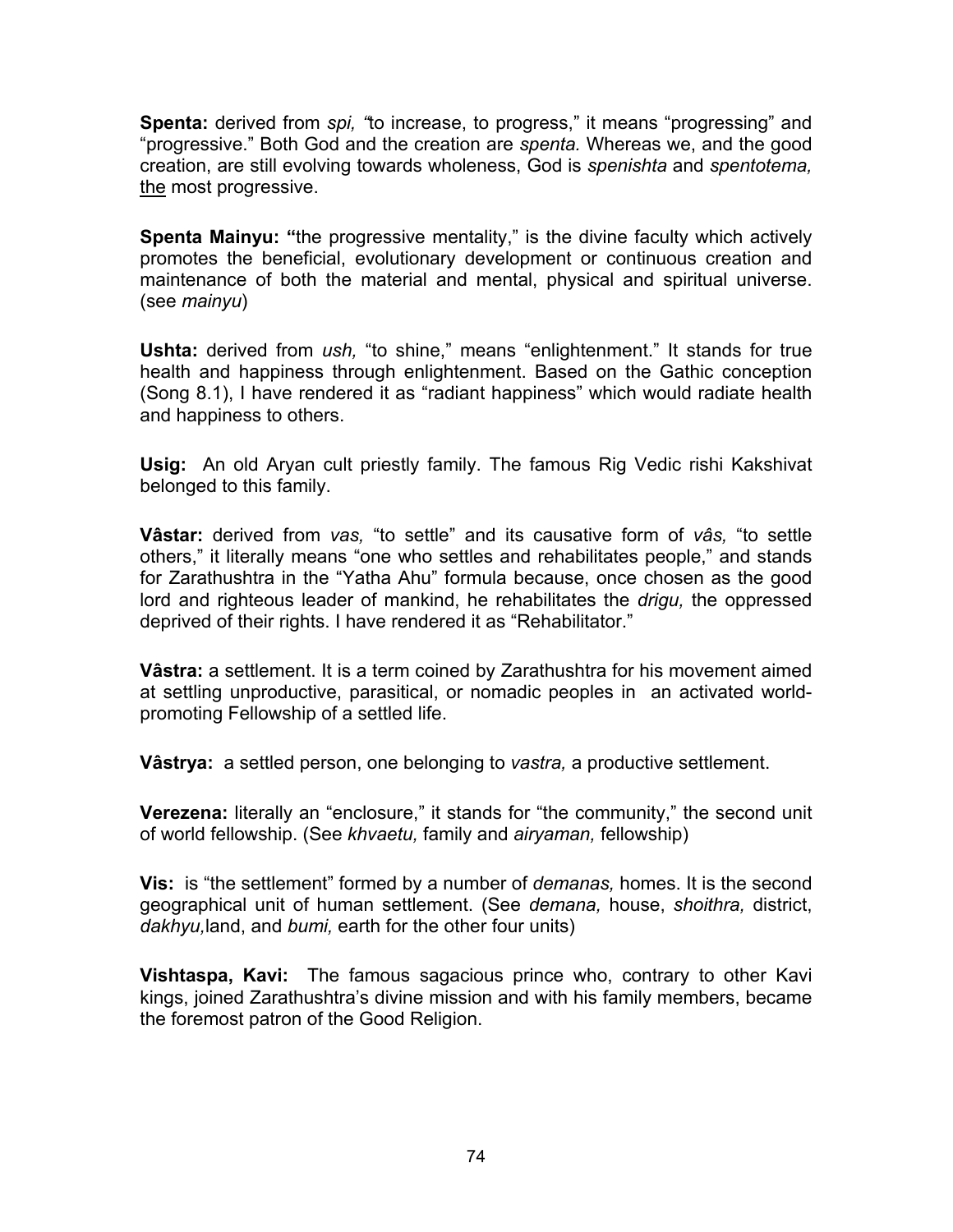**Vohu Manah:** literally "good mind, good thinking," is the first of "Primal Principles of Life." It stands for the "wisdom" and clear thinking required for leading a righteous life.

**Yama** son of **Vivañhan,** a legendary figure in the Aryan lore, stands as the first leader of the Aryan migration from northern steppes towards southern lands, saves the community during the ice age, and suffers a fall because of his pride, arrogance, and declaring himself as the "god" of the world. He is known as King Jamshed/Jamshid in Iranian literature.

**Yasna,** derived from *yaz, "*to revere, to venerate, to esteem, to honor." It means "veneration, true service."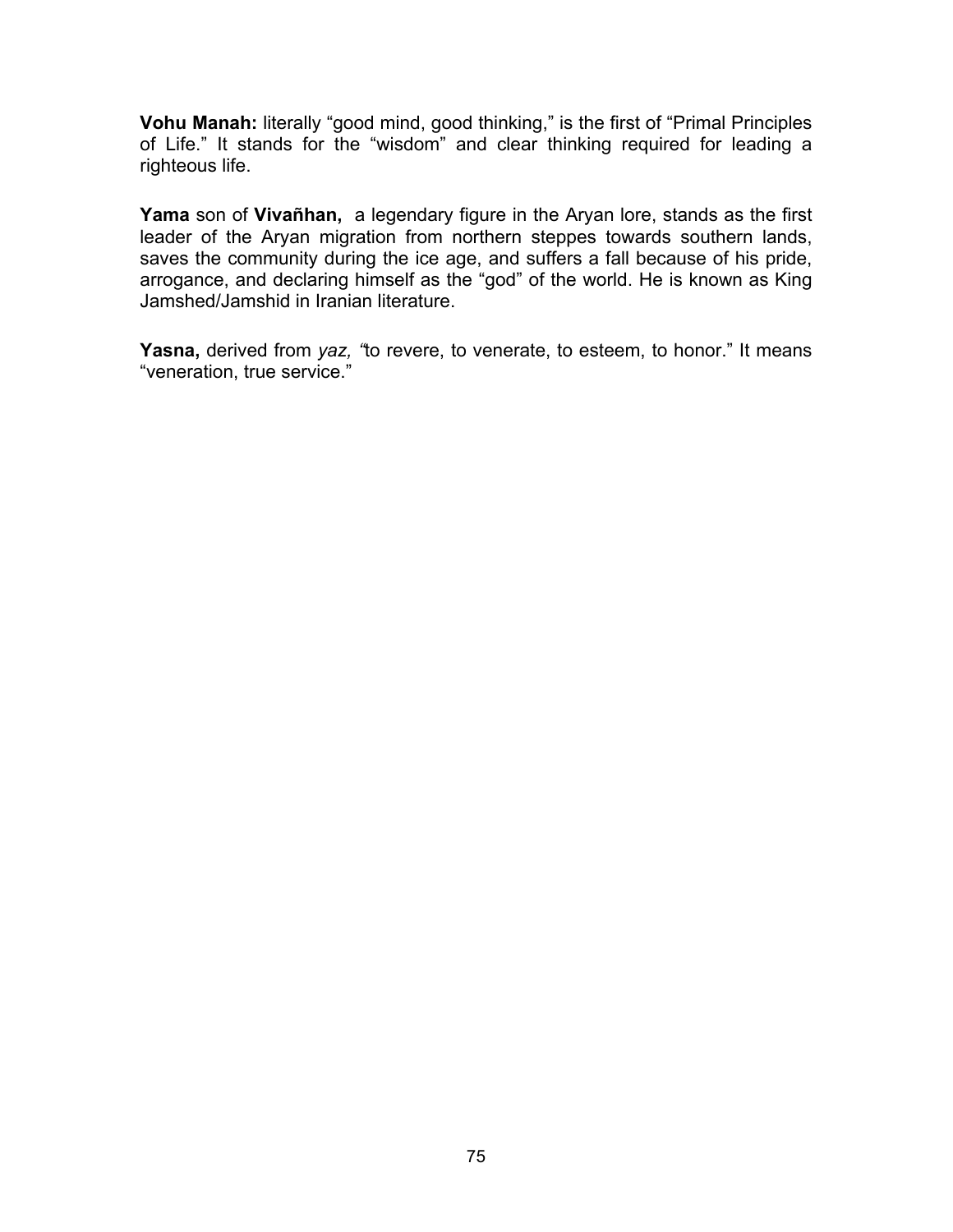#### *English Renderings of Avestan Terms for Easy Reference:*

Abode of Songs: see *Garo Demâna.*  Benefactor: see *Shaoshyant.* Beneficent: see *Hudâ.*  Communion: see *Seraosha.* Community: see *Verezena.*  District: see *Shoithra.* Dominion: *Khshathra.*  Earth: see *Bumi.* False gods: see *Daeva.*  Family: see *Khaetu.* Fellowship: see *Airyaman, Maga.*  God: see *Ahura.* gods: see *Daeva.*  Good Conscience: *Daenâ Vañuhi.* Good Dominion: see *Khshathra (vohu).*  Good Mind: see *Vohu Manah.* Good Religion: see *Daenâ Vañuhi.*  Happiness: see *Ushta.* Home: see *Demâna.*  Immortality: see *Ameretât.* Inspiration: see *Seraosha.*  Land: see *Dakhyu.* Leader: see *Ratu.*  Life: see *Gaya.* Living World: see *Gaethâ, go.*  Lord: see *Ahu, Ahura.* Message: see *Mâñthra.*  Not-living: see *Ajyâiti.*

Oppressed: *Drigu.*  Power: see *Khshathra.* Precision: see *Asha.*  Priest: see *Karapan.* Prince: see *Kavi.*  Progressive Immortals: *Amesha Spenta.* Progressive Mentality: see *Spenta Mainyu.*  Radiant happiness: see *Ushtâ*  Rehabilitator: see *Vâstar.*  Righteous: see *Ashavan.* Righteousness: see *Asha.*  Serenity: see *Aramaiti.* Settlement: see *Vis.*  Sorting Bridge: see *Chivato Peretu.* Sovereignty: see *Khshathra.*  Thought-provoker: see *Mâñtrhran.* Though-provoking Message: see *Mâñthra.*  Veneration: see *Yasna.* Wise: see *Mazda.*  Wise One: see *Mazda.* Wholeness: see *Haurvatât.*  World: see *gaetha, go.* Wrong: see *Druj.*  Wrongful: see *Dregvant.*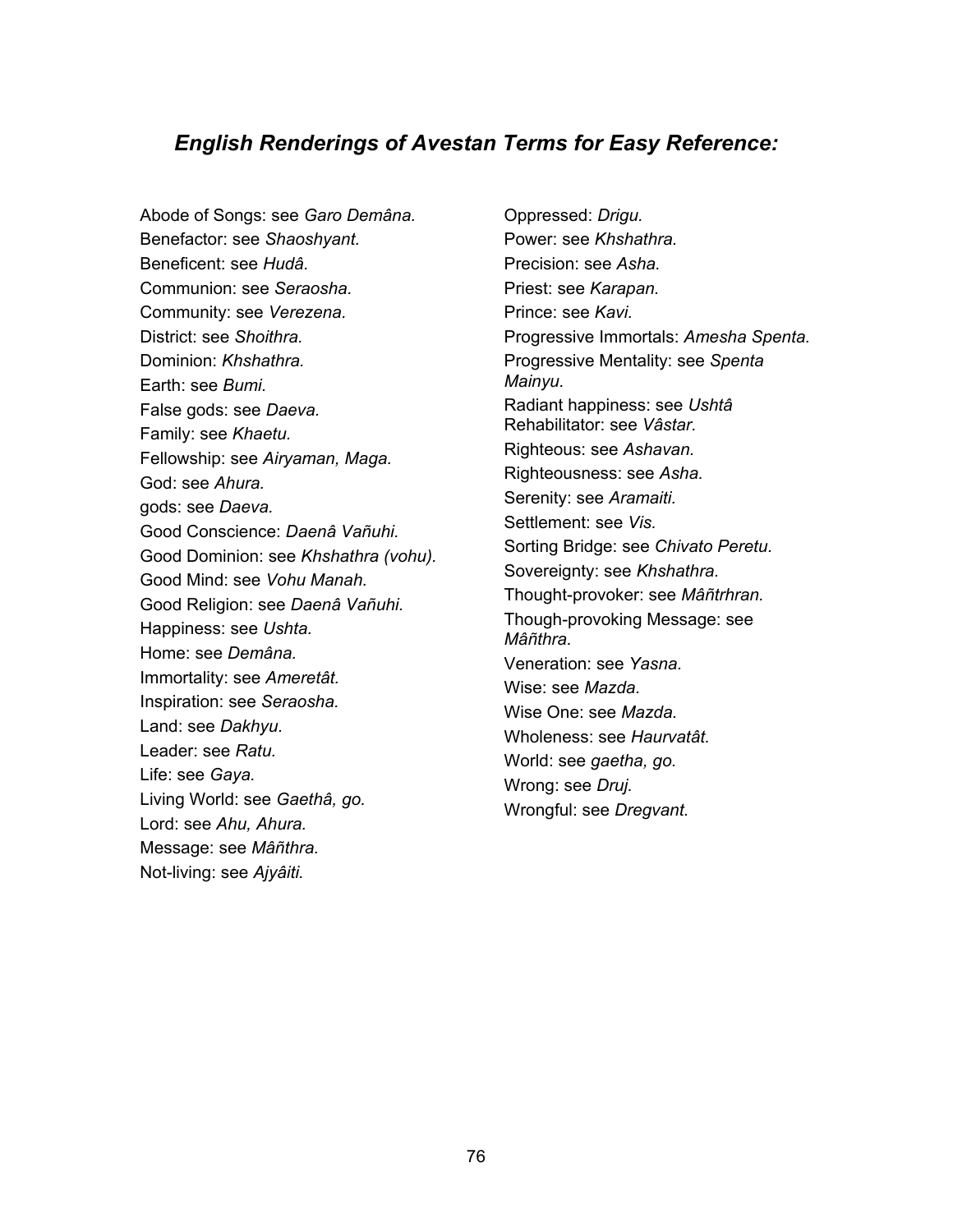# **Appendix III**

### *Yasna Equivalents*

| Ashem Vohu                           | <b>Yasna 27.14</b>   | Ahuna Vairya               | 27.13          |
|--------------------------------------|----------------------|----------------------------|----------------|
| Ahunavaiti Gatha                     |                      |                            |                |
| Song 1<br>Song 3<br>Song 5<br>Song 7 | 28<br>30<br>32<br>34 | Song 2<br>Song 4<br>Song 6 | 29<br>31<br>33 |
| Ushtavaiti Gatha                     |                      |                            |                |
| Song 8<br>Song 10                    | 43<br>45             | Song 9<br>Song 11          | 44<br>46       |
| Spenta Mainyu Gatha                  |                      |                            |                |
| Song 12<br>Song 14                   | 47<br>49             | Song 13<br>Song 15         | 48<br>50       |
| <b>Vohu Khshathra</b>                |                      |                            |                |
| Song 16                              | 51                   |                            |                |
| Vahishta Ishti                       |                      |                            |                |
| Song 17                              | 53                   | A Airyema Ishya            | 54.1           |